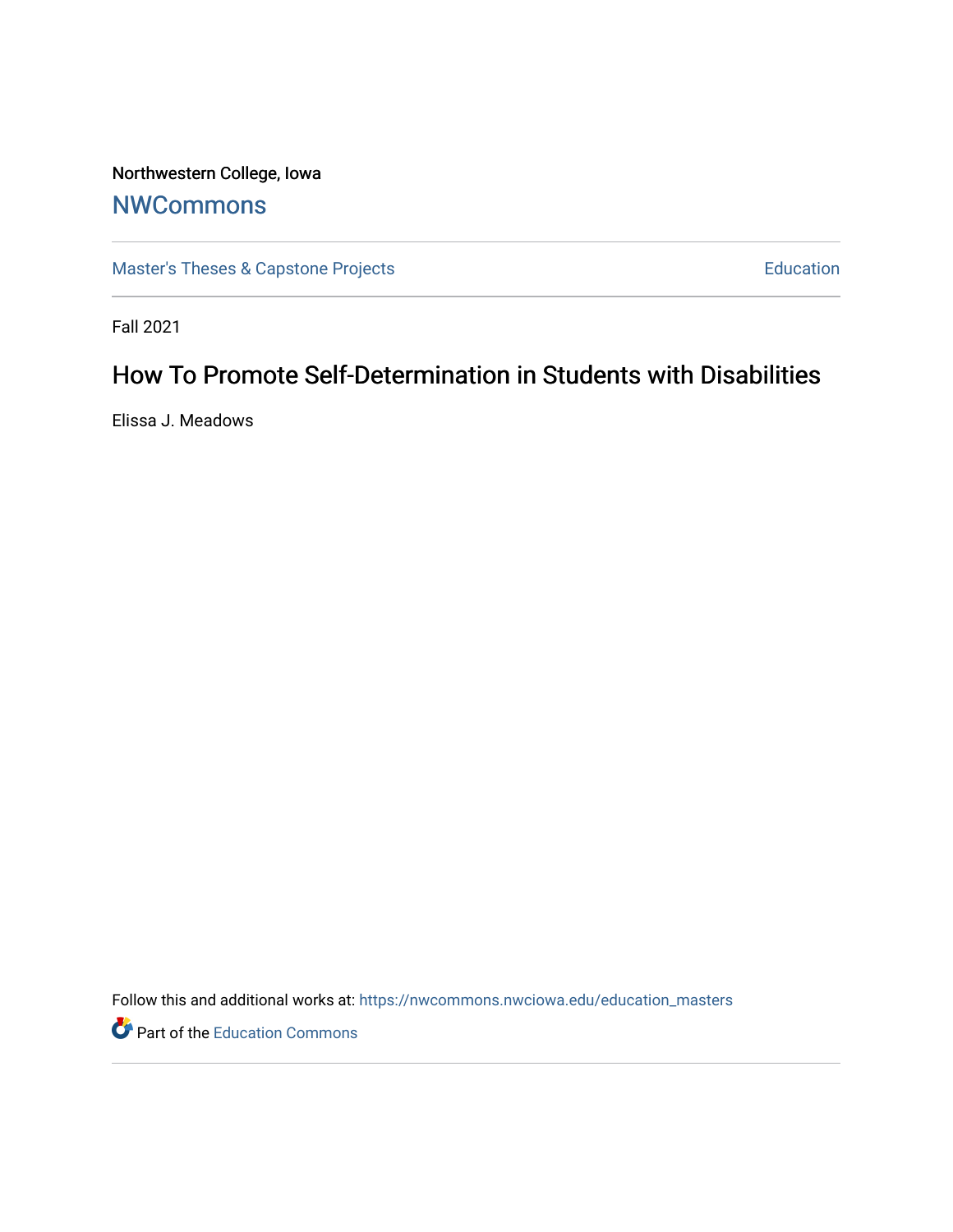### **How To Promote Self-Determination in Students with Disabilities**

Elissa Meadows

Northwestern College

A Literature Review Presented in Partial Fulfillment of the Requirements For the Degree of Master of Education December 2021 Dr. Angila Moffitt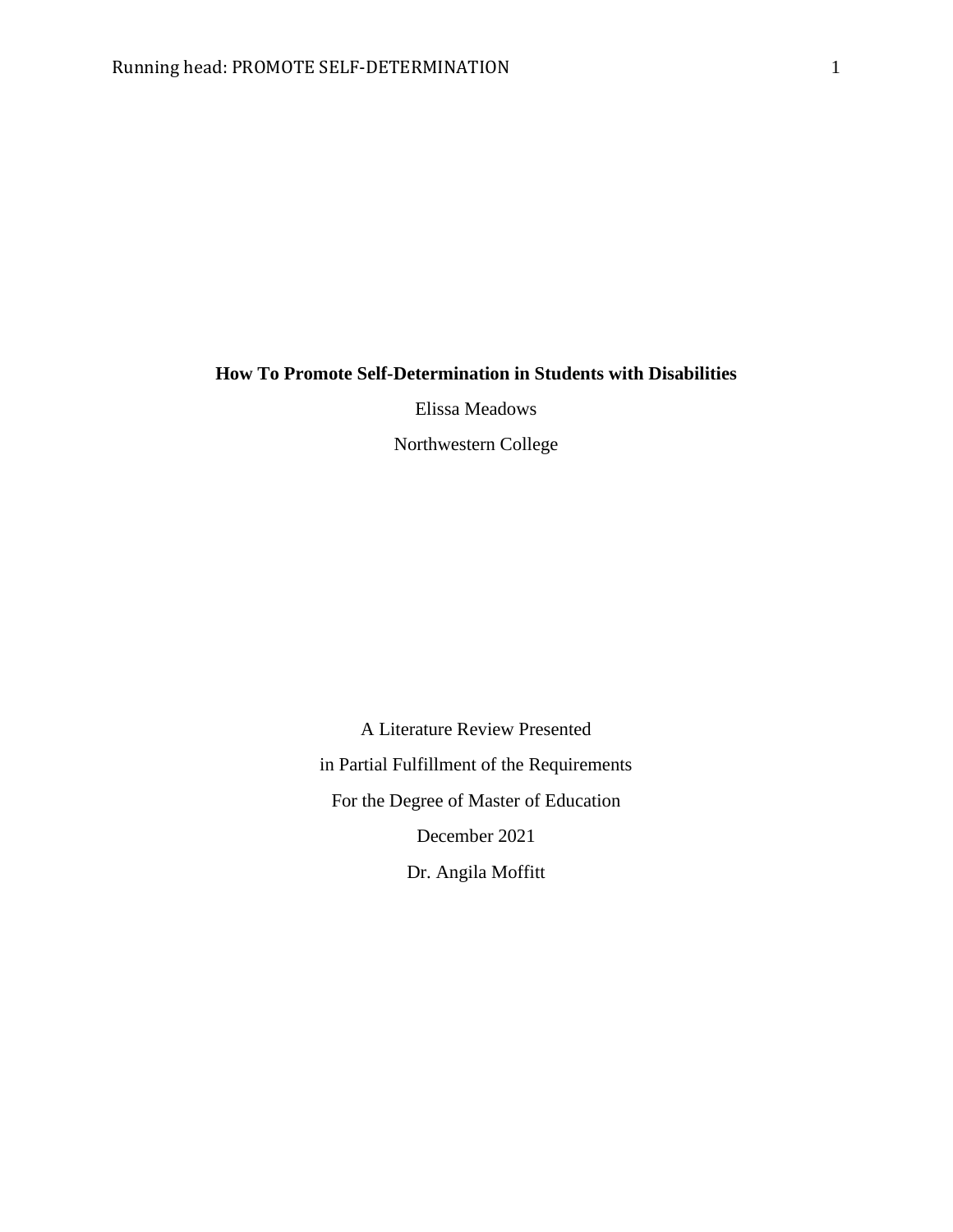# **Table of Contents**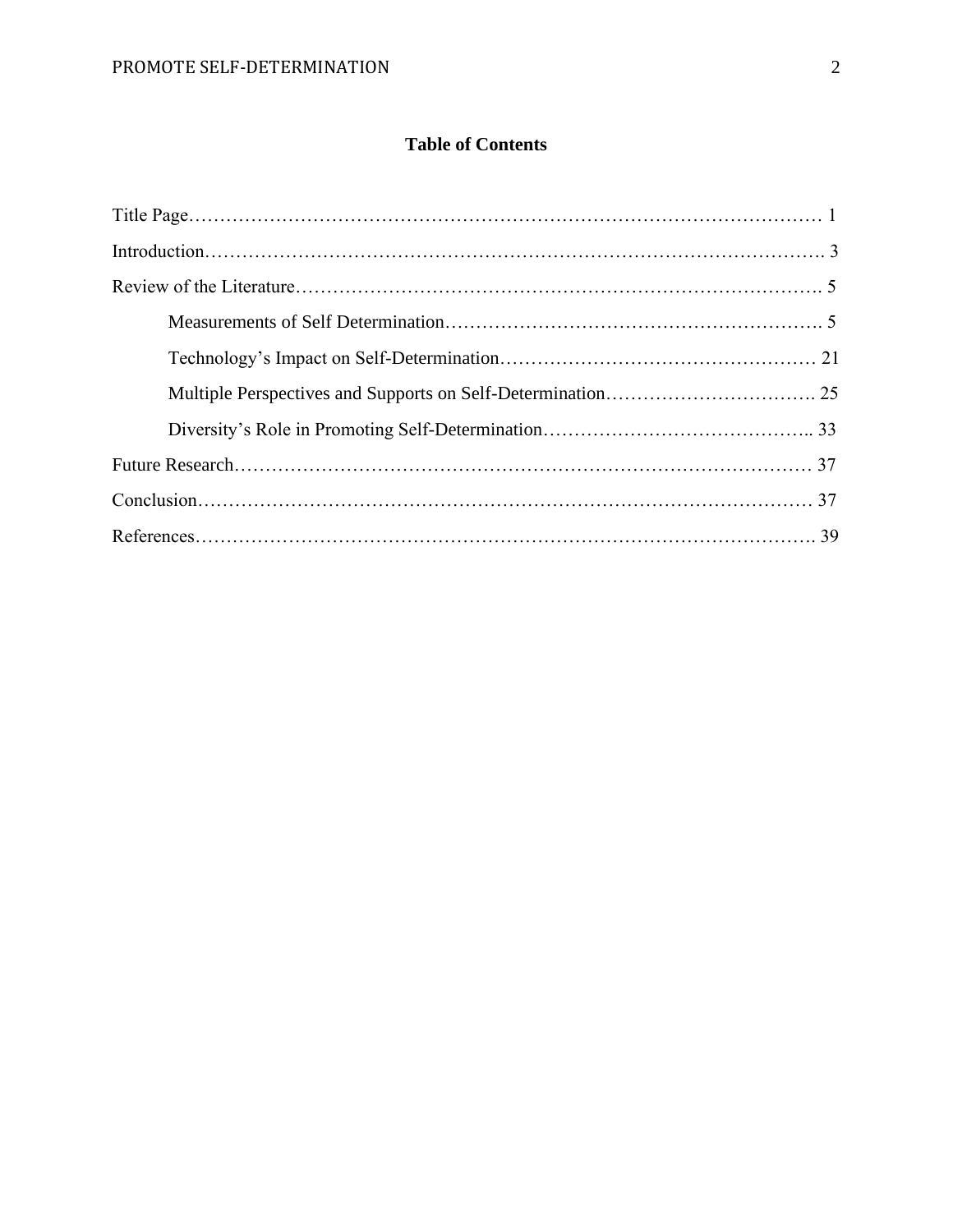#### **How to Promote Self-Determination in Students with Disabilities**

Self-determination is defined as "a combination of skills, knowledge, and beliefs that enable a person to engage in goal-directed, self-regulated, autonomous behavior. An understanding of one's strengths and limitations together with a belief in oneself as capable and effective. When acting on the basis of these skills and attitudes, individuals have greater ability to take control of their lives and assume the role of successful adults" (Denney & Daviso, 2012, pp. 43-44). With this definition in mind, self-determination is not something that all children pick up on from the beginning. It is a skill that needs to be taught to be successful in life. For some children, selfdetermination comes easy. They are easily motivated by a variety of incentives, or even no incentives at all. Some children are simply motivated to learn for the love of learning. However, for some children, school is not of any interest. They do not see the point. They are simply at school because they are told that they must be there.

A lack of self-determination can add to the problems of students with behavior concerns or disabilities. Many of them are on an Individual Education Plan (IEP) because their lack of self-determination is setting them back. They are falling behind not only academically, but socially and emotionally as well. On the flip side, students who struggle academically and behaviorally can succeed with the right skills. According to Cuenca-Carlino & Mustian (2013), children with disabilities who are within a transition stage and have higher self-determination and self-advocacy skills are more likely to partake in higher education and employment than students with disabilities who do not possess these skills. Therefore, to alter these negative reoccurring circumstances for students with emotional and behavioral disorders and enhance the possibility of future success, it is essential to incorporate effective interventions to build selfdetermination skills in this student population.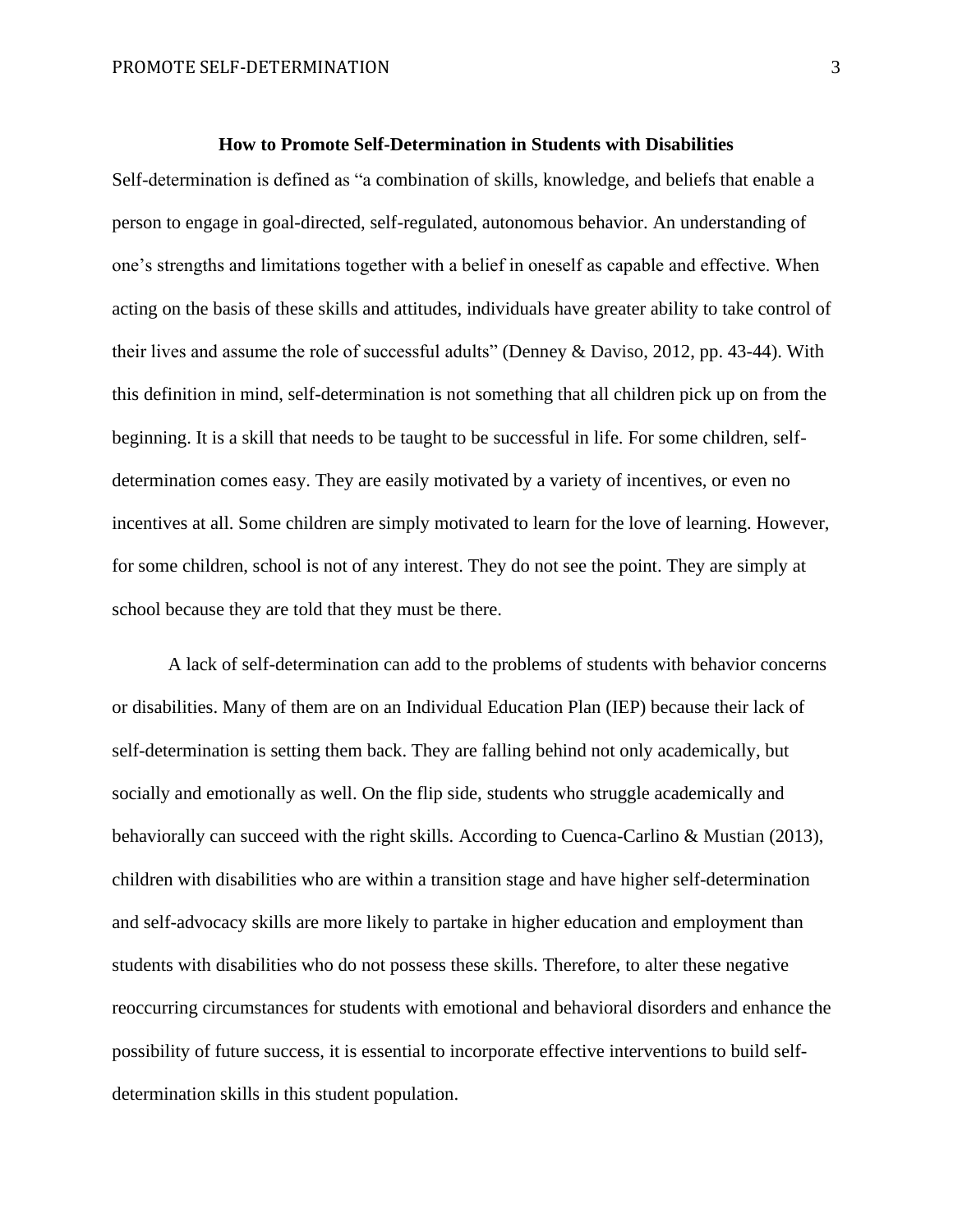The purpose of this literature review is to analyze what experts have studied about promoting self-determination in students with disabilities and their suggestions for future research. The goal of the research is to find ways to motivate children with disabilities. Although there are many forms, modes, strategies, tests, assessments, and technologies that have been studied involving self-determination, only a few seem to work well with students with disabilities.

The principal finding from this literature review is that there are multiple aspects to promoting self-determination. There is not one right answer, but rather a slew of answers that work together to help students with and without disabilities enhance their self-determination skills. It is also essential to mention that a strategy that works for one student may not work for the next: every student has different needs, and every adult that is involved in a student's life including parents, teachers, paraprofessionals, counselors, and coaches need to be aware and supportive of that fact. The students have a role in their own self-determination; however, the adults in a child's life are the foundation. While many authors and researchers have tried to standardize measurement and implementation of self-determination through various practices and perspectives including measurement tools, technology, supports of others, and through types of diversity, there is not a one-size-fits-all answer or solution. There will always be outliers. Selfdetermination on a broad scheme is a very complex issue that will need to be addressed systemically and individually.

Research for this paper was drawn from the ERIC (Education Resources Information Center) database, the WorldCat discovery tool through DeWitt Library, and Google Scholar. All the articles included some aspect of self-determination. The studies that are discussed were published in the last 10 years. Methodology of the studies described are either quantitative, qualitative, or mixed methods. The geographic areas of publication are from all over the world.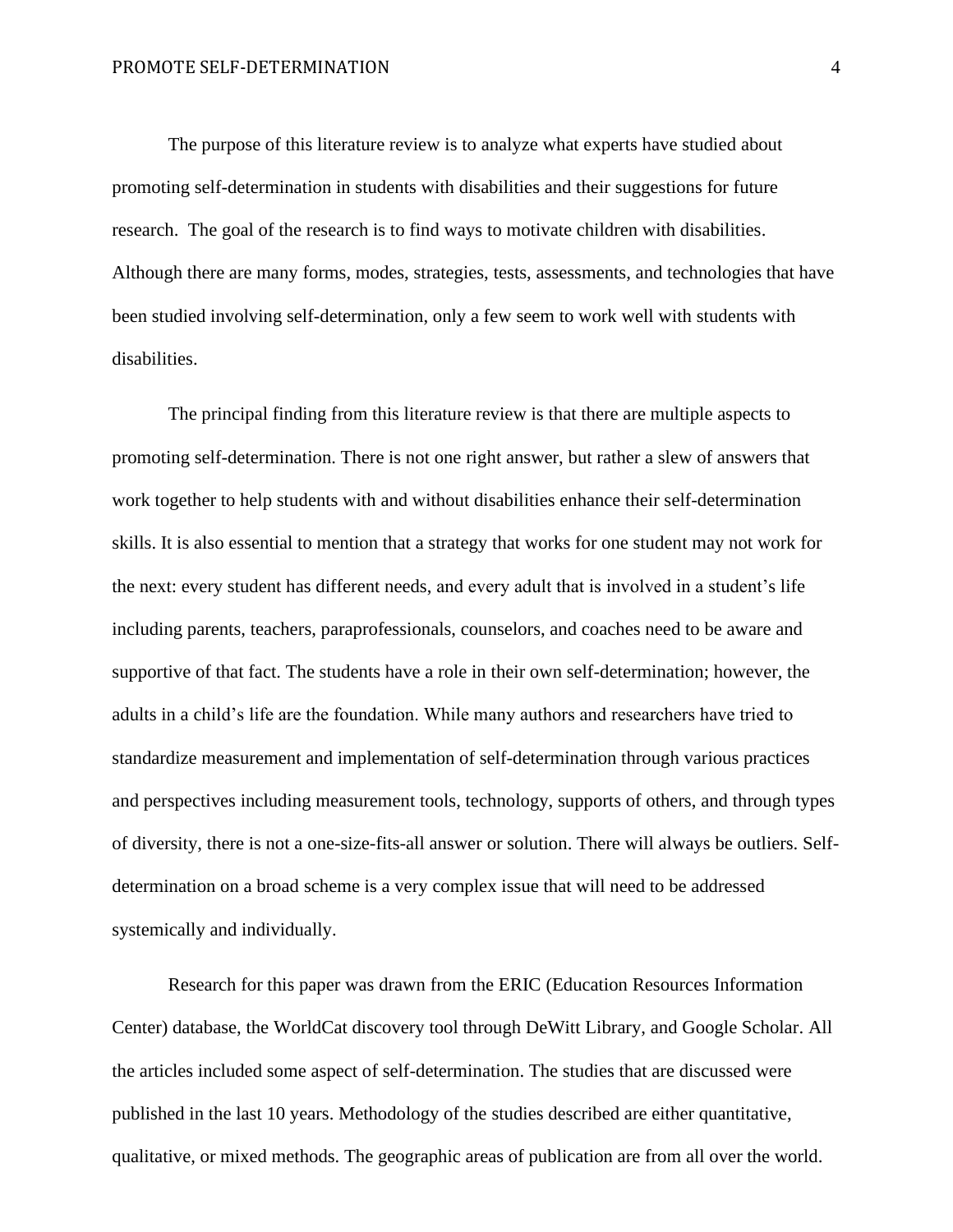This literature review will analyze what self-determination is, the various methods and systems that have been used to promote self-determination, technology that has been involved with selfdetermination, perspectives of self-determination, how diversity affects self-determination, and future research that is still warranted on self-determination.

These topics and themes were chosen to help understand how self-determination can be promoted. More importantly, these topics and themes have been chosen because professional researchers studying the concept of self-determination have found that certain components are key in promoting self-determination.

### **Literature Review**

### **Measurements of Self Determination**

Self-determination can be difficult to measure because it is more of a qualitative aspect; however, professionals have gathered quantifiable data on self-determination using various models, scales, and approaches. Cuenca-Carlino & Mustian (2013) aimed to promote selfdetermination by incorporating aspects of self-determination into a writing curriculum. This researcher found success in improving the writing and self-determination skills of students with emotional and behavioral disorders using the self-regulated strategy development (SRSD) model of writing instruction. The purpose of Cuenca-Carlino & Mustian's (2013) study was to assess the effectiveness of incorporating the SRSD persuasive writing model with self-determination instruction to help middle school students with emotional and behavioral disorders (EBD) improve their writing and self-determination skills.

There are six stages in the SRSD model of writing instruction (Cuenca-Carlino & Mustian, 2013). The first stage is called "Develop Background Knowledge." Teachers introduce the idea of self-determination using "The Seven Powerful Self-Determined Behaviors." The mnemonic device that they use is called "Don't Go Sneaking Past Any Mad Elephants." The first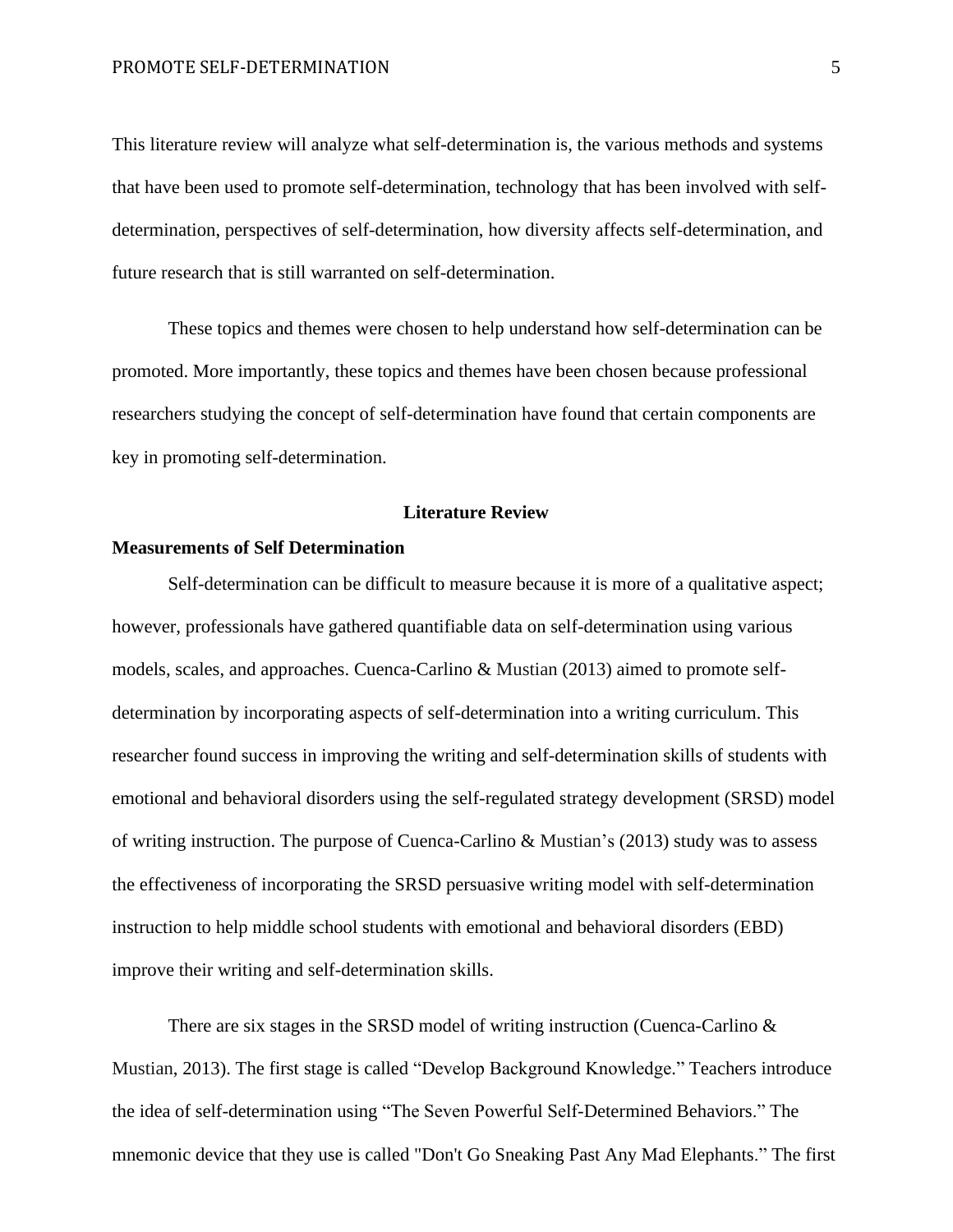letter of each word represents one of the seven behaviors: (D) decision making; (G) goal setting; (S) self-awareness; (P) problem solving; (A) advocacy (self-); (M) monitoring (self-); (E) efficacy. After this mnemonic device is introduced, teachers explain how the students can use persuasive writing to help advocate for what they want or need in life.

The next writing stage is called "Discuss It." Teachers explain how the seven behaviors are applied in the writing process. Examples are used to show how the behaviors can be used to promote advocacy.

The third stage is called "Modeling." This stage is exactly as described: teachers model the writing process that they taught. Students see how to arrive at a final writing product using the seven behaviors. Teachers can also stress the importance self-statements and their place in persuasive writing.

The fourth stage, "Memorize It," consists of students memorizing what has been taught and modeled. Memorizing the seven behaviors allows the individual to access that knowledge in their day-to-day lives where true self-determination happens.

The fifth stage involves "Guided Practice," where the scaffolded instruction allows the individual to take the instruction and apply it to their own writing. The students were asked to write a minimum of three persuasive essays using topics related to self-advocacy (topics approved by the teacher). After this guided practice, it was determined by the teacher whether or not the student was prepared to write independently.

In the sixth and final stage, "Independent Practice/Post-instruction," all supports are taken away. A pre-test was given before the intervention, and a post-test was given after the intervention. The individuals were assessed on Self-Determination through two measurements: their independent knowledge of concepts discussed during the intervention were tested, and a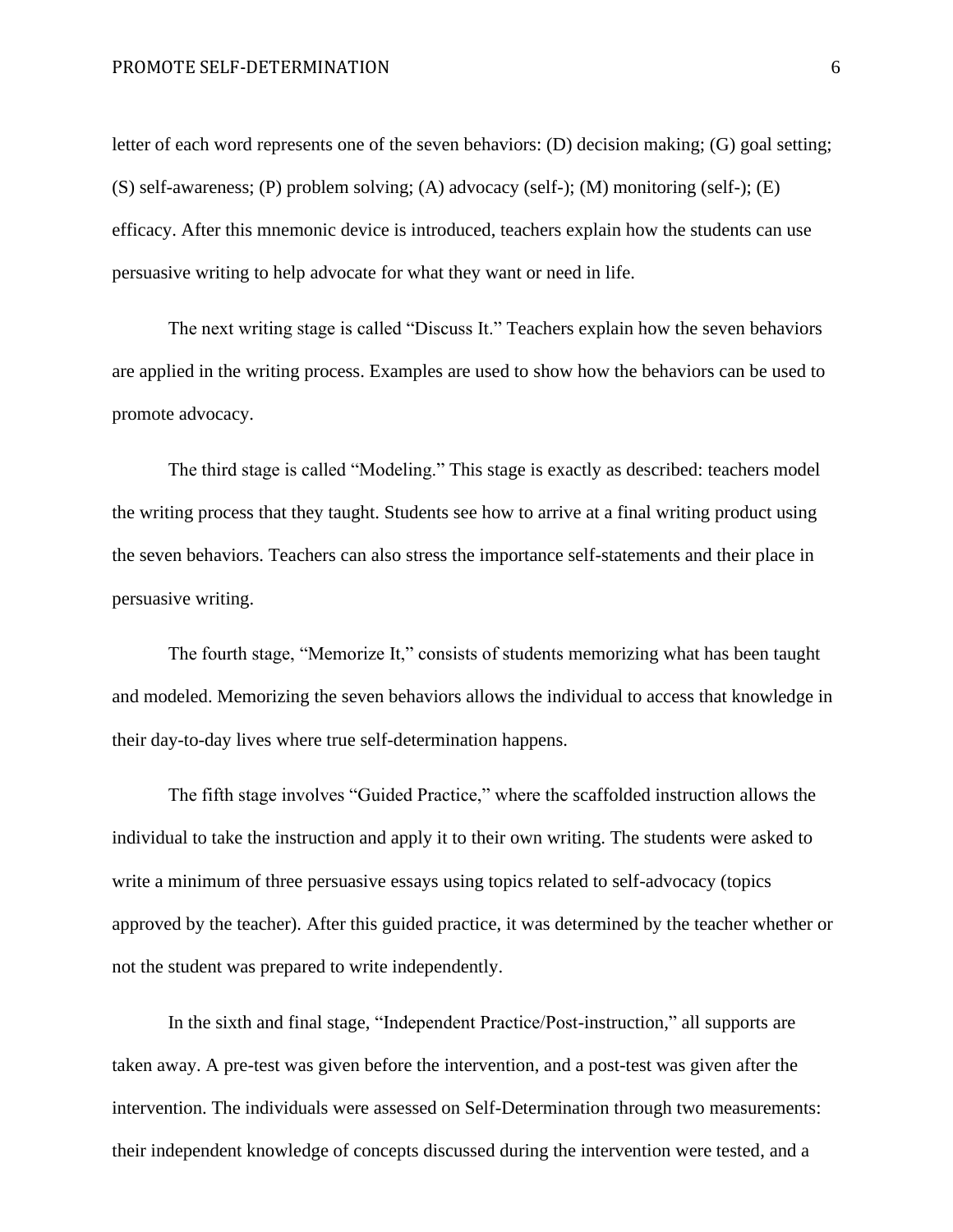Likert scale questionnaire was given. In both cases, at the end of the intervention the students' average scores increased, and their standard deviation shrank. This result suggests not only that the practice was successful but that it worked to improve self-determination uniformly in the research study. These improvements were statistically significant using the Wicoxon matched pairs signed rank test.

In a similar way, Wei et al. (2021) explored ways to motivate students with learning disabilities by finding the appropriate research-based literacy interventions. The intervention focused on choosing texts that would be interesting to the students, promoting knowledge-based interest in the students, and developing task-based interest in the students. This case study offered "Strategies to Arouse Situational Interest." The research discussed sets of principles that should be addressed in topic interest, as well as the importance of activating prior knowledge. Wei et al. (2021) suggested that teachers can use the sets of principles by "engaging students in the learning process through a variety of hands-on activities to arouse situational interest and curiosity in reading" (p. 3). One form of hands-on learning that was described is project-based learning. The researcher named the typical steps that teachers take in this process. Lastly, incorporating technology-based instruction was analyzed in helping with task-based interest. Task-based interest can be generated by using manipulatives or technology. Children with disabilities, in particular, can use this task-based interest to overcome learned helplessness and become self-determined to investigate. Technology is the tool of choice for children with disabilities according to Wei et al. (2021). Wei et al. (2021) believed that technology would lend tools to the children with disabilities that would allow them to overcome their disabilities. Utilizing technology can not only bring about more interest in students, but it can boost their confidence level and make them feel more independent and become more successful in their work.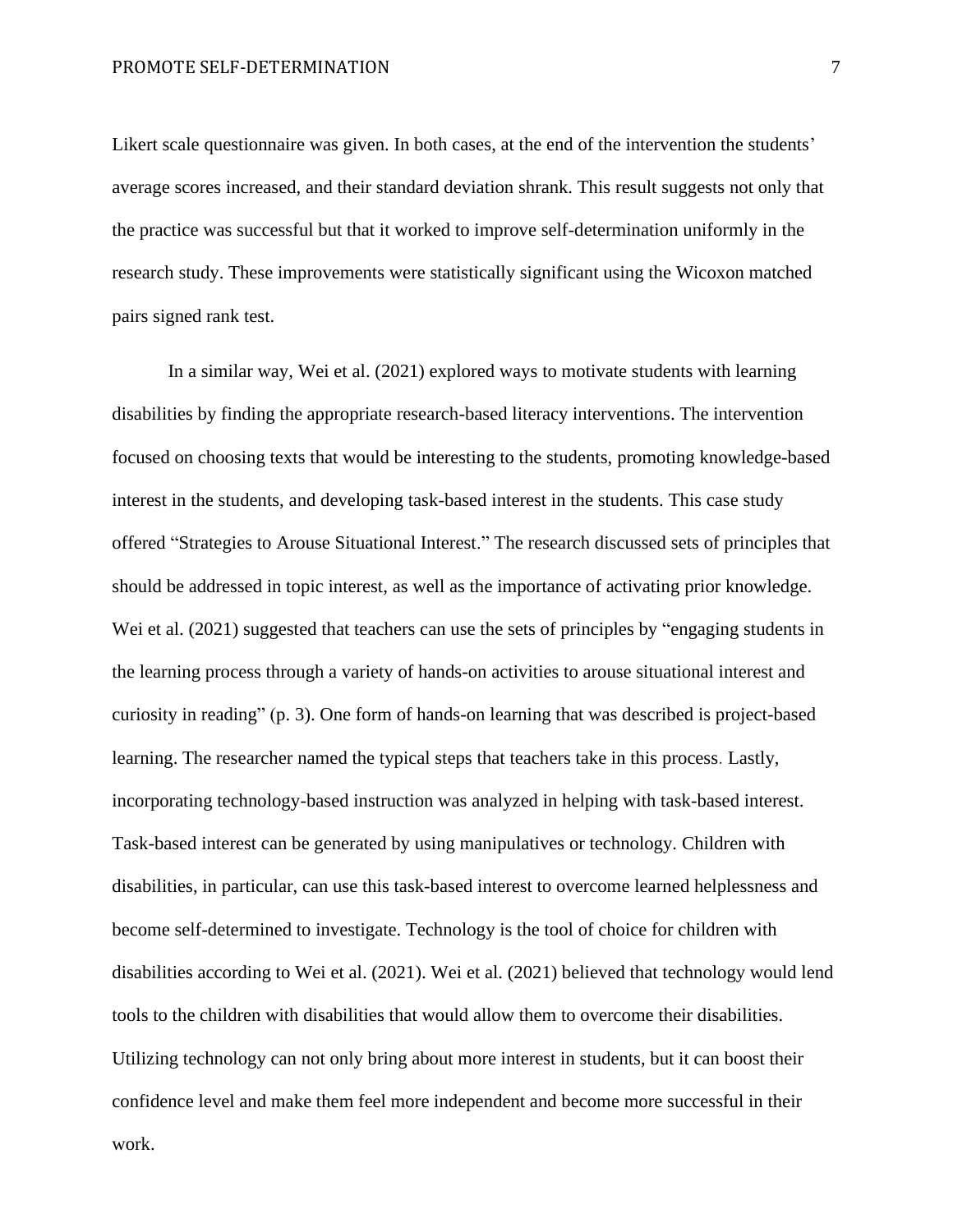Not only has self-determination been studied in combination with aspects of language arts, but it has also been analyzed in learning mathematics. Wilujeng (2018) asked the questions, what is "the ability of students' self-determination after making the learning process?" and what can be done to "improve the process of learning mathematics by knowing the ability of students' self-determination?" (p. 2) There was a total of 60 students involved in this study, 24 male students and 36 female students. The researchers gave the Self-Determination Theory (SDT) assessment to the participants. Aspects of the SDT include autonomy, competence, and relation. Details on this assessment are given in upcoming action measurements of self-determination. Wilujeng (2018) concluded that the students are still lacking in all of the areas—autonomy, competence, and relation. They were not very confident in themselves and their abilities. Their self-determination was low. After seeing the scores from the SDT, students were asked how they feel about mathematics and solving math problems with reference to self-determination autonomy, competence, and relation. Autonomy means a willingness to do something on your own. When asked if the students could do math problems independently, they were not confident in explaining the math problem or going off on their own to teach others. The questions they answered showed that they have the overall knowledge and tools that they need to succeed; however, most of the students disagreed when it came to the feeling that they have the potential and know what to do if asked to do a problem freely. With this outcome in mind, teachers can modify their instruction in the learning process in order to accommodate the students' need of building confidence when it comes to being independent in math.

The other models, scales, and approaches measuring motivation and self-determination were not combined with any particular subject area. Chou et al. (2017b) used children with autism to validate two modes of assessment related to self-determination: Arc's Self-Determination Scale (SDS) and the American Institutes for Research Self-Determination Scale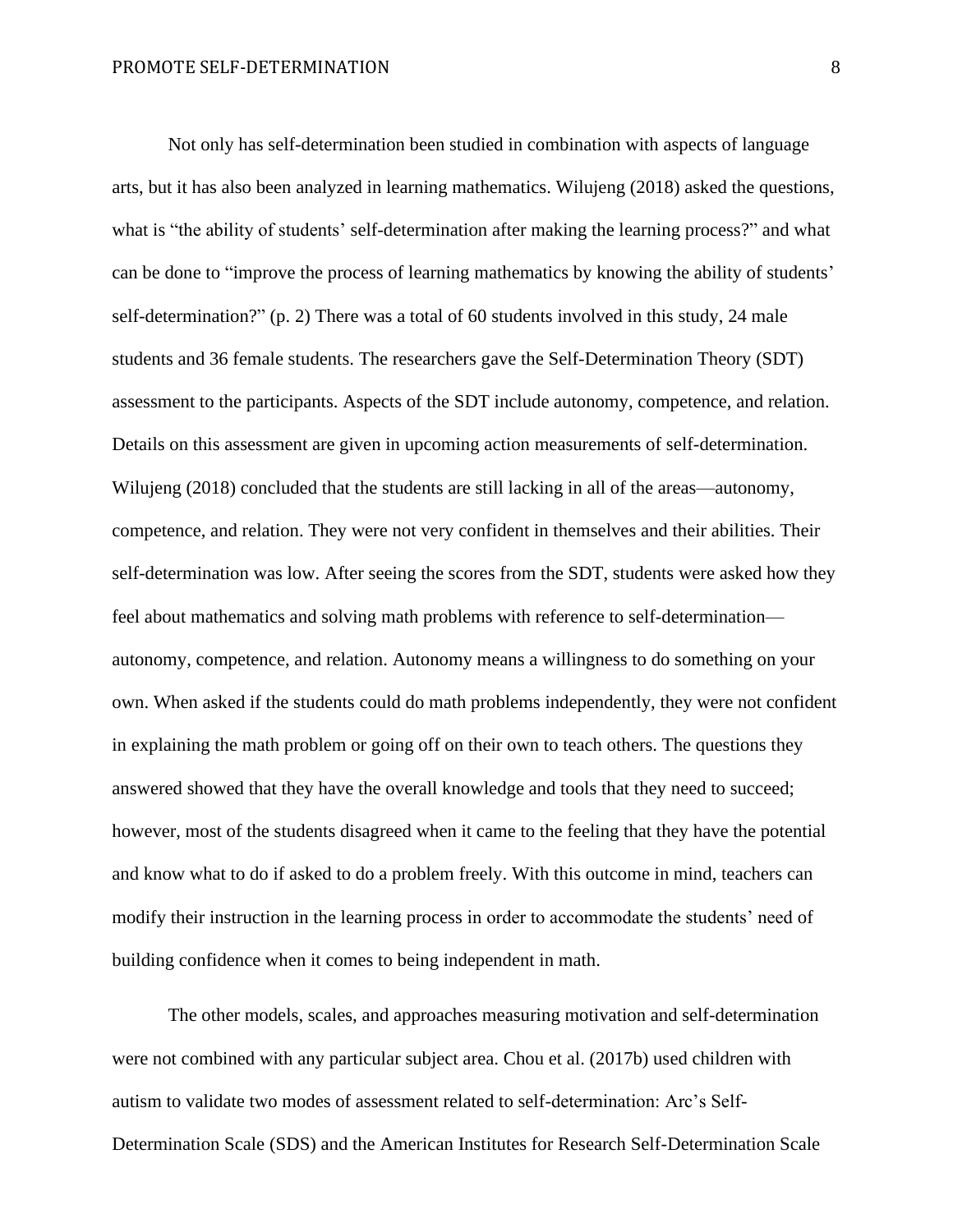(AIR). Specifically, Chou et al. (2017b) sought to find if the assessments could reliably and validly determine self-determination in the Autism spectrum disorder (ASD) community. Both scales were designed to evaluate known theories on self-determination. The Arc's SDS was developed to measure the Wehmeyer's Functional Theory of Self Determination, which is a 148 point scale derived from a 72-item self-reporting questionnaire. Higher scores relate to a higher level of self-determination. This scale also offers four sub scores to weigh to individually as the four pillars of self-determination: Autonomy, Self-Regulation, Psychological Empowerment, and Self-Realization. The Wehmeyer's Functional Theory of Self Determination defines selfdetermination behavior as key to improving one's quality of life. Chou et al. (2017b) expresses that Autonomy, Self-Regulation, Psychological Empowerment, and Self-Realization are specifically essential to many skills such as: problem-solving, self-awareness, self-monitoring, decision making, choice making, goal setting and attainment, self-advocacy, self-knowledge, an internal locus of control, and perceptions of self-efficacy and outcome expectancy. Without these pillars of self-determination, life functionality would be diminished.

The AIR scale was created to assess the self-determination learning theory. It has multiple versions, which are selected based on the social group being assessed. It is a 24 question assessment that gives an overall score as well as two sub scores, which relate to capacity and opportunity. Capacity relates to what the individual can do while opportunity is more in realm of the individual's perceptions. These two sub classes of the test are essential to self-determination according to the AIR model. The AIR model points to interactions between the two sub scores leading to the spark of self-determination. The individual needs to have both the capacity to solve a problem as well as the perceived opportunity to become self-determined and accomplish the task. Additionally, the AIR model points to the fact that capacity and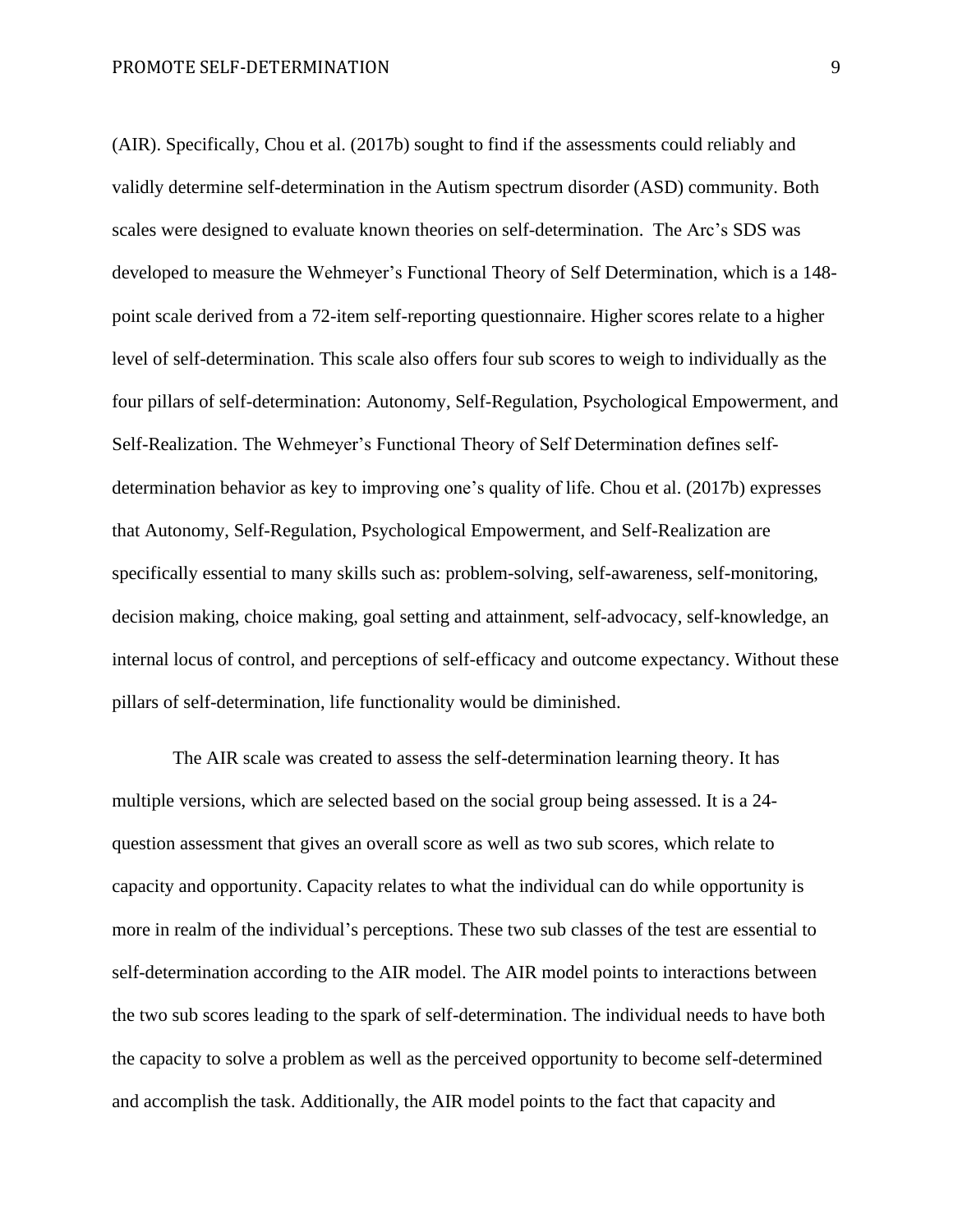opportunity need to be evenly matched. The individual needs to see the promise of success before they will pursue self-determination.

Ninety-five middle and high school students (17% female and 83% male) aged 13 through 21 years from the Midwestern United States participated in this study (Chou et al., 2017b). The assessment involving the Arc's Self-Determination Scale (SDS) and the American Institutes for Research Self-Determination Scale (AIR) based off of functional theories took between 20-40 minutes to administer. Findings reveal that both measurements were both valid and reliable for measuring self-determination in students with ASD (Chou et al., 2017b). The results advise that both scales are relevant to help students with disabilities develop selfdetermination. It was noted that the SDS could be used as an acceptable scale to both examine changes and the impact on self-determination during development in students with ASD.

Wehmeyer et al. (2013) also used The Arc's Self-Determination Scale and the AIR Self-Determination Scale as the two primary assessments in their research. The purpose of this study was to decipher if interventions are made to promote self-determination would yield higher results of self-determination scores of students with disabilities. Wehmeyer et al. (2013) also questioned if being involved in an intervention group that teaches self-determination would impact the self-reported self-determination of students with disabilities. Three-hundred seventyone high school students receiving special education services from six different states were involved in this 5-year study. The participants actively participated for three of those five total years. While the majority of the participants were Caucasian, minorities were represented. Specifically, Hispanics, African Americans, Native Americans, Alaskan Natives, Asian Pacific Islanders, and those in "Other" group participated and were tracked in the study.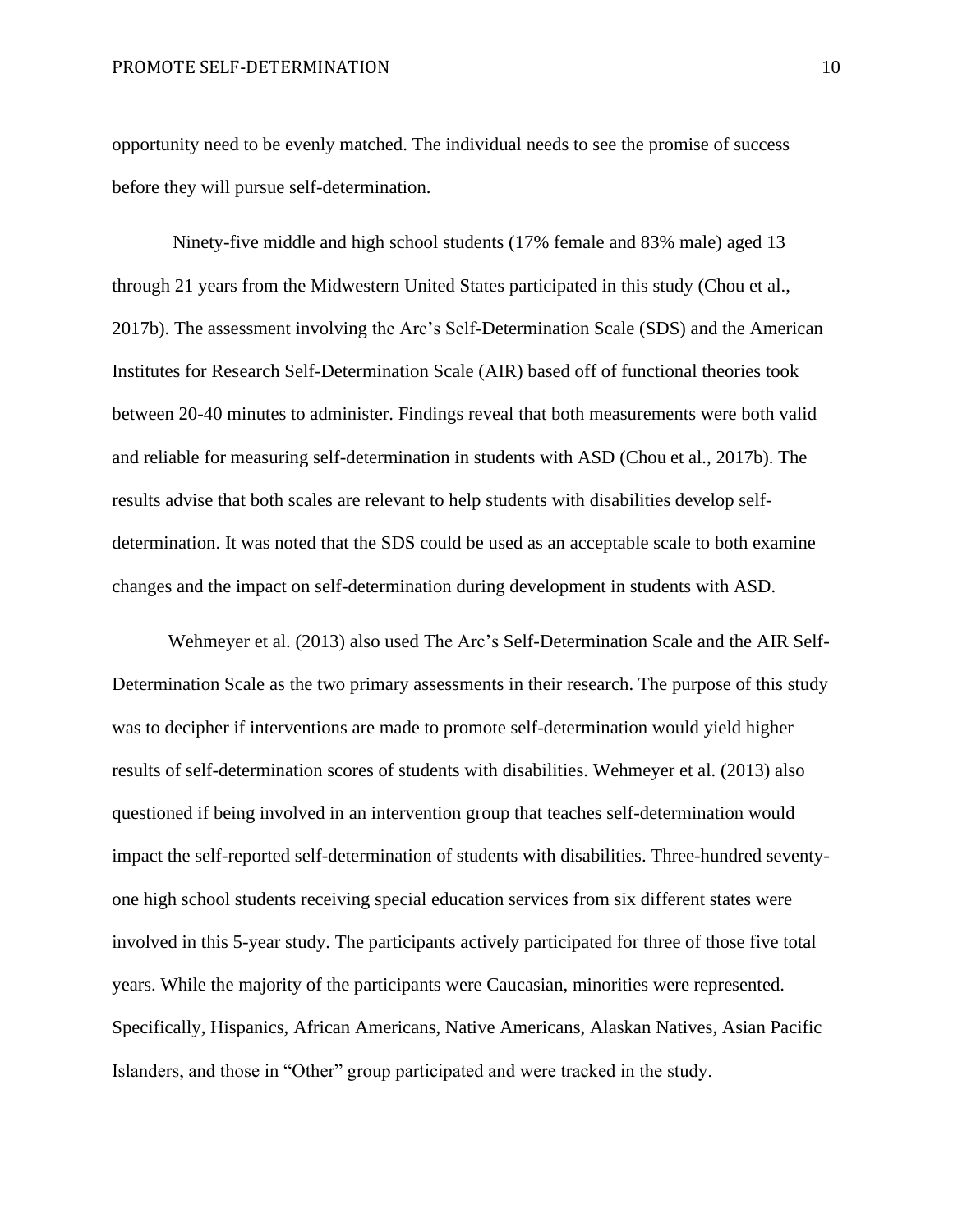To answer the research questions, a randomized trial placebo control group design study was conducted (Wehmeyer et al., 2013). Wehmeyer et al. (2013) hypothesized that the treatment group of students with disabilities who would receive instruction to promote self-determination over a three-year span would demonstrate drastic growth compared to the control group who is not receiving any interventions. The researchers mentioned that they were also interested in a diversity of disability in the study. The study sought to compare and contrast how different disabilities affected the effectiveness of the self-determination intervention. Teachers involved in the intervention group were expected to choose an intervention from a given list. All the interventions listed were created to promote self-determination. Because the primary research question was to broadly study the effect of self-determination on a diverse pool of students, researchers decided the teachers should have the freedom to be adaptable to their students and environment. Teachers were allowed to select aspects of the study based on their preferences and what they felt would be best for the students. Every teacher involved in the study received training on the curricula that they chose to teach their students. They were also provided with all the necessary materials needed to teach the curriculums with fidelity. The interventions offered for the teachers included the following: ChoiceMaker Curriculum, Self-Advocacy Strategy, Steps to Self-Determination, Whose Future Is It Anyway, and Self-Determined Learning Model of Instruction (SDLMI; NEXT S.T.E.P. Curriculum). To measure the effect of these interventions, Arc's Self-Determination Scale and the AIR Self-Determination Scale were given to the control and intervention group participants. The result of the study was as expected. The students with disabilities who received self-determination intervention over the study drastically outperformed those in a placebo group in the self-reporting assessments.

In a different study, Neel & Hussain (2018) examined how satisfaction, basic psychological academic motivation, academic self-efficacy, and well-being of students was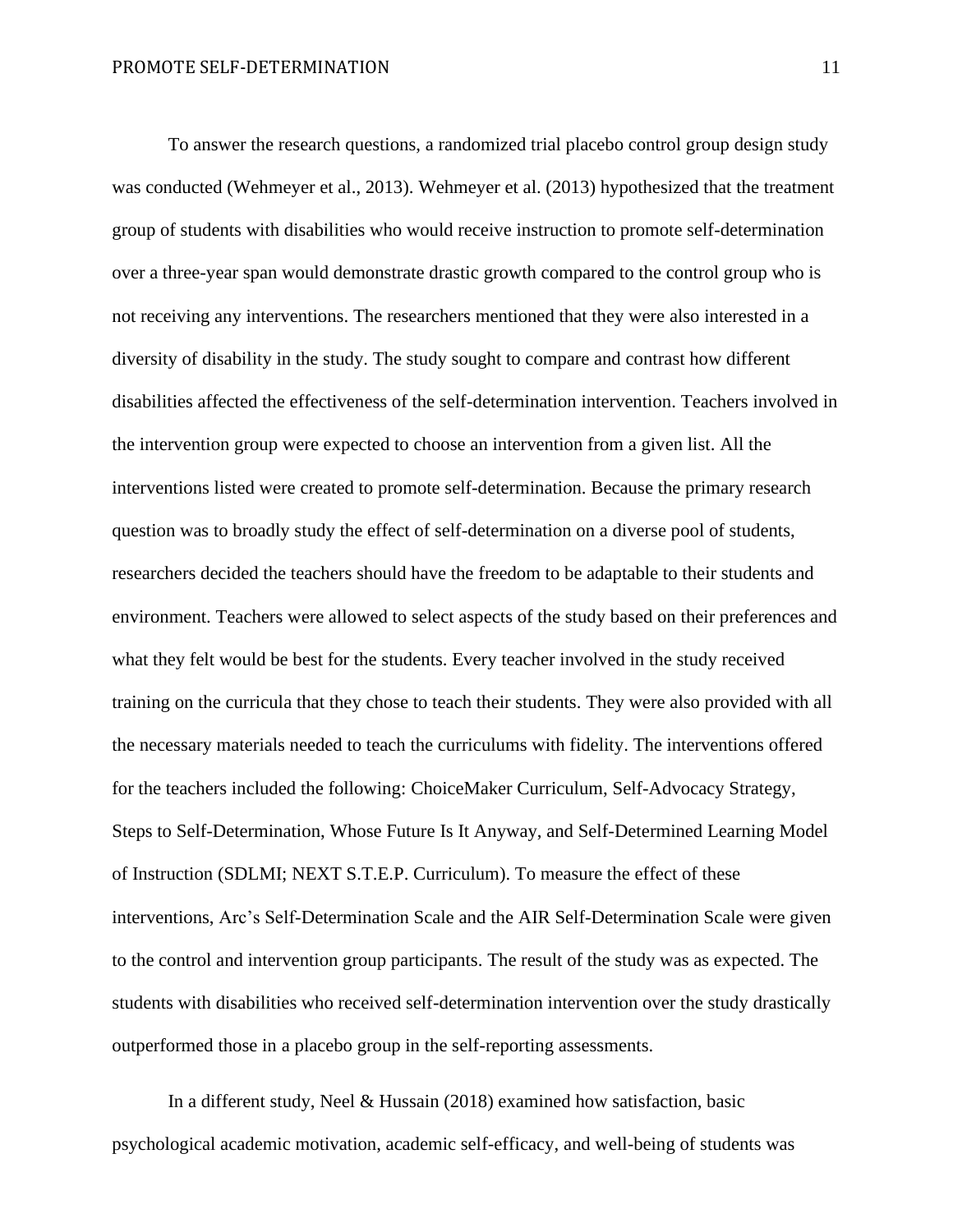#### PROMOTE SELF-DETERMINATION 12

affected by self-determination intervention among those with learning disabilities. The Self Determination Learning Theory, described previously from other researchers, was also analyzed by Neel & Hussain (2018) along with the Nurtured Heart Approach (NHA).

The NHA was created by a man named Howard Glasser. The original intention behind this approach was to help parents and teachers learn how to control troublesome behaviors they were seeing their children or students displaying who were diagnosed with behavioral disorders. The big idea of this theory was shifting the adult's outlook before they could shift the child's outlook. The NHA advises not to focus on the negative. Naturally, children seek attention and praise from their parents and teachers. With this understanding in mind, the NHA recommends that parents and teachers ignore any disruptive behaviors that the child is displaying. It may be very difficult to not intervene because of the intensity of the behavior, However, if the adult reacts to the undesirable behaviors, they may be inadvertently feeding into those negative behaviors. In order to break free from the constant cycle, the NHA believes the adult should not give any energy to the negative behaviors. After this approach is implemented for so long, the child will get bored of the disruptive behavior they are displaying because they are not getting the attention they seek.

Instead of focusing on the negative, the NHA teaches parents and teachers to energize the positive. The adult should consciously be aware of and give constant praise to the students when they are exercising desirable behavior. When the adult turns to the positive and feeds into desirable behavior, this affirmation communicates to students that these new actions give them the attention that they desire and make them feel important and appreciated. The students feel a new sense of pride in themselves. Neel & Hussain (2018) believe that the principles of the NHA align with that of the SDT and work together to "satisfy the basic psychological needs" (p. 5). For this reason, both theories were used in the intervention sessions of students with learning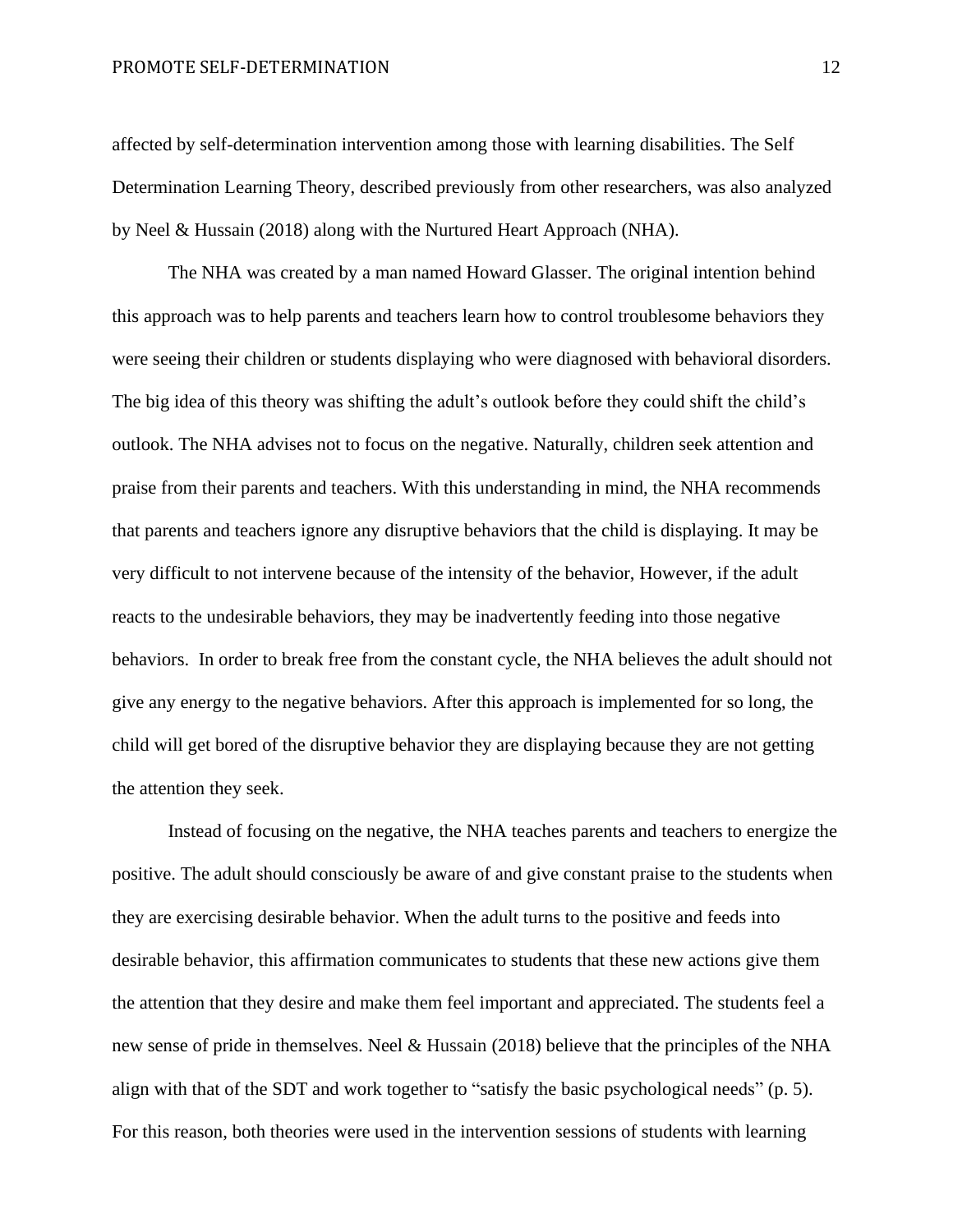#### PROMOTE SELF-DETERMINATION 13

disabilities in this study and directed how the teacher interacted with the participants. A total of seven students with LD between the ages of 10-16 years old were involved. Six students were boys, and one was a girl. There was a total of 36 sessions that lasted approximately 45 minutes each. These sessions were completed over a series of three months.

The study involved three phases: pre-intervention, intervention, and post-intervention (Neel & Hussain, 2018). In pre-intervention, the students filled out a questionnaire regarding "academic motivation, well-being, academic self-efficacy and need satisfaction" (Neel  $\&$ Hussain, 2018, p.7). Additionally, an informal assessment was given before the intervention to see what the students' current abilities were in reading, writing, spelling, comprehension, handwriting, and phonemic awareness. Records were kept of the types of errors that were made and the struggles that the participants were having in each of these areas. This informal assessment gave guidance as to how to pursue the next phase involving individual interventions for every student.

In the intervention phase, the students were provided with a plan that was made just for them based off their particular needs. Every student's intervention of the problem areas was done in ways that coordinated the fulfillment of needs as proposed by the SDT: the need for autonomy, need for competence, and need for relatedness. The need for autonomy was supported by giving the students a purpose behind what they were doing, offering choice in the work, and avoiding control amongst the interventionists. The participants were able to choose what they would like to do in each session rather than the researcher telling them what they were going to do. For every task that the child chose, an explanation was given as to why it was important and how it was useful to them. The need for competence was supported by communicating clear expectations of the tasks, as well as acceptable behaviors to the students throughout the process. Students were also given praise and positive feedback for desirable behavior, reflecting what is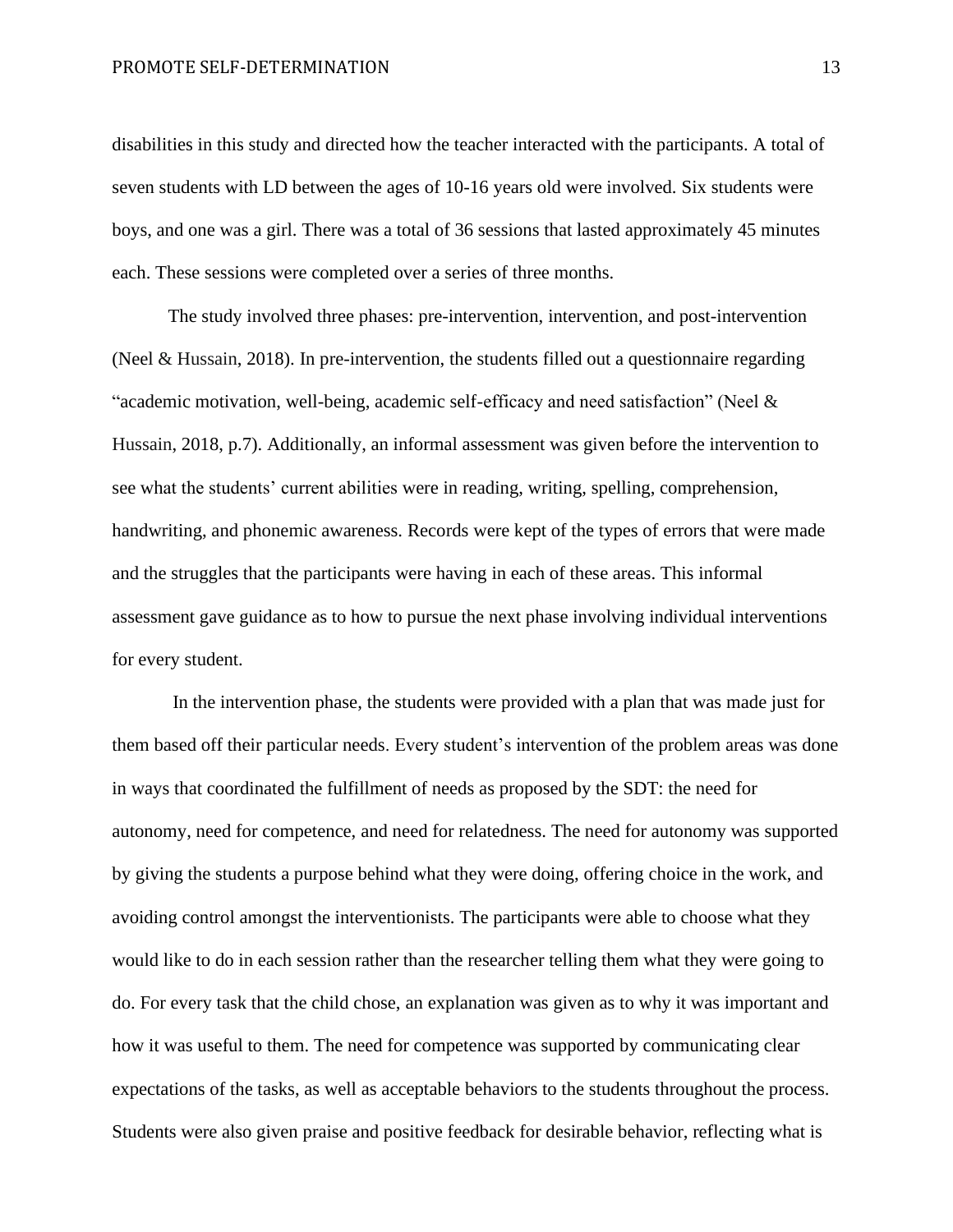discussed in the NHA. Support was given for the need of relatedness through the presence of "empathy, affection, dependability, and attunement" (Neel & Hussain, 2018 p. 4). The praise and recognition that the students were given were specific and personable. This praise and recognition helped bring about awareness to the students that the researchers saw them as individuals and the hard work that they were doing. Through the process, relationships were built. Acknowledging the students and the hard work they were doing communicated that their teacher cared about them and believed that they were capable and important. This acknowledgment showed that the researcher was considerate when it came to the students' hardships as well as the students' efforts that they were putting into the tasks. Neel & Hussain (2018) relay the message: "Therefore, by following the basic tenets of the NHA, support for the fulfillment of the need for relatedness was provided. In the post-intervention phase, impacts of the intervention on the participants were recorded by taking their scores on the measures of academic motivation, academic self-efficacy, well-being, and basic needs satisfaction" (p. 8).

In this study, the Basic Need Satisfaction Scale was used to measure the changes in the fulfillment of the basic psychological needs of the students (Neel & Hussain, 2018). This scale measures the three needs comprised in the SDT: the need for autonomy, the need for competence, and the need for relatedness. The results of the post-intervention scores were significantly higher than the pre-intervention scores in all three areas. The Self-Regulation Questionnaire-Academic was given to measure the students' academic motivation. This questionnaire consisted of four sub-scales: external regulation, introjected regulation, identified regulation, and intrinsic motivation. External regulation and introjected regulation postintervention scores were lower than that of the pre-intervention scores. Identified regulation and intrinsic motivation were the opposite: the post-intervention scores were higher than the preintervention scores. Lastly, self-efficacy post- intervention scores were also higher than the pre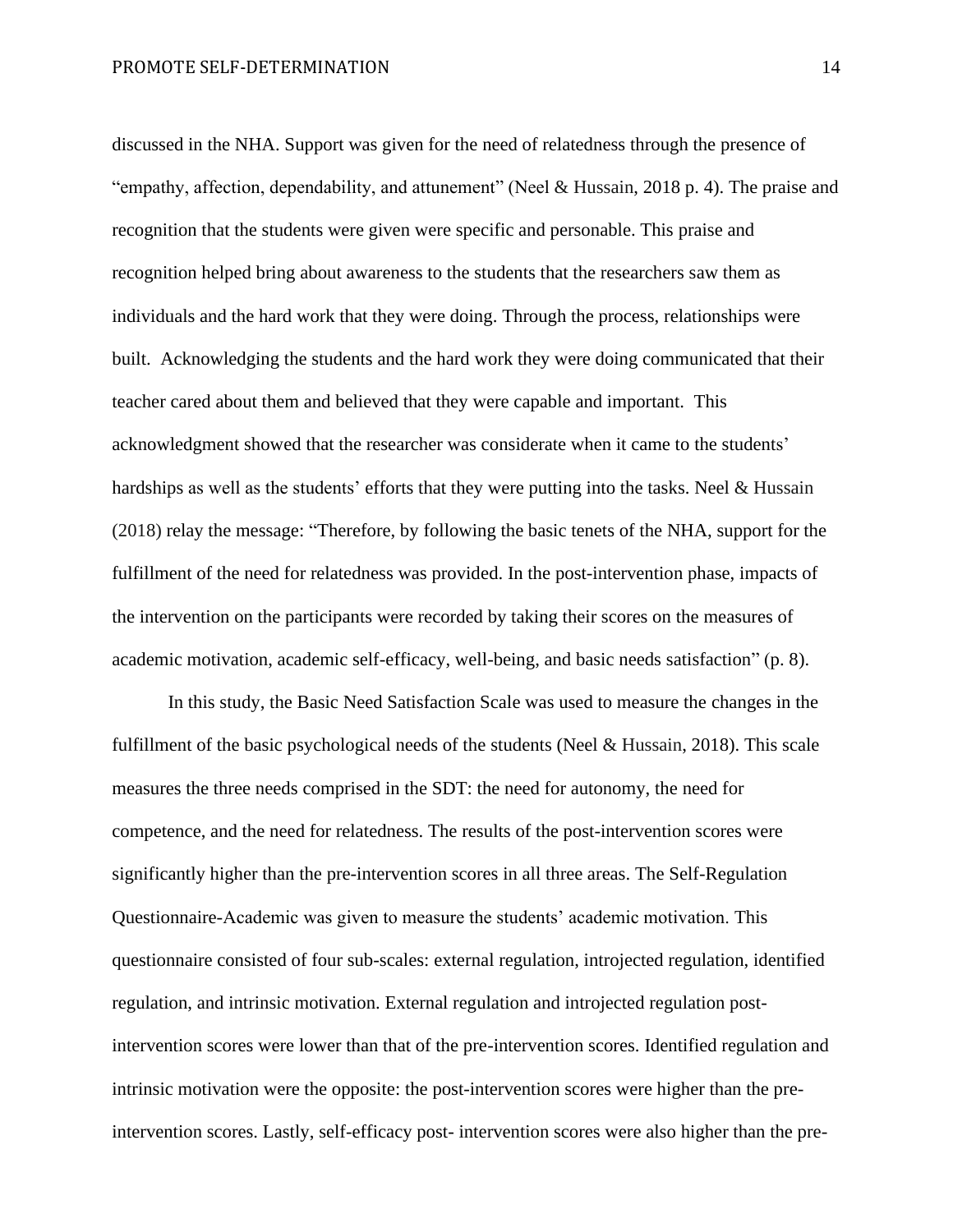intervention scores. However, for well-being, results indicated no significant changes in the scores from pre-intervention to post-intervention.

Overall, Neel & Hussain's (2018) findings support the hypothesis of the SDT that providing for three needs (autonomy, competence, and relatedness) will lead to the satisfaction of basic psychological needs, an improvement in intrinsic motivation, integrated regulation, and academic self-efficacy. Along with the quantitative data that was taken in this study, there was also significant qualitative data collected. Students' motivation, effort, and attitudes towards the researcher, the tasks, and the process in general improved drastically. Another vital aspect that this research brought to light is how essential it is that educators focus on motivational support of our students with learning disabilities (LD), not focusing solely on their academic difficulties. Educators need to consciously be aware of and realize that when students with LD struggle to learn, it can be very overwhelming and excruciatingly frustrating, feelings that lead to anxiety, lack of motivation, behavioral episodes, and total shut down. As a precaution, educators need to be sure that their students' basic needs are being met. If basic needs are not being met, students are not going to be able to retain information. Having a motivational and holistic point of view when it comes to learning can prevent meltdowns from occurring. This research has shown the influence that making students feel "competent, loved, and having autonomy in behavior" (Neel & Hussain, 2018, p. 10) can have on their motivation for learning.

Finally, besides merely making a difference in students' motivation and self-regulation, these intervention strategies can also foster a stronger relationship amongst students and their teachers. Not only will these methods help those with learning disabilities, but they can also make a positive impact in the general education classroom as well. Neel  $&$  Hussain (2018) note, "Both SDT and NHA can show us the way to improve the educational environment in general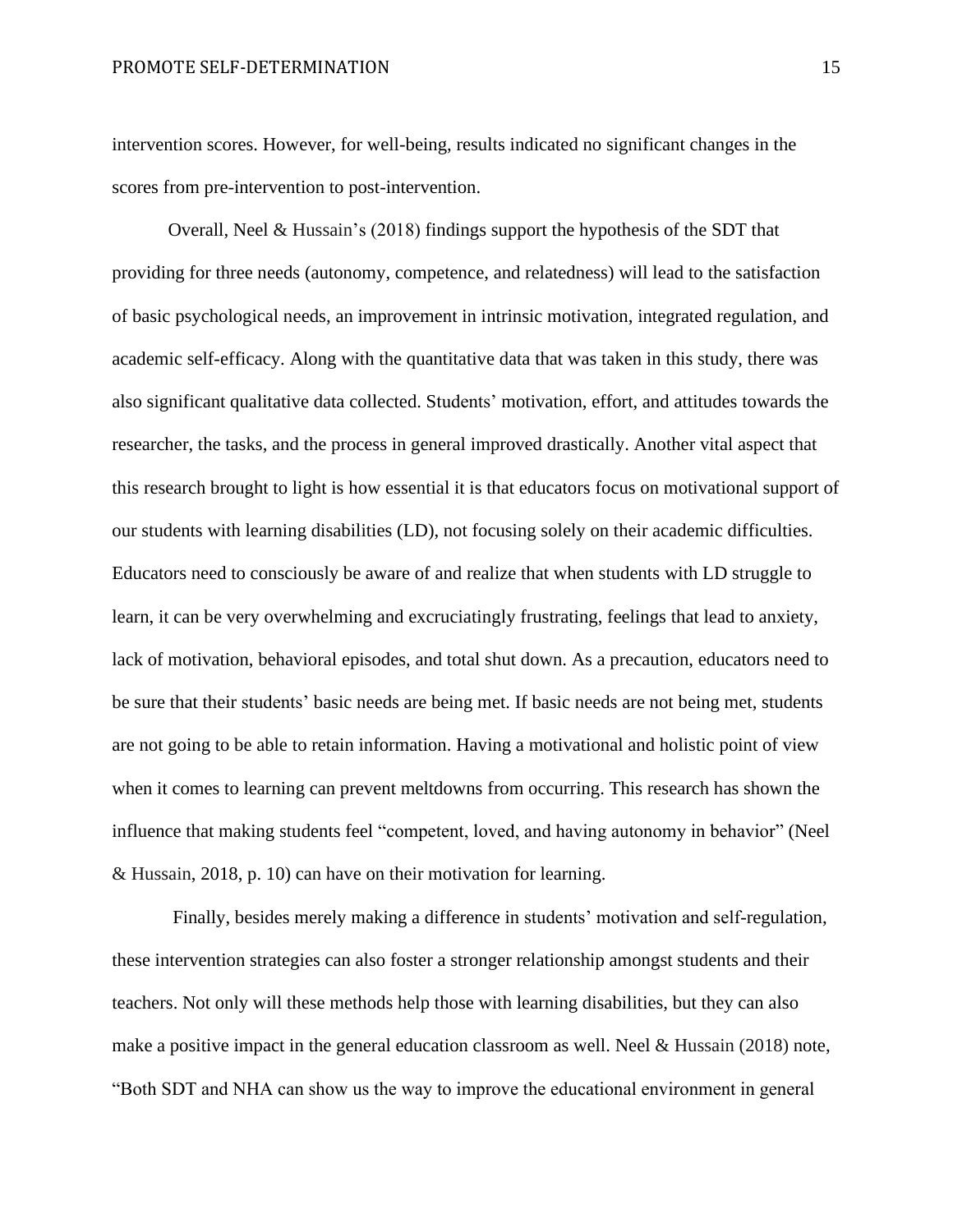where students with LD can experience greater involvement in learning and effectively cope with educational challenges" (p.10).

The Self-Determination Theory was also studied by Wang et al. (2019). They studied how the aspects of the Self-Determination Theory, including competence, autonomy, and relatedness, affect students' motivational processes of need satisfaction, motivation, and outcomes in the classroom. This study took place in Singapore. There were 1,549 total participants—757 boys and 775 girls—with a mean age of 14 years old. The first part of the experiment involved an explanation about the research project including why the researchers were doing it and what each participant's role was. It was understood that participation was voluntary; participants could drop out at any time if they so choose. After background information on the study was given, the participants completed a questionnaire that took around 30 minutes to fill out. The first measurement tool was an assessment that included 16 questions in length. It studied the students' need for satisfaction based on the overarching question: "How do you feel when you are in this class?" The assessment was broken down into three subcategories: student need for autonomy, student need for competence, and student need for relatedness. Each of these subcategories included five or six questions about that concept adding up to the 16 total questions. The participants responded to the questions using a 7-point scale that ranged from 1 (not true at all) to 7 (very true). An example of a question under student need for autonomy was, "I can decide which activities I want to practice in this class." An example question under need for competence included, "I think I am pretty good in this class." Lastly, an example under need for relatedness included, "In this class I feel supported."

The next measurement tool was a scale adapted from Perceived Locus of Causality questionnaire (PLOC) that tested students' motivational regulation. This assessment wanted the students to complete the statement— "I participate in this class because. . . ." There are 14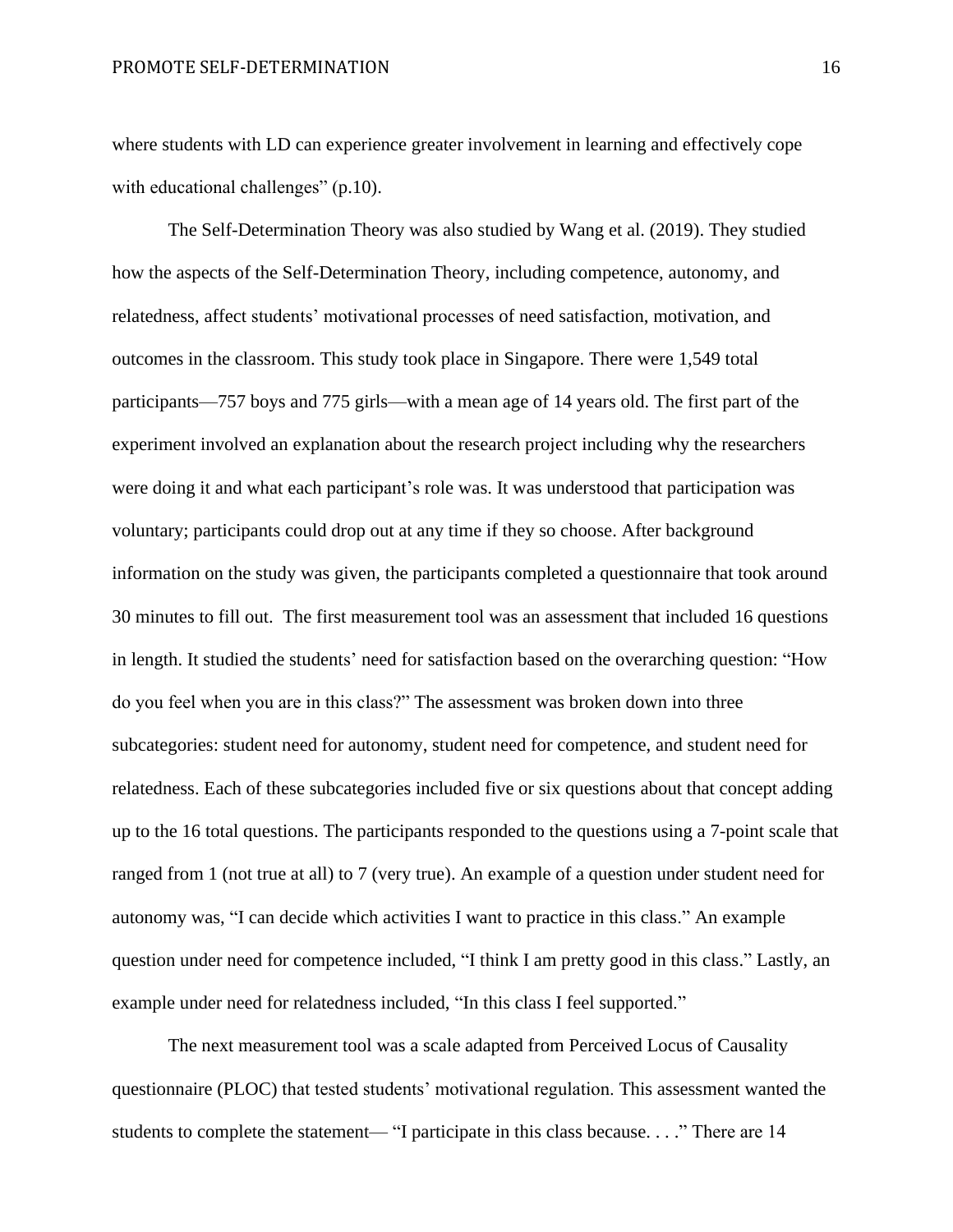statements broken down into four subscales that are listed for students to complete. The subscales are Intrinsic Motivation, Identified Regulation, Introjected Regulation, and External Regulation. An example statement under Intrinsic Motivation included "Because learning things in this class is fun." An example under Identified Regulation was "Because I want to improve academically." An Introjected Regulation question was "Because I want the teacher to think I'm a good student" and lastly, an External Regulation question was "Because I will get into trouble if I don't." Again, the students had to respond to how they felt in terms of these statements based on a 7-point scale that ranged from 1 (not at all) to 7 (very true). For scoring purposes, Intrinsic Motivation and Identified Regulation were combined under the term "Autonomous Motivation," and Introjected Regulation and External Regulation were combined using the term "Controlled Motivation."

The last intervention in this research was called the Intrinsic Motivation Inventory (Wang et al., 2019). This assessment consisted of 12 responses stemming from the main question, "How do you feel when you are in this class?" The level of the participants' intrinsic interests including perceptions on enjoyment, value, and pressure during instruction were measured. An example of a statement under enjoyment was "I enjoy learning in this class very much." An example under value was, "I believe learning in this class can be of some value to me." Lastly, an example statement under pressure was, "I feel very tense when learning in this class." The students were to respond to each of the 12 statements using the same 7-point Likert scale as the other measurements ranging from 1 (not at all true) to 7 (completely true). Structural Equation Modelling (SEM) was the main analysis used to study the results of the interventions. The study resulted in the students scoring relatively high in relatedness, autonomous motivation, enjoyment, and value, and low in pressure.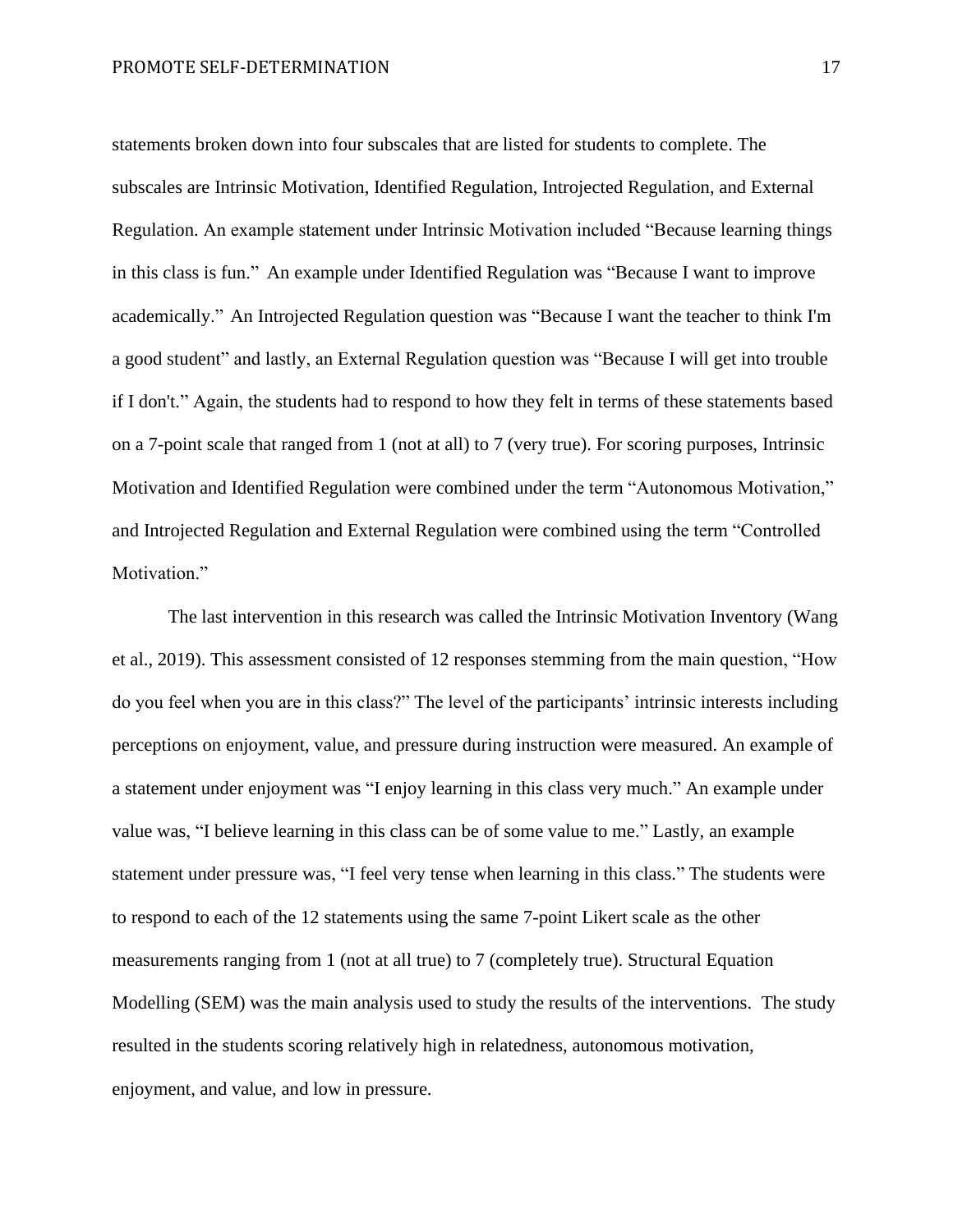Overall, the three psychological needs—competence, autonomy, and relatedness–were found to be linked together to positively influence autonomous motivation, leading to higher enjoyment, value, and lower pressure. Relatedness was found to be the strongest predictor of autonomous motivation. Autonomy and relatedness were not shown to be tied to controlled motivation. However, competence did predict controlled motivation amongst students. Competence was a major cause of pressure felt among students. The findings of Wang et al. (2019) align with the objectives of the SDT and add insight on the three psychological needs and their various effects.

The research completed by Palmer et al. (2012) analyzed self-determination specifically in high school students with mild to moderate levels of intellectual disabilities. An evaluation of the Beyond High School Model was used in this study. The primary research question asked was if the Beyond High School model, "a multi-stage model to promote student involvement in educational planning" (Palmer et al., 2012, p. 1), effectively implemented self-determination for students with intellectual disabilities. The study included 109 students, all between the ages of 17-21 years old. The BHS Model consisted of three stages.

In the first stage, the participants made short-and long-term goals for themselves that revolved around things that they preferred, their current interests and abilities, and ways they can become more involved in their own Individualized Educational Plan (IEP). After the goals were created, the students were taught how to plan and make appropriate decisions related to their transition procedure. This process was done through various strategies and methods that were meant to prepare the students to be active participants and directors of their own educational planning process. Just as Wehmeyer et al. (2013) had incorporated "Whose Future Is It Anyway? (WFA) in his study, Palmer et al. (2012) also used this same self-regulated transition planning procedure to evaluate the BHS Model's effect on self-determination. Palmer et al. (2012)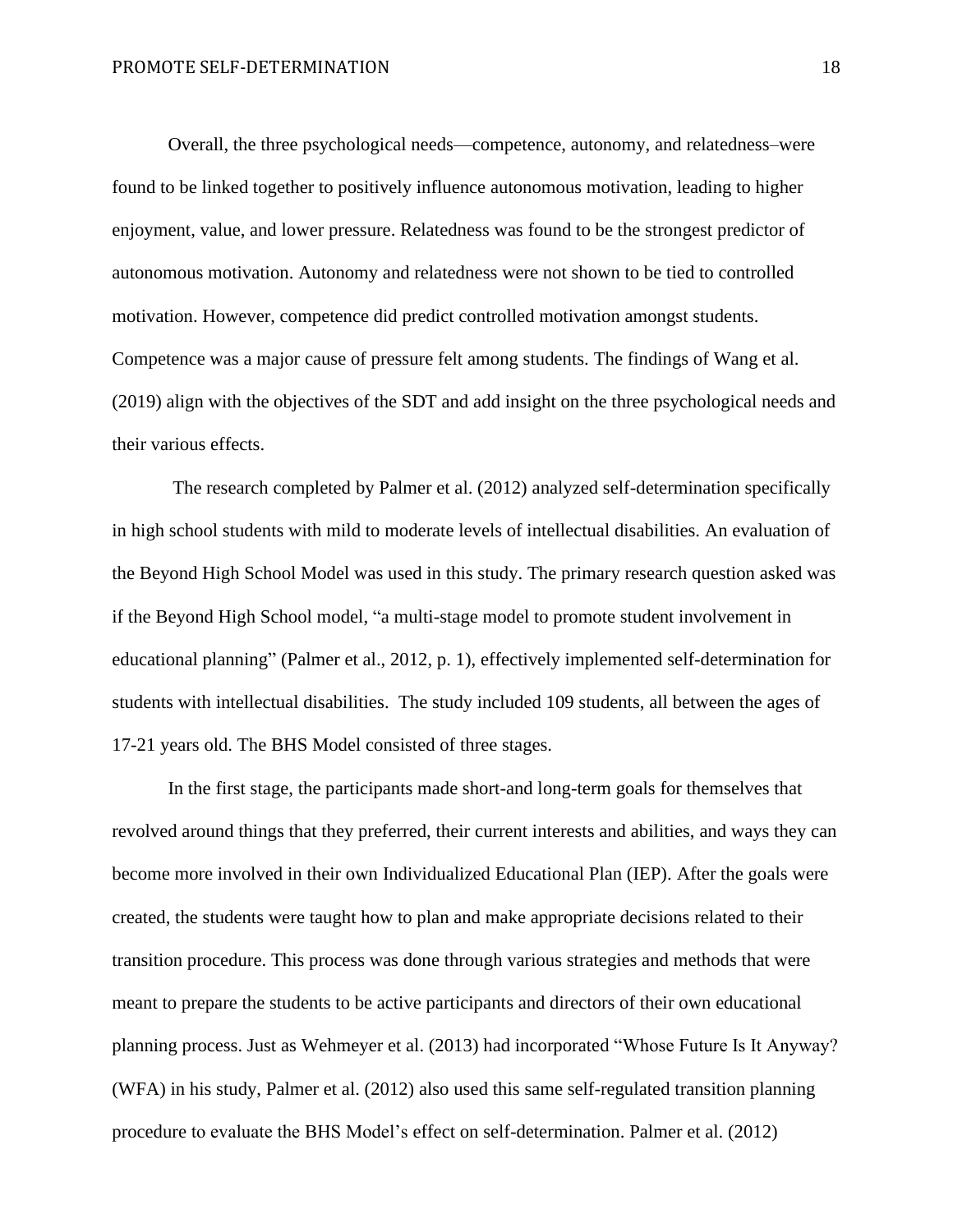#### PROMOTE SELF-DETERMINATION 19

indicated that the Self Determined Learning Model of Instruction (SDLMI) was also used to help students independently manage the instructional process by setting goals, coming up with an action plan, and monitoring and evaluating their own progress.

In the second step of the BHS Model, the students assemble a student-led meeting with advisors. In this meeting, the students use the skills that they acquired in the first stage to present their goals. Then, the advisors give advice and assist the students on refining their goals, clarifying aspects of their goals, or distinguishing objectives to meet their goals. However, the advisors are to be conscientious about not taking over and replacing student goals. The advisors' job is to figure out how the students can make the existing goals better.

In the third and final stage of the BHS model, the student takes what they learned from their meeting in the second stage to finally put their plan into action. They learn how to progress monitor the goals that they made, evaluate their growth, and revise their plan as needed. This process is covered in the third phase of the SDLMI. The Arc's Self-Determination Scale was the instrumentation used in this experiment to measure if there were any changes in the level of selfdetermination of the students that participated in the BHS Intervention. The details on this measurement tool were described above. The results from the pre-intervention scores compared to post-intervention scores showed a substantial increase in the students' self-determination scores. It was discovered that the greatest factor in the scores was the level of intellectual impairment. When comparing genders, there were no significant effects.

Not only did Wehmeyer et al. (2013) and Palmer et al. (2012) find success with the use of the (SDLMI), Shogren et al. (2012) did as well. The research by Shogren et al. (2012) involved a two-year-long study comprised of a control group and treatment group of students. Shogren et al. (2012) studied how implementing an intervention using the SDLMI can impact accomplishments in academics, transitioning, goal attainment, and access to the general education curriculum in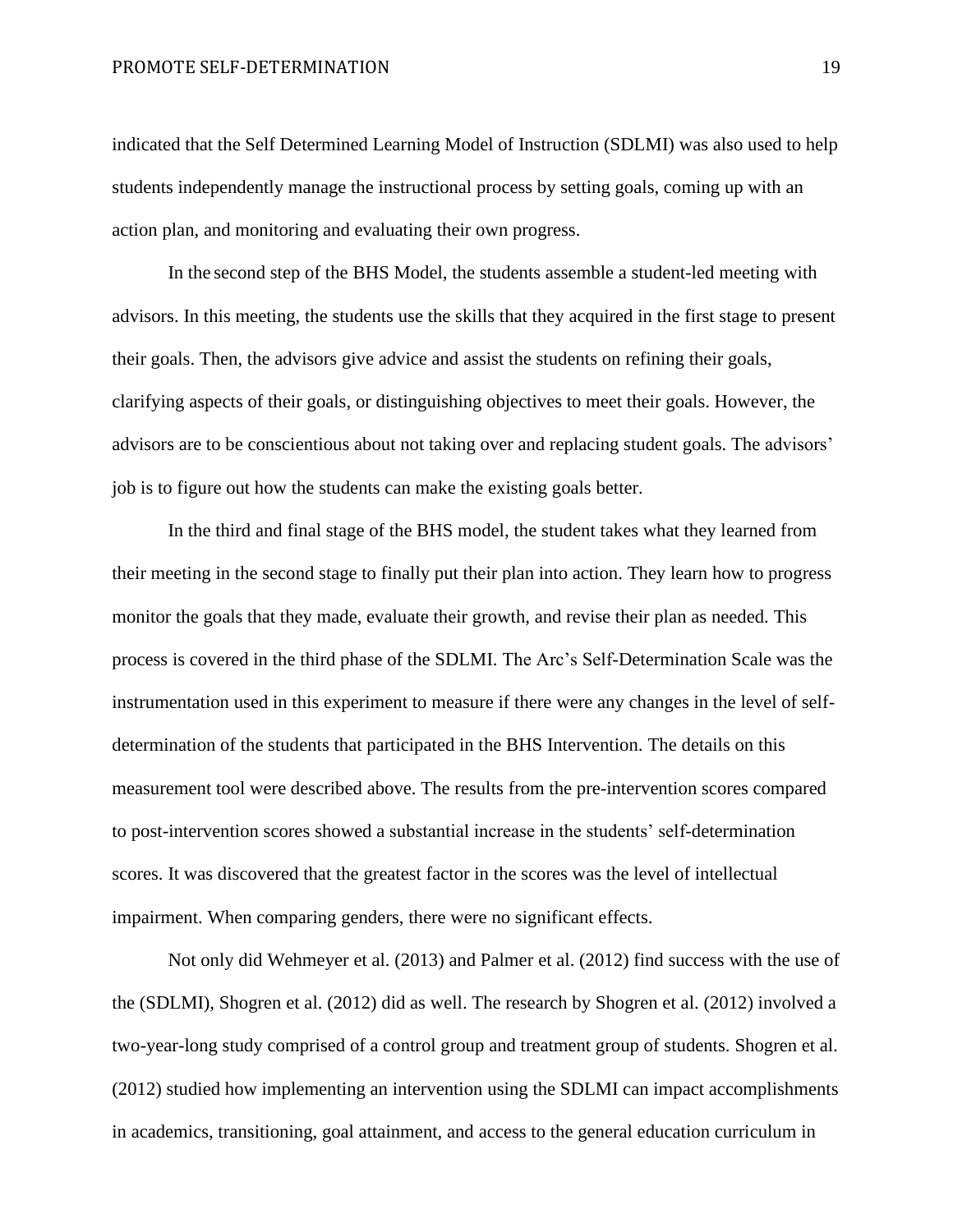students with intellectual and learning disabilities. A total of 312 students that were receiving special education services at the time participated in this study. Thirty percent had an intellectual disability, and seventy percent had a learning disability. In the first year, the participants were assigned to be in the control group or treatment group at random. The intervention involving the SDLMI was provided to the treatment group, but not to the control group. In the second year, however, those in the control group also began to receive instruction using the SDLMI model along with the treatment group in order to prevent unintentional regression.

The three phases of the SDLMI were used by Shogren et al. (2012) just as Palmer et al. (2012) had incorporated them into her BHS Model. In Shogren's et al. (2012) research, special education teachers were trained on the SDLMI after which they taught the intervention to students in the treatment group. The objective was to teach the students how to set and attain goals, both academically and functionally. The three phases involved the same steps that Palmer used in the BHS model: 1. Set a Goal, 2. Take Action, and 3. Adjust Goal or Plan. The questions involved in these phases were connected to a list of teacher objectives and educational supports for the instructors to use as a guide to help promote self-directed learning.

The results of Shogren's et al. (2012) study further supported previous research that had already been done on the SDLMI. The data revealed that teaching the SDLMI helped to improve the attainment of academic and transition-related goals of students with learning disabilities and intellectual disabilities. Not only did the SDLMI help many students to reach their goals, but it also enhanced the students' access to the general education curriculum. Shogren's et al. (2012) findings reveal the effectiveness of the SDLMI and the many benefits that its implementation offers to educators to enhance the academic and transition-related domains of students.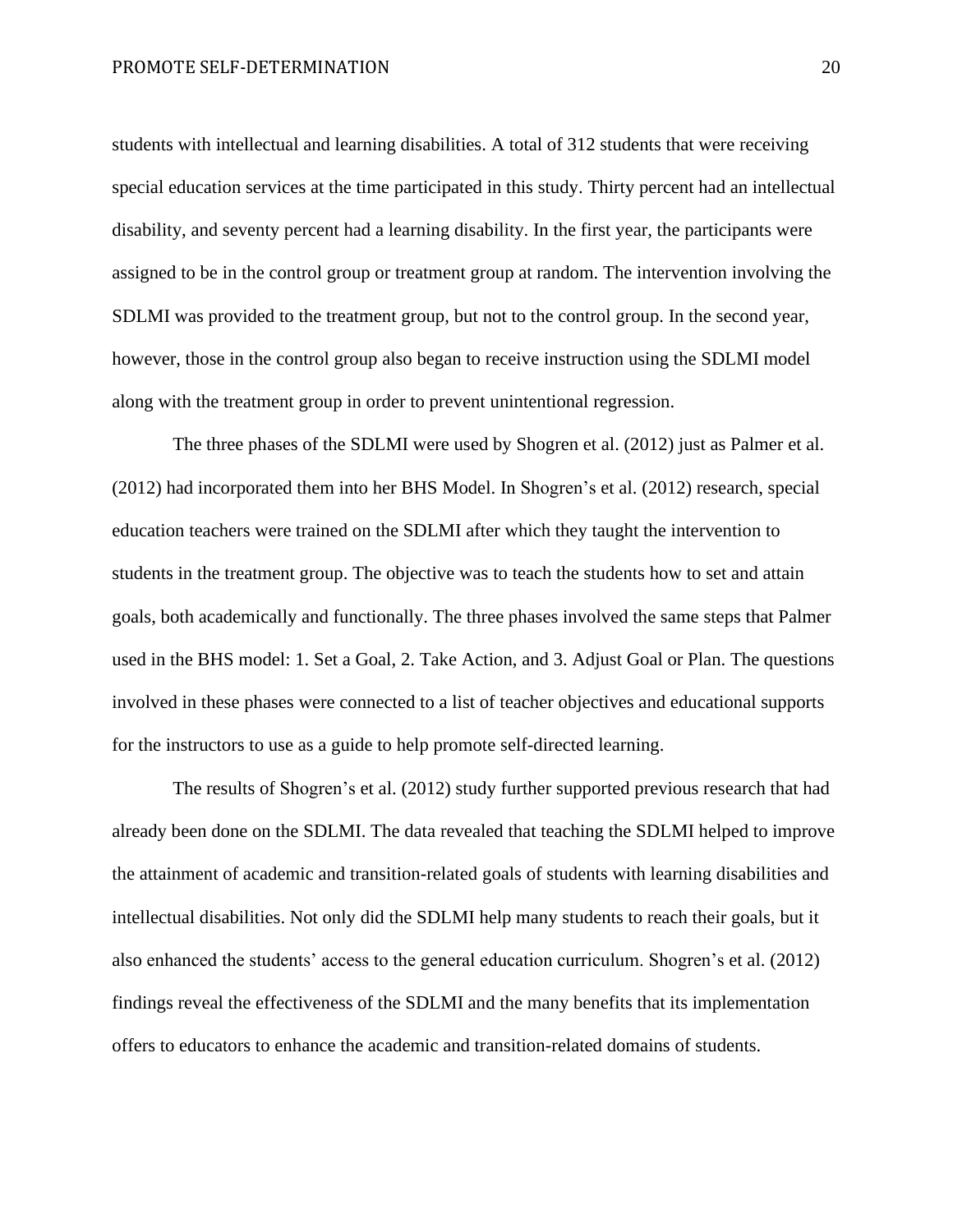#### **Technology's Impact on Self-Determination**

There have been several measurement tools for assessing and promoting selfdetermination; however, in today's day and age, technology can also make an impact on selfdetermination. The study by Wehmeyer et al. (2011) proved this statement to be true in their study involving a randomized treatment group and control group. Their research investigated the effectiveness of cognitively accessible technology in relation to self-determination of students who are involved in transition planning. A total of 194 high school students who receive special education services in various disability categories were participants in this study. Students who were placed in the control group were provided with an intervention to foster student involvement in transition planning. Students who were placed in the treatment group were provided with support technology in addition to the selected intervention. This technology included WebTrek, Decision Manager, and AIMS Task Builder. These are all considered "cognitively accessible computer software programs that are designed to support greater independence in decision making and to facilitate exploration related to transition" (Wehmeyer et al., 2011). This study involving the control group and treatment group ran for the remainder of the school year. The data gathered at the end of the school year showed that the treatment group who received technology support along with the intervention made more progress in terms of student involvement in transition planning and enhanced self-determination.

In a study by Raley et al. (2019), technology was used in a different way. Raley et al. (2019) compared the overall self-determination scores of students who took the online administration versus the paper-pencil administration of The Self-Determination Inventory: Student Report (SDI: SR). The SDI:SR is a self-assessment measurement tool used to assess and give feedback on how one feels in terms of one's ability to be self-determined. The SDI: SR is 21 questions in length and is considered a reliable evaluation for students with and without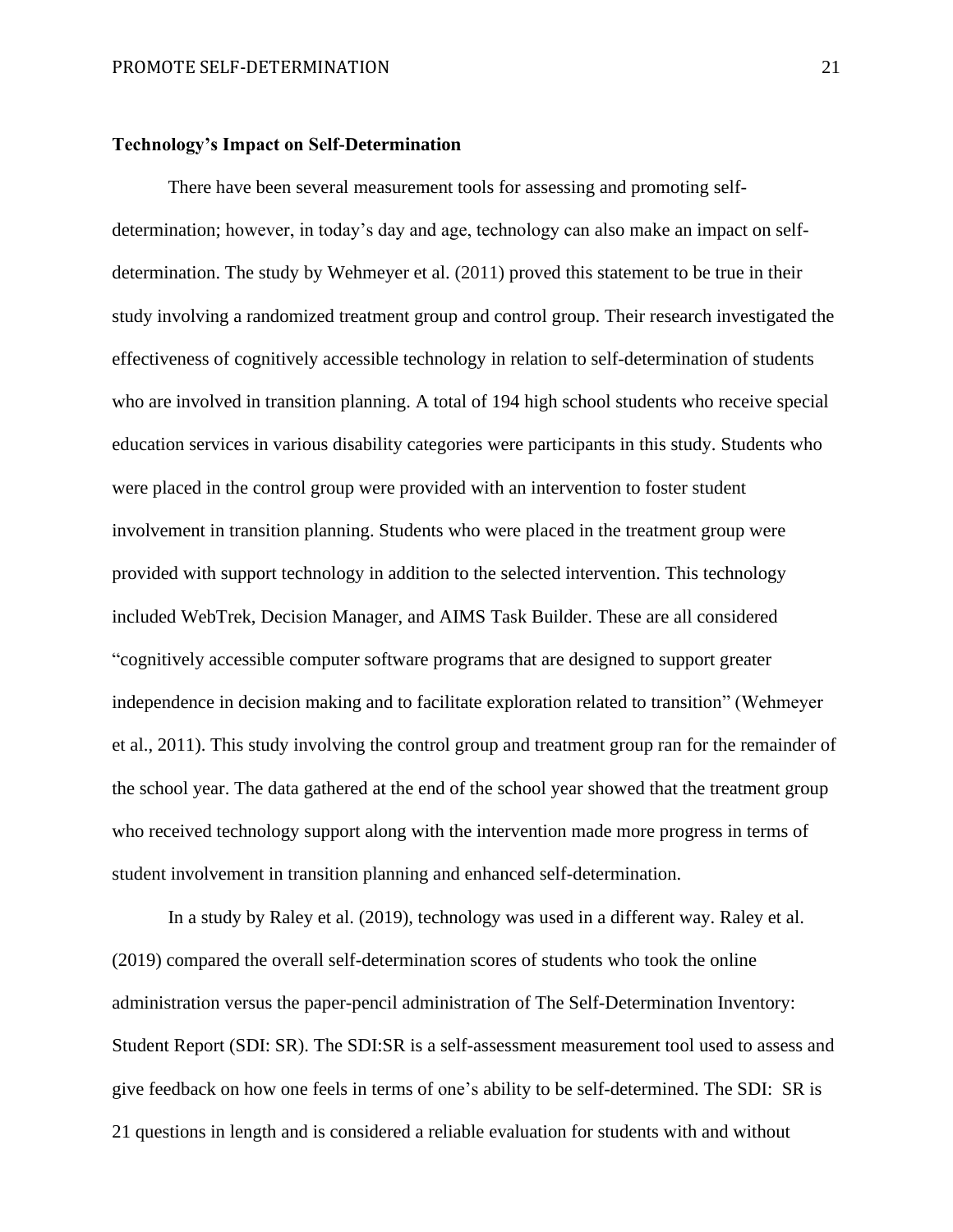disabilities between the ages of 13-22. It was also created to affiliate with the Causal Agency Theory. The Causal Agency Theory "integrates modern theoretical frameworks and technological advances in measurement to assess self-determination" (Raley et al., 2019). The purpose of this study was to inform future research on which form of administration produced the higher self-determination scores, which format best met the needs of students, and whether disability played a role in response to the format in which the test was given. This study had a significant number of participants--4,741 students. There was also a large representation including various disability labels and varying races/ethnicities. Most of the students (75.7%) took the test online, and 24.3% took the paper-pencil version of the SDI: SR.

The findings indicate that there were differences in the overall SDI:SR scores of online versus paper pencil; however, disability type did not appear to influence the outcome. All students who took the paper-pencil test, whether they had a disability or not, received higher self-determination scores compared to those who took the online format. It was noted that one reason for this result may be discrepancies between the online and paper-pencil versions. The difference was thought to be due to the online version having a wider scale (0-99) compared to that of the paper-pencil version (0-20). The process of rounding up the paper-pencil responses to align the scales may have provoked an upward bias to the paper-pencil scores. Questions remain as to the origin of the differences amongst the two assessment types. The differences could be caused by "variation in the scale, accessibility features embedded in the online version, or both" (Raley et al., 2019). The exact reason is difficult to pinpoint; therefore, it was suggested this discrepancy should be investigated in future research.

Another way that technology has impacted self-determination is through Microswitch Technology. Roche et al. (2015) studied how utilizing microswitch technology can facilitate selfdetermined responses of children with profound and multiple disabilities. Microswitch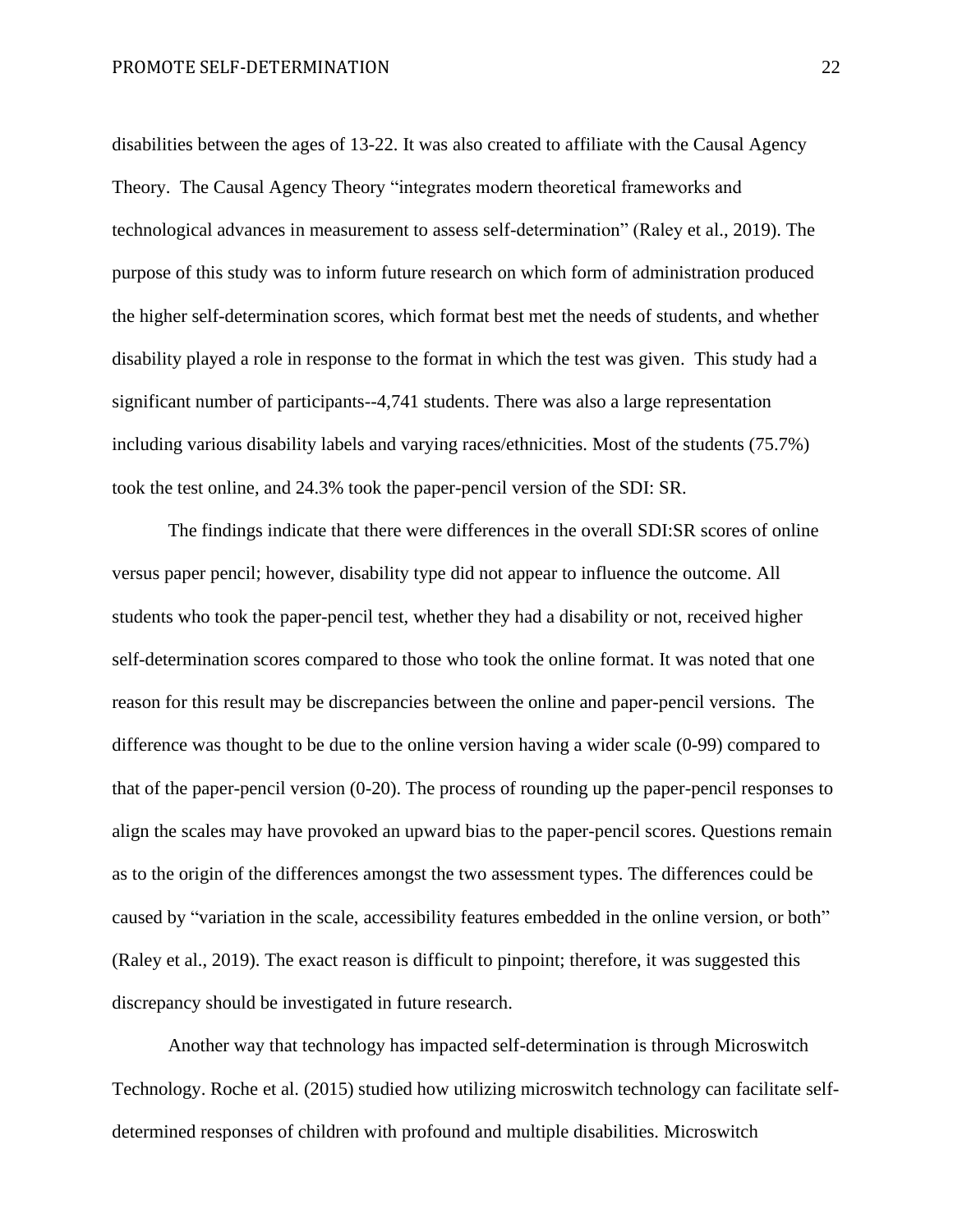technology involves assistive technology devices activated with minor responses such as turning the head, moving the fingers, or opening and closing the eyes. The device is typically used in conjunction with a computer. This type of technology was created to help people with cerebropathy, spastic tetraparesis, epilepsy, vision impairment, and profound intellectual disability. Although Roche et al. (2015) did not carry out action research on her own, she reviewed 18 other case studies that involved microswitch technology. The studies were centered around enabling children to perform one of three self-determination responses: access preferred incentives, choosing between incentives, or increasing the attention/social interaction of the child.

The end results of all 18 studies in all three categories were consistently positive. The data revealed the benefits of utilizing microswitch technology in educational programs for children with profound and multiple disabilities. The technology proved to make a lasting impact on the students' environment and interaction with their peers. Roche et al. (2015) found that the children successfully displayed an increase in self-determination by means of deciding on the form of stimulation the children wanted to access, along with deciding when they wanted to access the form of stimulation that they preferred, and lastly, the point in which they wanted to initiate a conversation. It is known that self-determination incorporates more in-depth aspects and approaches than solely these three responses; however, "enabling children with profound and multiple disabilities to independently perform such responses would nonetheless seem to be highly functional and potentially quite empowering" (Roche et al., 2015, p.11).

Huang et al. (2019) dives into another aspect of applying technology to promote motivation among students. In this study, virtual reality technologies are investigated with the framework of the Self-Determination Theory (SDT) explored in previous studies. The purpose of this research was to determine if 3D virtual reality technology can contribute and make a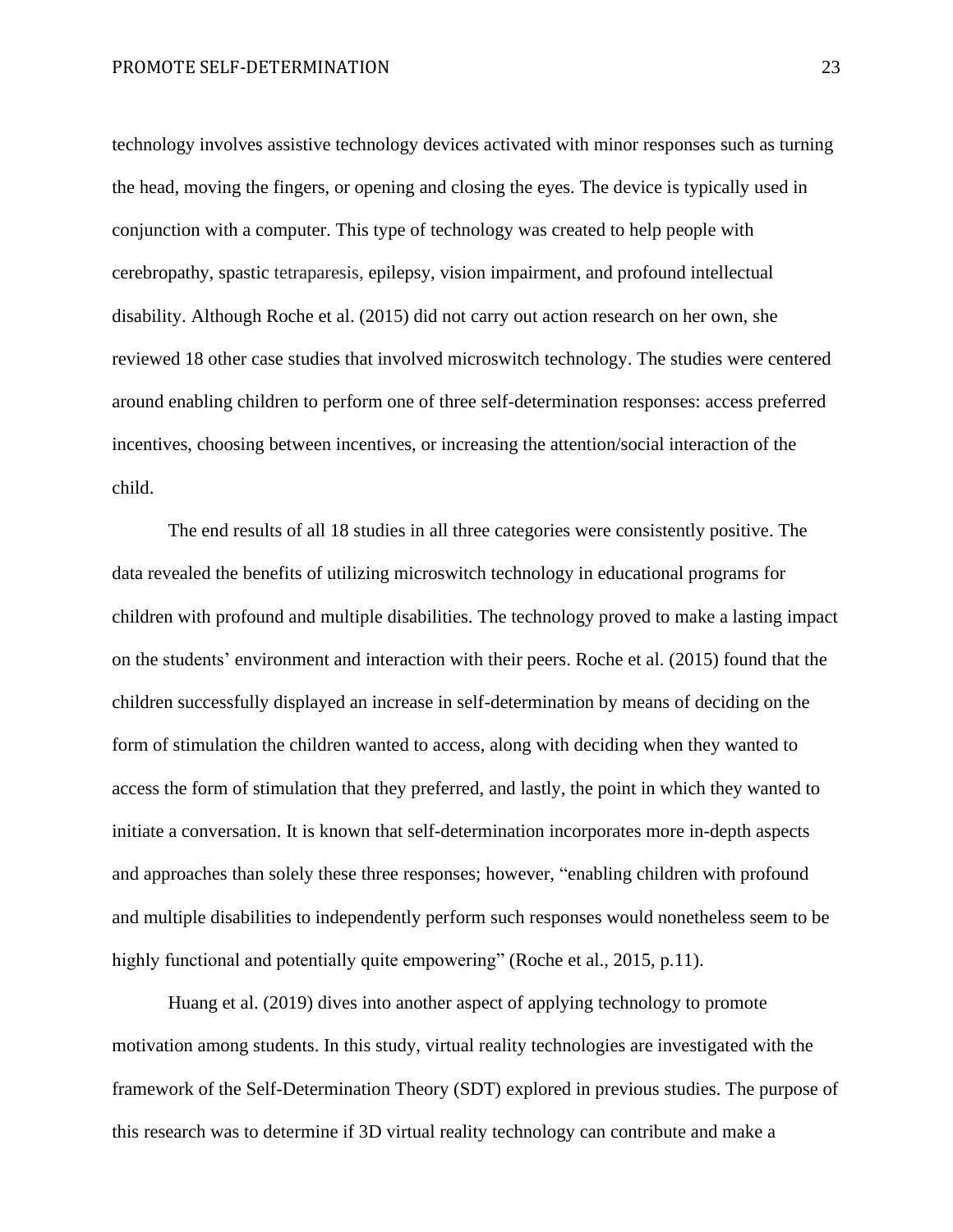difference in enhancing the learner's motivation, engagement, experience, and behavioral intentions. Virtual reality technologies provide an "immersive and interactive experience for supplementing traditional classroom lecture and creating innovative online learning in education curricula and professional training" (Huang et al., 2019, p.1). After taking part in a virtual learning experience, participants were asked to fill out an online questionnaire with closed-ended questions that asked them about their experience. The results showed a positive connection between autonomy and relatedness and intrinsic motivation. The 3D virtual world is known to be interactive, hands-on, and choice-driven. These considerations indicate that increased levels of feeling autonomous and connected with those experiencing the same virtual world is linked to enhanced intrinsic motivation.

Dr. Michael Wehmeyer, a well-known and widely respected expert on self-determination agrees with Huang et al. (2019) and takes it one step further by pointing out that technology in general is very hands-on and choice driven (Haydon & Masthay-Bermudez, 2021). Dr. Wehmeyer expresses, "If your children want to know a fact, they can Google it, and if they have the skills, they'd be able to discern what is true and not true to get the answers they need." (qtd. in Haydon & Masthay-Bermudez, 2021). The technical age has brought about a fundamental change to the way students with or without disabilities can access information which Wehmeyer feels needs to be addressed amongst educators. (Haydon, & Masthay-Bermudez, 2021). Before technology and the internet, memorization has been a huge part of our school system but according to Dr. Wehmeyer, "the internet actually free us up to focus on learning more around what's meaningful and what matters to the student" (qtd. Haydon & Masthay-Bermudez, 2021). Wehmeyer believes a fundamental systemic change could be necessary to better utilize the advantages of technology.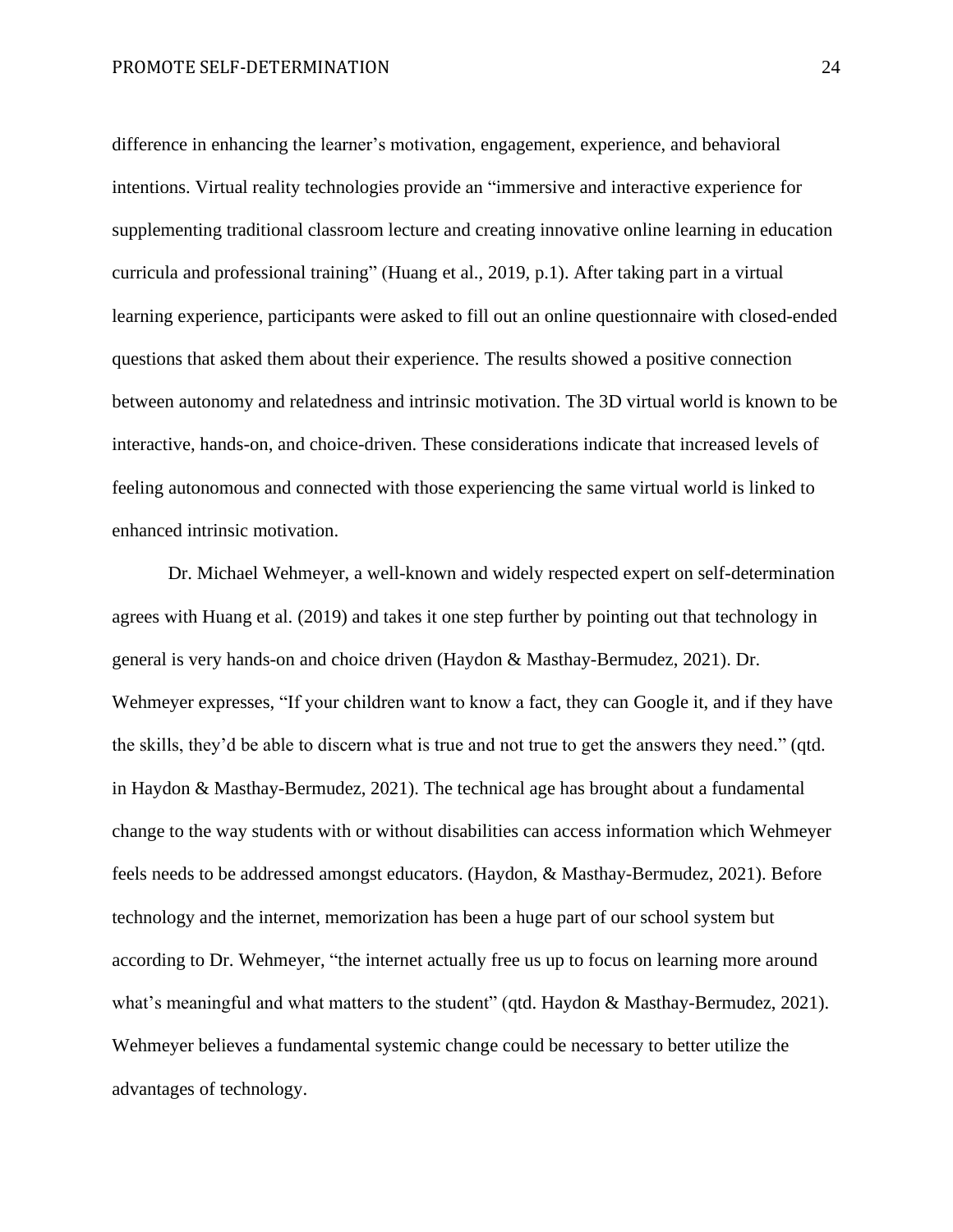#### **Multiple Perspectives and Supports on Self-Determination**

Measurement tools and technology play a major role in the self-determination of students with disabilities; however, parents, teachers, and paraprofessionals perspectives can also make a difference in promoting self-determination in their children and their students. Multiple perspectives on self-determination were collected from high school students with Autism Spectrum Disorder (ASD) in a study done by Tomaszewski et al. (2020). The main purpose of this study was to ascertain if there is any coherence amongst students', educators', and parents' reported levels across the Self-Determination Scale. The other purpose was to assess if student and family characteristics such as disability severity, demographics, educational experience, household income, or family burdens could predict levels of self-determination of students, teachers, and parents. (The effect of demographic matters on self-determination will be examined more closely in the next section of this literature review.)

There was a total of 547 high school students with ASD who participated in this study. The participants were administered an assessment in the first year of the study to get a baseline score before the intervention started. Not only were the students given an exam, the parents and educators (including the case managers, classroom teachers, and autism support teachers that worked directly with the students) completed questionnaires on the students as well. An intervention was provided to the participants using multiple measures and scales, some of which were investigated in previous sections.

After the intervention, it was found that there were no significant correlations among students and educators, or students and parents in terms of ability. Student responses claimed to have higher levels of ability than what their parents and educators reported. No correspondences were noted between the groups in the opportunity domain. This area involves the students reporting how they feel in terms of being given the opportunity to be self-determined, and how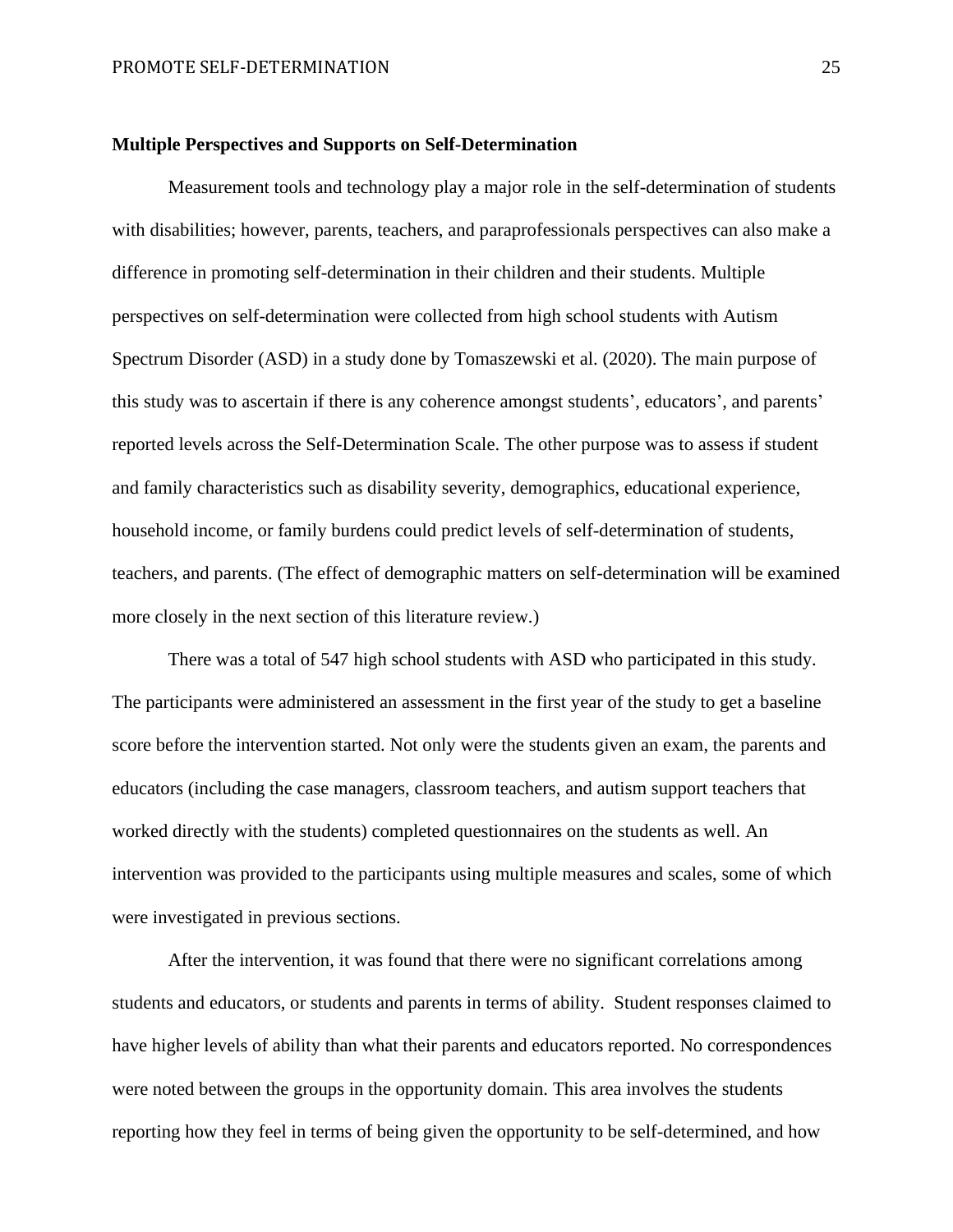#### PROMOTE SELF-DETERMINATION 26

the parents and teachers feel in terms of how well they are providing students with this opportunity. Students reported not having much opportunity at school or at home, whereas teachers and parents reported that they thought they were providing a good amount of opportunity. The students also reported differences among their opportunities at home or school, indicating that their perceptions of both differed. This finding can be expected, given that parents and teachers are separate from each other and are aware only of what opportunities they are providing either at school or at home. It could be that educators are providing their students with opportunities; however, students may not be fully utilizing these opportunities and may need to be provided with different options or shown how to use the opportunities they are given.

These findings reveal that there is a lack of communication between all groups. Educators and parents both have a significant role in providing meaningful opportunities for students to foster their abilities. Tomaszewski et al. (2020) articulates that differing perspectives may signify that everyone involved, including the student, teacher, and/or family, may not be connecting on the same level to generate a positive and successful learning space where a student's selfdetermination can evolve.

In a different study, Kleinert et al. (2014) examined perceptions on self-determination in terms of goal setting amongst students with disabilities. The participants in this study included 205 students all diagnosed with a developmental disability between the ages of 7-21. There were 288 goals set by the students in all. The Self-Determined Learning Model of Instruction and the Goal Attainment Scaling used to create, plan, and monitor student-made goals throughout the school year were applied by the students, teachers, speech and language pathologists, and families. The purpose of this study was to examine the goal areas that students chose and the percentage of goals that were achieved. It was also questioned if there was a connection between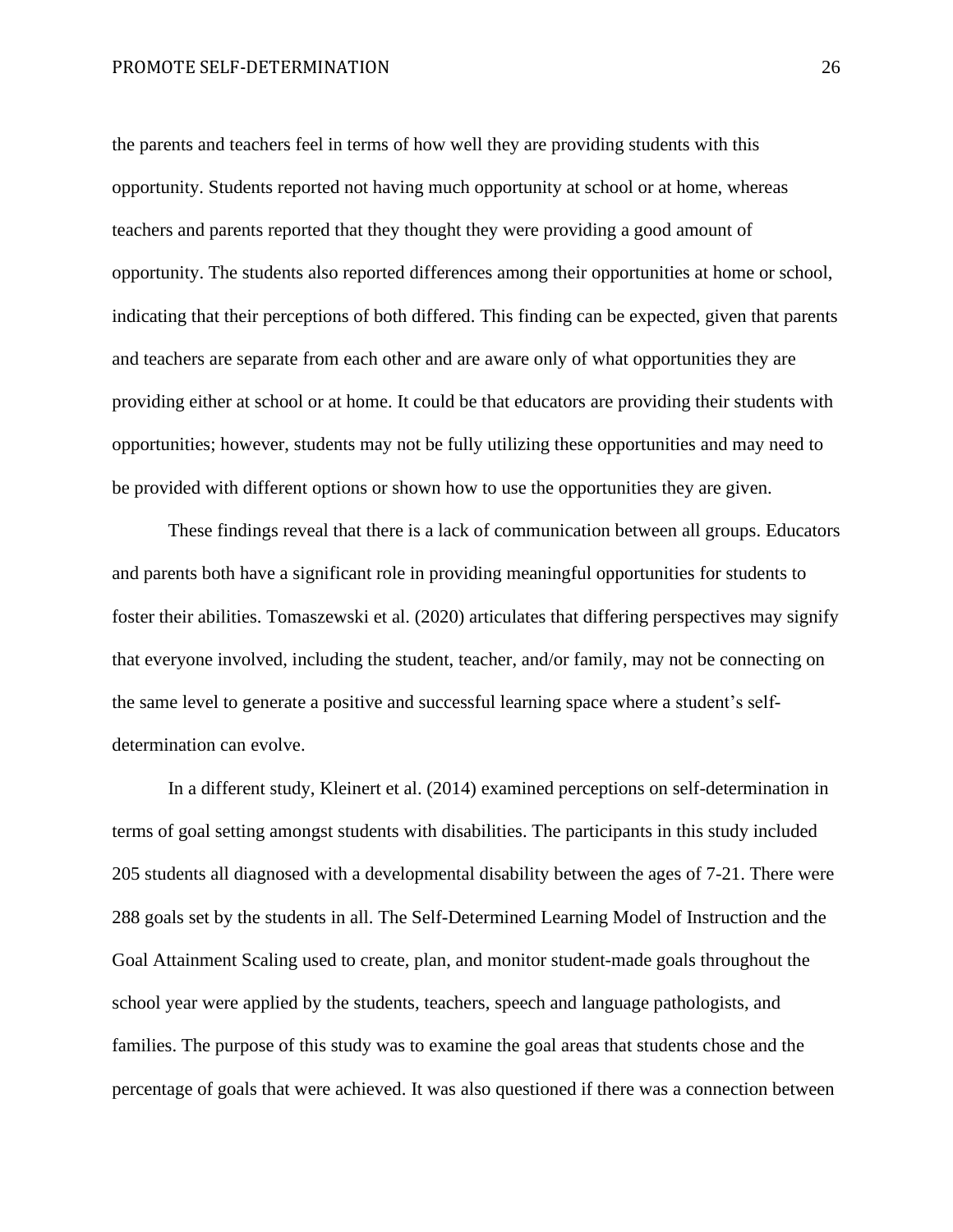#### PROMOTE SELF-DETERMINATION 27

the goal choices made and the grade level of the student, or if there was a connection between goal choice and disability category.

The outcomes showed that the goal types were made by the students included academic, hobby/interest, communication, social, social-communication, post-secondary, and life-skill. Altogether, 205 of the 288, or 71.2% of the goals, were achieved. Kleinert's et al. (2014) findings align with the effectiveness of the SDLMI along with the proficiency of elementaryaged students accomplishing the process of selecting and implementing self-determined learning goals. In this study, the SDLMI, described as a measurement tool in a previous section, appeared to help students of all ages and disabilities have a positive perspective on self-determination and meet many of their goals related to self-determination.

Taylor et al. (2019) tailored her research around families and how they support selfdetermination when individuals with intellectual and developmental disabilities (IDD) are going through life transitions. No quantitative measurement tools were used in this study. Instead, qualitative research was conducted through semi-structured interviews and ethnographic observations in the case studies of two families from Canada. The interviews and observations were spread out across the year and given quarterly (every three months). The evaluations were aligned with the family systems theory and self-determination theory.

Through the evaluation process, it was discovered that families were very considerate of the needs and preferences of individuals with IDD. The strategies and approaches used with the children were individualized and well-balanced between independence and security. Both families were very supportive of their children. When new skills were being learned, they were accommodating and knew how to scaffold instruction. The families collaborated with their child to set short-and long-term goals to help them increase their independence. All family members took part in the planning and implanting of the transitions. Taylor et al. (2019) conveys that not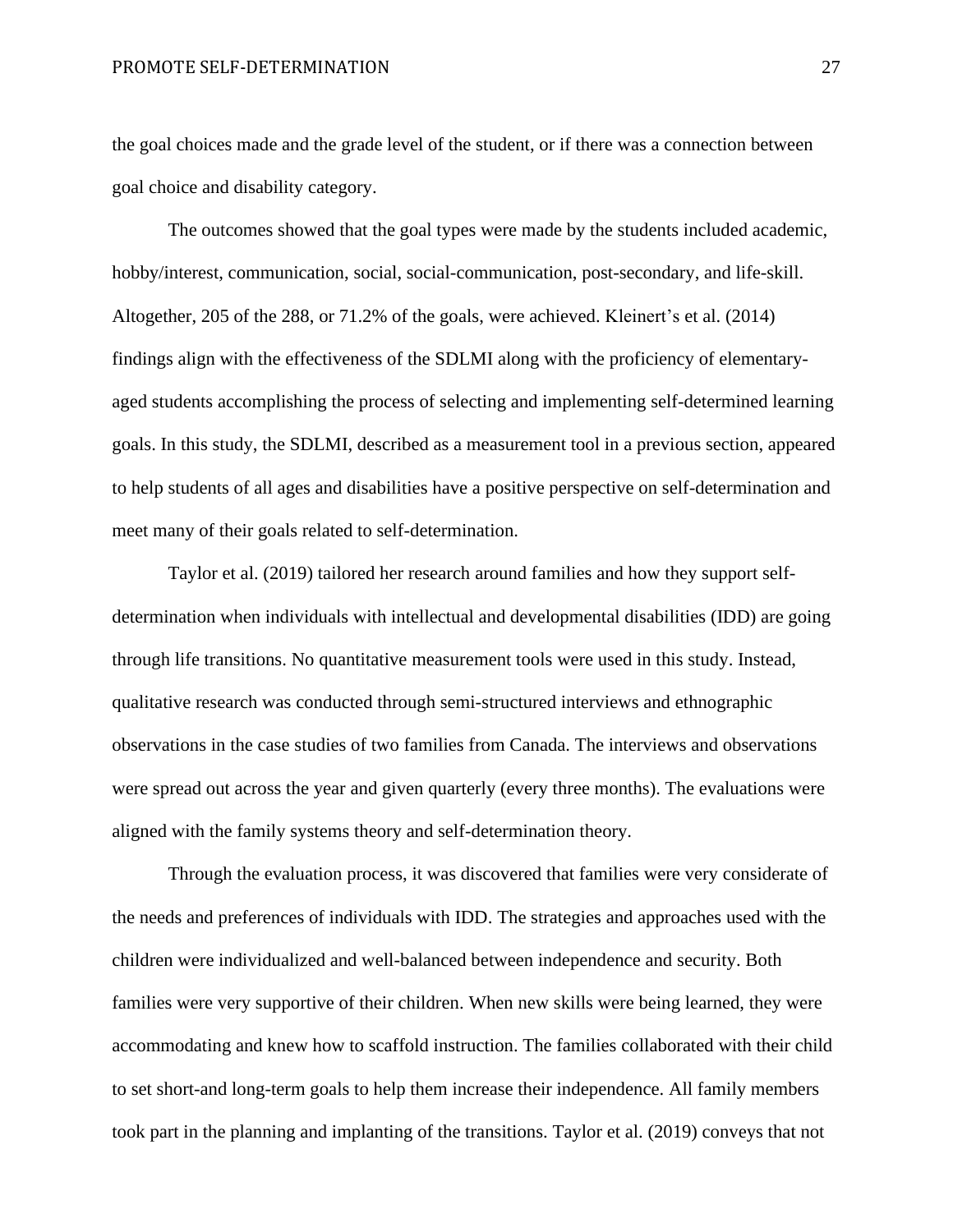only did the families support the outward, academic needs of the young adult with IDD, they also supported their psychological needs for relatedness, autonomy, and competence, granting the students the ability to experience self-determination.

The results imply that family members were positively promoting self-determination as well as transition planning. This research illustrates that a lot can be learned on how to promote self-determination by simply interviewing and observing families of students with disabilities and sharing what worked for them and with what they still need help. We can learn from connection and communication with each other how to best meet the needs of all students.

In the study by Carter et al. (2013), 627 parents of children with intellectual disability or autism were examined. The purpose of this research was to view the parents' perspectives on self-determination and evaluate how parents feel in terms of their child's self-determination. They were asked to "(a) rate the importance of seven component skills associated with selfdetermination, (b) assess their children's performance in relation to those seven skills, and (c) evaluate the overall self-determination capacities of their children" (Carter et al., 2013, p.1).

The scores from the survey given to the parents were all unanimous on the importance of their children learning the seven elements connected to self-determination. Although parents rated their children learning the self-determination skills with high importance, most reported that their children were not successful in these skills. Lastly, it was found that the disability the student was diagnosed with was a main predictor in how the parents rated the student's level of self-determination and overall capacity. Children with severe and profound disabilities were perceived to have more limitations. Age was not seen to be relevant when rating the students' overall self-determination skills or self-determination capacity.

Research that has been done on this topic in the past, studying the effects that interventions on self-determination can have, are typically seen only within a school setting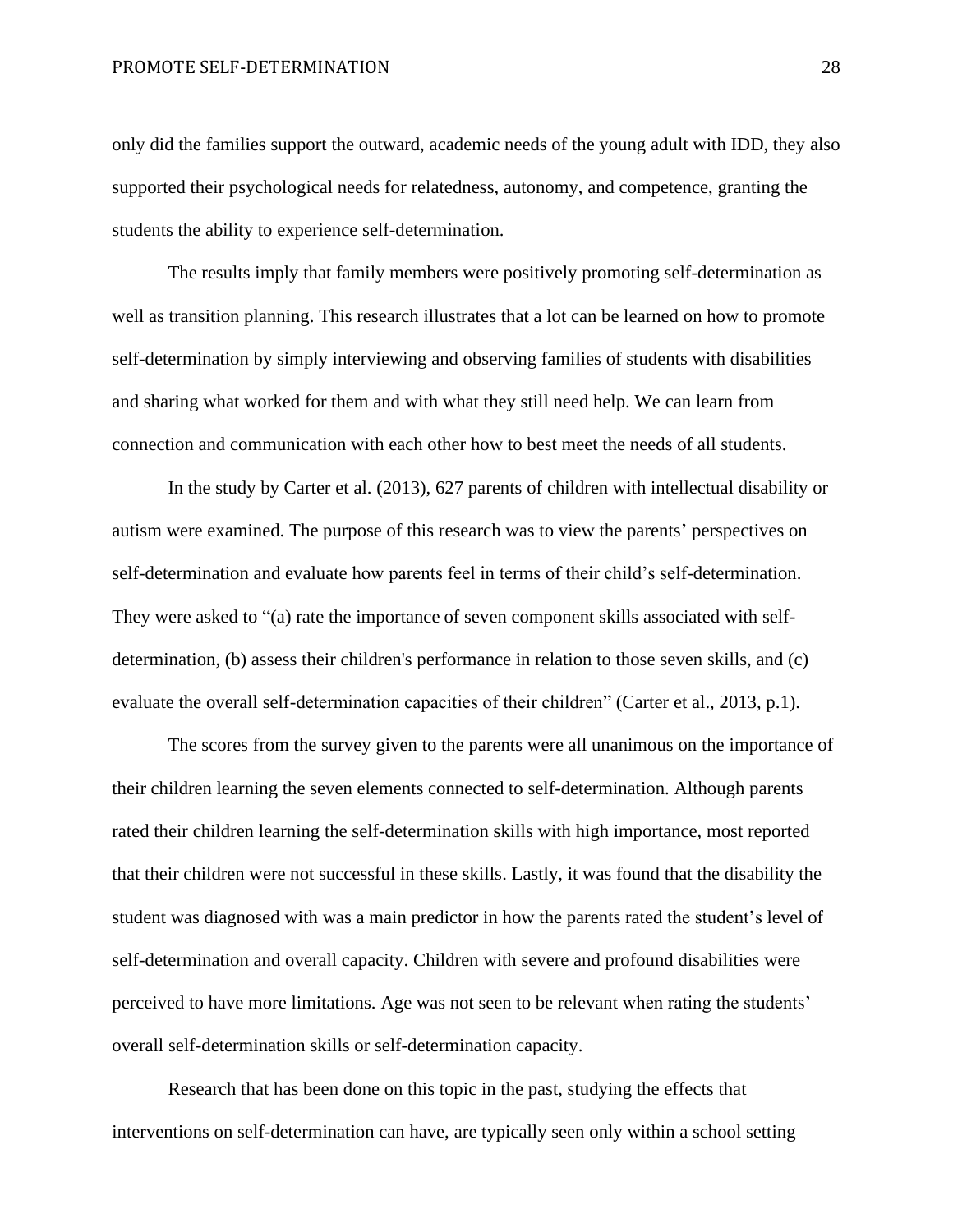where teachers are the interventionists. However, teachers are not the only essential mentors in children's lives. Parents and caregivers also play a vital role in helping their children with the acquisition and generalization of skills associated with self-determination. Even though the parents ranked their children at a low level in terms of their children's performance of selfdetermined behaviors, all seven of the essential skills of self-determination were highly valued (Carter et al., 2013). Again, these findings highlight the need for communication and collaboration among all persons involved in the child's life. Teachers should offer recommendations to families and equip them with the tools needed to better support the development of their children's self-determination.

Chu's (2018a) research was centered around young children with disabilities between the ages of three and six. This research had the same intention as the previous researchers—to examine parents' perspectives regarding promoting self-determination in their children with learning disabilities. However, since this study was looking at young children in particular, the foundational skills were at the forefront. Like Taylor et al. (2019), Chu (2018a) also used indepth, semi structured, face-to-face interviews to gather the data on parents' expectations, experiences, and perspectives on self-determination. A total of 21 families were involved. Interviews with each family were recorded with a digital voice recorder, with each lasting between 60-90 minutes. In every interview, the families were asked a set of broad, open-ended questions that centered around gaining the parents' perspectives in relation to the following: "(a) the strategies that parents use to promote the foundations of self-determination for their children, (b) the limitations and concerns that fostered the achievement of the foundational abilities of self-determination for their children, and (c) the factors, experiences, and expectations regarding parent–professional partnerships" (Chu, 2018a, p.4). At the end of the interviews, the recordings were analyzed to see if any similarities appeared.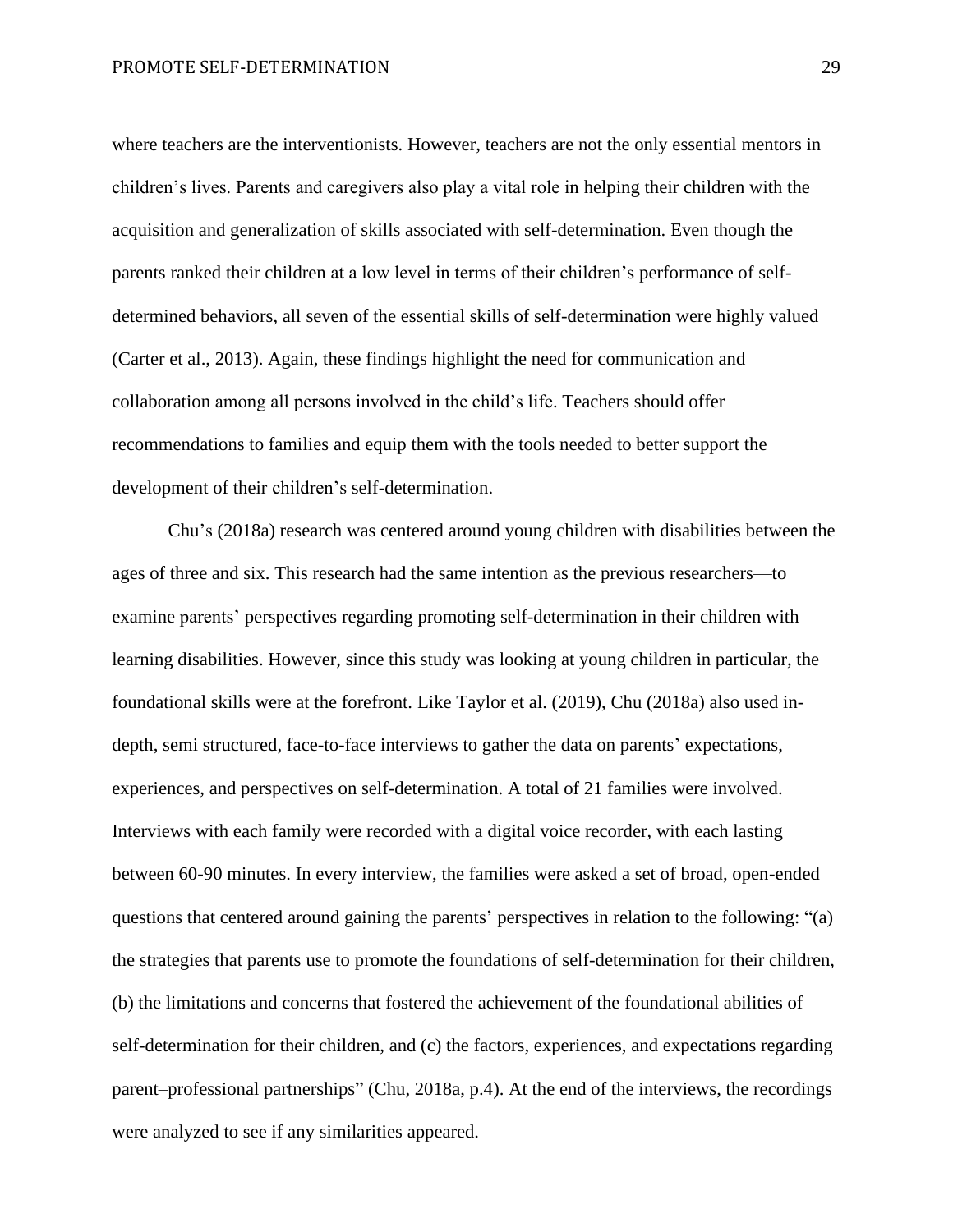After analyzing the data, four major themes emerged. Just as Carter et al. (2013) found, all parents in this study thought highly of self-determination and recognized the importance of facilitating this quality in their children. Families used multiple strategies to build foundational skills of self-determination at home. Another common topic described in the interviews were the various challenges that many families faced amid giving their child foundational supports at home. Some of the challenges mentioned dealt with the child's specific disability, health conditions, the parents' schedules, and family support. Many of the challenges referenced depended on many aspects including the child's characteristics, family values, and their cultural environment. (The impact that diversity can have on self-determination is explored in the next section.)

Another theme that emerged were the families having very similar expectations for their children in terms of being self-regulated and engaging in choice-making and other activities. The last common component that was highlighted involved families considering the importance of creating a positive partnership with everyone involved in the child's life, as well as recognizing their importance in the role that they play to promote self-determination in their children. These findings are similar to previous research studying family's perspectives.

Chu (2018b) conducted a similar study researching the same concepts—parents' perspectives regarding promoting self-determination in their children with learning disabilities; however, it was with a larger number of participants. Rather than 21 families, this research included 102 families. Many of the same conclusions that were found in the first study emerged. Chu (2018b) indicated that the families were exuberant regarding the idea of fostering selfdetermination skills designed for their small children with disabilities. Attributes such as the family's education, income levels, and the severity of the children's emotional and behavioral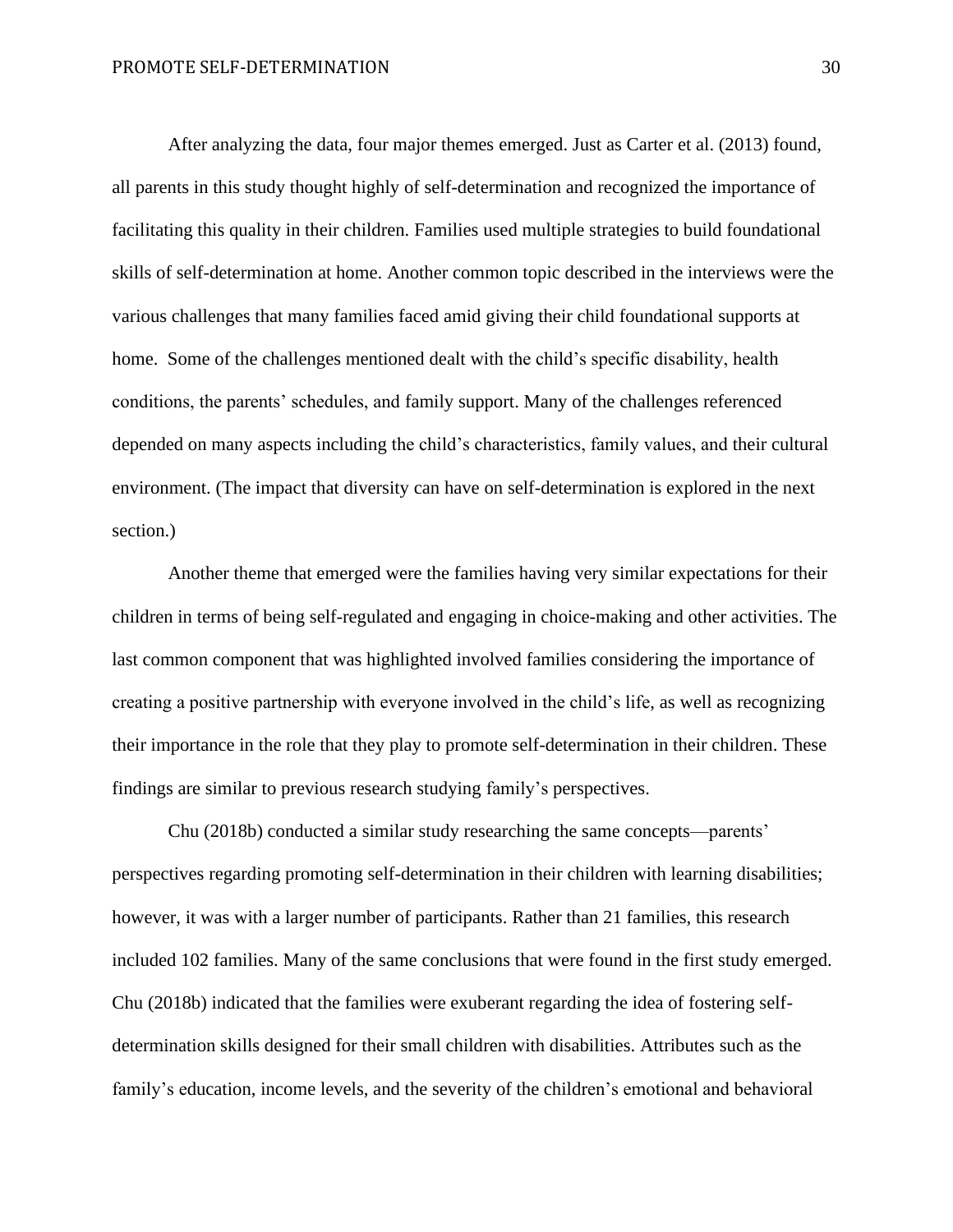problems were associated with how the family perceived their children's foundational selfdetermination skills.

The work done by Seo (2014) considers the perspectives of general and special education teachers on promoting self-determination of their students at the elementary and secondary level. A total of 328 teachers were in this study: 148 were elementary school teachers, and 180 were secondary teachers. The purpose of this research was to assess the extent to which teachers value and provide instruction to promote self-determination in their students with disabilities. Seo (2014) also questioned if the grade levels that teachers were a part of, as well as the program type, had any influence on the teacher's value and instruction of self-determination; for example, a general education class involving students with disabilities, a class without disabilities, a special education pull-out setting, and specialized instruction in a separate specialized school. Data was collected via a survey either online with SurveyMonkey.com or with a paper-pencil version. The survey took approximately 15-20 minutes to complete. This questionnaire followed the 6-point Likert scale that rates between  $1 = \frac{\text{low}}{\text{never}}$  to 6= high/often. The questions were based on the seven factors of self-determined behavior: (1) self-awareness and self-knowledge skills, (2) decision making, (3) self-advocacy and leadership skills, (4) choice making, (5) goal setting and attainment, (6) self-management and self-regulation skills, and (7) problem solving.

The results of this survey showed that all teachers, whether general education or special education, thought highly of self-determination. It was found that general educators taught instruction related to self-determination significantly less than that of special educators; however, more than a quarter of special education teachers responded that none of their students had IEP goals associated with self-determination. Under 10 percent of special education teachers relayed that all their students are working on goals to foster self-determination. The data did not reveal any significant differences in terms of program areas, grade level, and elementary versus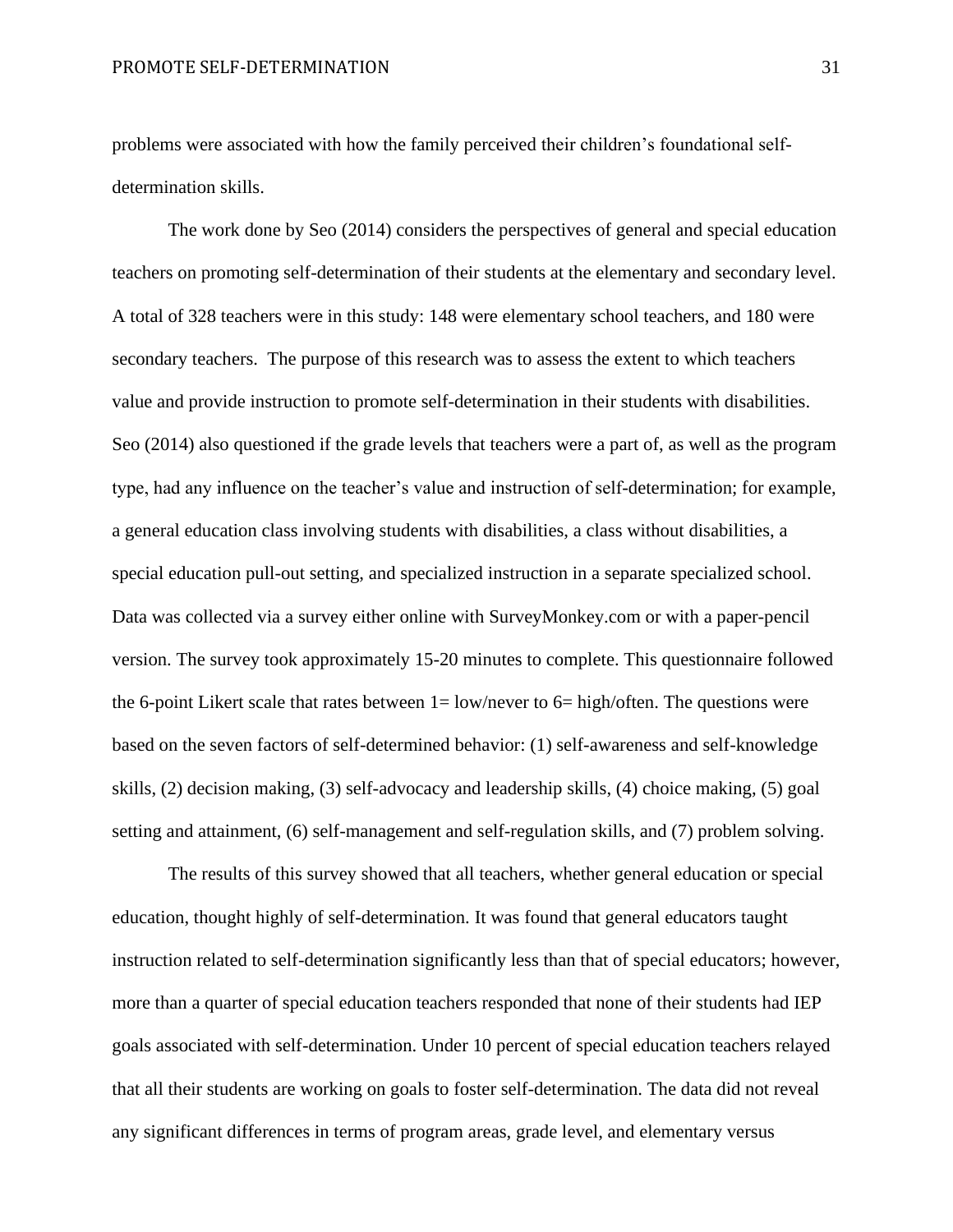secondary teachers. The number of opportunities given were the same. Both elementary and secondary teachers responded that they present self-determined instructional skills sometimes to occasionally.

The findings did, however, uncover that secondary teachers placed higher value on the importance of self-determination as a curriculum priority compared to elementary teachers. The overall results of this study match those seen in the other studies mentioned above. Teachers rate self-determination as being a highly essential skill; however, many of them are not teaching the necessary skills in their classrooms to help promote self-determination in their students. In this study, more than 67% of general education teachers marked that they were not cognizant of the concept of self-determination. Considering this finding, teachers should be given the opportunity to take part in professional development trainings and workshops that teach about the concept of self-determination, the necessity and importance of it, and strategies or programs to improve their students' self-determination.

To feel confident in teaching the necessary skills to promote self-determination, Liu et al. (2020) notes how crucial it is for school principals to permit and be open and accepting to the various teaching styles that are seen in the classroom environment. The findings in the study by Liu et al. (2020) determined that teachers' inner needs of feeling competent, self-sufficient, and being affiliated with their students and their needs, may be hindered if they feel pressure from school authority. This finding, in turn, may affect the motivational strategies given in the classroom for self-determination.

Lane et al. (2012) directs the attention to the one person that works closest with students with disabilities during the school day—the paraprofessional. The paraprofessional's involvement in the delivery of self-determination instruction with students of high-incidence disabilities was analyzed. 223 paras from 115 public schools were randomly selected to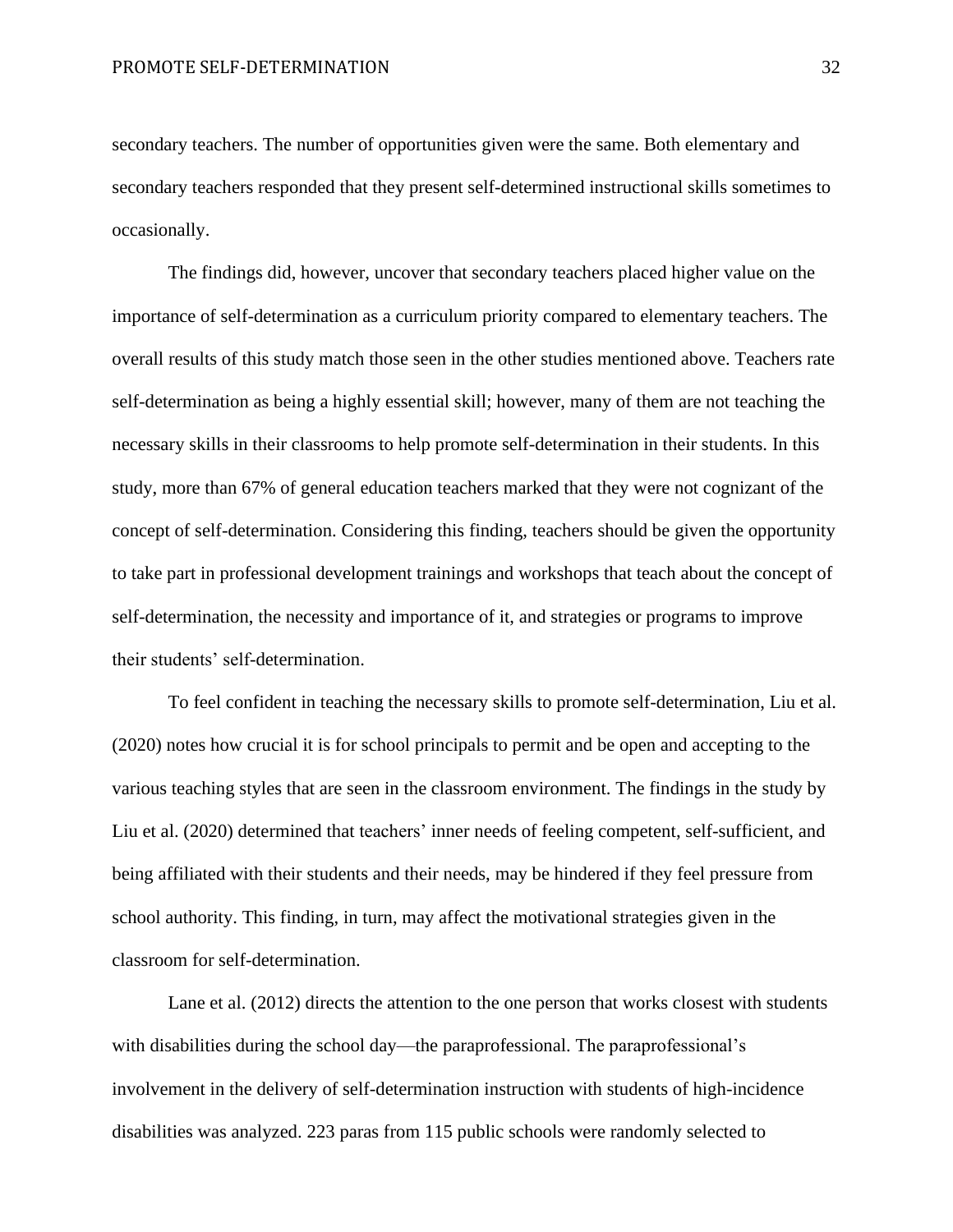participate in this study. Results indicated that paraprofessionals allocated a substantial amount of significance to all seven of the fundamental aspects of self-determination. Again, it was reported, that the degree to which the paraprofessionals provided instruction that addressed each of the seven elements of self-determination was mild (Lane et al., 2012).

Discovering that a large majority of teachers, paraprofessionals, and families are unacquainted with the concept of self-determination and how to teach it to their students and children may be reason why we are seeing such low levels of self-determination amongst our students, especially those with disabilities, given their additional learning challenges.

#### **Diversity's Role in Promoting Self-Determination**

As noted, a few times throughout this review, aspects of diversity such as disability, race, gender, background, culture, and socioeconomic status have implications for the promotion of self-determination. A study by Shogren et al. (2018) investigated how a student's disability, raceethnicity, and socioeconomic status can impact the score on the Self-Determination Inventory exam. This study included a total of 4,165 participants ranging in age from 13-22 years old. The participants were divided into 20 groups made up of students with and without various disabilities and of various ethnicities.

The highest scores reported on the SDI: Student Report were Caucasian students without disabilities compared to peers with disabilities from other racial-ethnic backgrounds. Among those on the autism spectrum, Caucasian students did the worst. Shogren et al. (2018) indicated that it is evident that there are many other factors besides disability, race, and ethnicity that affect self-determination scores. Studying other factors could allow the opportunity for a broader and more significant insight into precise patterns of variation that can be observed with the SDI: SR. One specific trend that the author found was that those who were eligible for free and reduced lunch scored significantly lower than those who were not eligible. The researcher acknowledges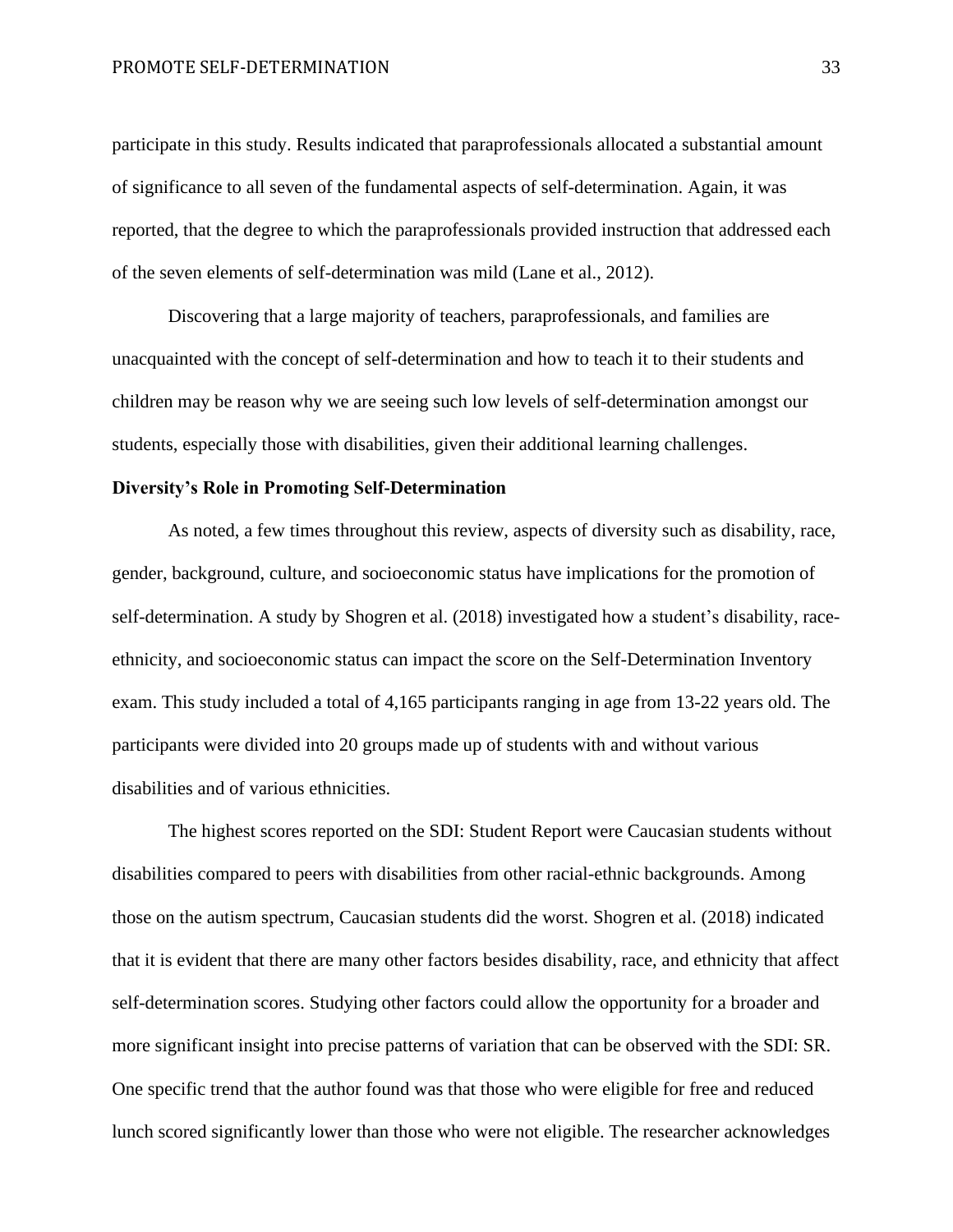that race is an important factor but that it may be connected to the extra systemic barriers that minority groups face.

In comparison, Scott et al. (2021) agrees stating, "racially and ethnically marginalized students with disabilities might experience fewer opportunities to build self-determination due to systemic issues" (p.1) This statement points to the importance of complex systemic intervention. If a student does not have the means or access to resources, they do not have the opportunity to accomplish their goals, resulting in a lack of motivation or self-determination. There were outliers in the research. Both Caucasian children without disabilities and those with autism were not as affected by socioeconomic status as those in other ethnic groups, suggesting that Caucasian children are not as easy to assess for risk based on socioeconomic status. Hispanic children with autism and African American children with both autism and learning disabilities both had the greatest gaps in SDI:SR scores in comparison to their peers within the same ethnic and disability group. This finding might allow us to consider these groups who are eligible for the free and reduced lunch as being at risk and allow the system to focus more resources appropriately.

In a different study on diversity, Chou (2017a) investigated three elements of selfdetermined behavior: problem solving, internal locus of control, and autonomous functioning among two student groups: those with intellectual disabilities, and those with learning/emotional disorders. Data was analyzed from 96 middle and high school students between the ages of 13-22 years old. The three measurements included the Problem-Solving Survey, Section 1 of the Arc's Self-Determination Scale, and the Norwicki-Strickland Locus of Control Scale.

Scores from these three measurements of self-determination indicated that both groups (those with intellectual disabilities and those with learning/emotional disorders) had different profiles; however, they were not discrepant from each other on any measure in particular. Chou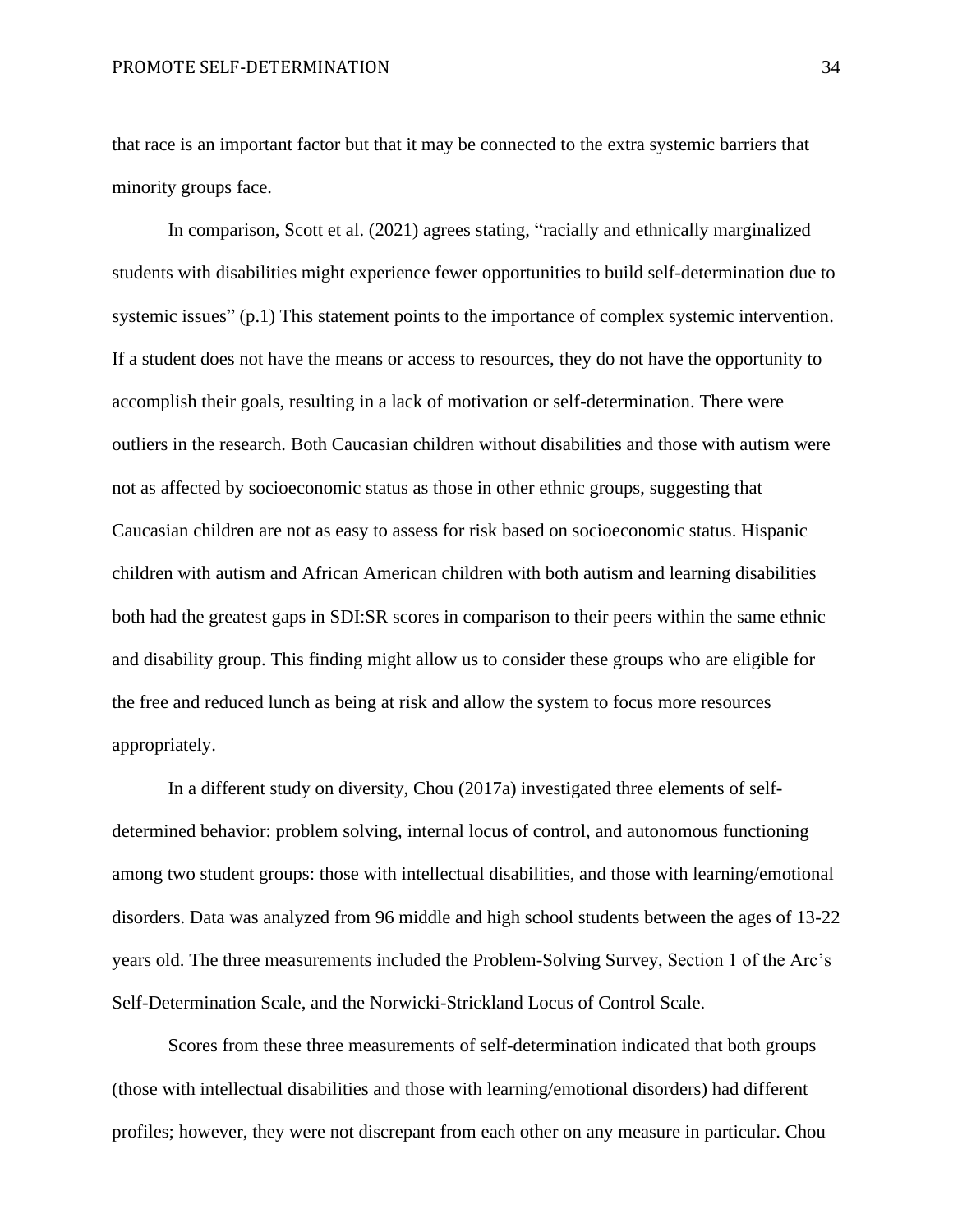(2017a) expresses the combination of three variables was useful in confirming the membership of two dichotomous groups. The difference in scores of the three measurements implies that students with intellectual disabilities and students with learning/emotional disorders have separate instructional needs and should not be categorized as requiring the same instructional approaches. Differentiated instruction among these two groups of students are essential.

In a study Zheng et al. (2014), gender, income, and urbanicity are considered in conjunction with how self-determination and self-concept can affect the academic achievement of students with learning disabilities. The findings indicated a significant association among the level of a student's self-determination and their academic achievement. In other words, students of all backgrounds, regardless of a student's socioeconomic status, place of residence, or gender category, who took the responsibility upon themselves, were able to establish and achieve their goals. Zheng et al. (2014) reasons that "Teaching self-determination skills to students, regardless of their personal or environmental characteristics, has the potential to improve students' academic achievement" (p.9). This analysis seemingly contradicts the viewpoints of Scott et al. (2021) and Shogren et al. (2018), whose findings suggested that socioeconomic status, disability, and race are all factors that play a major role in improving students' self-determination. Shogren et al. (2018) specifically spoke to the need for strong consideration of a systemic intervention because the current system favored students of higher economic status.

Licardo & Krajnc (2016) studied the differences in self-determination scores amongst students with and without disabilities, along with a focus on how these factors coincide with gender and grade point average. In line with the findings of other studies, Licardo & Krajnc's (2016) data found students with disabilities to have lower average self-determination scores than students who do not have disabilities. Gender did not seem to make a difference in the selfdetermination of students without disabilities. However, the females tended to have higher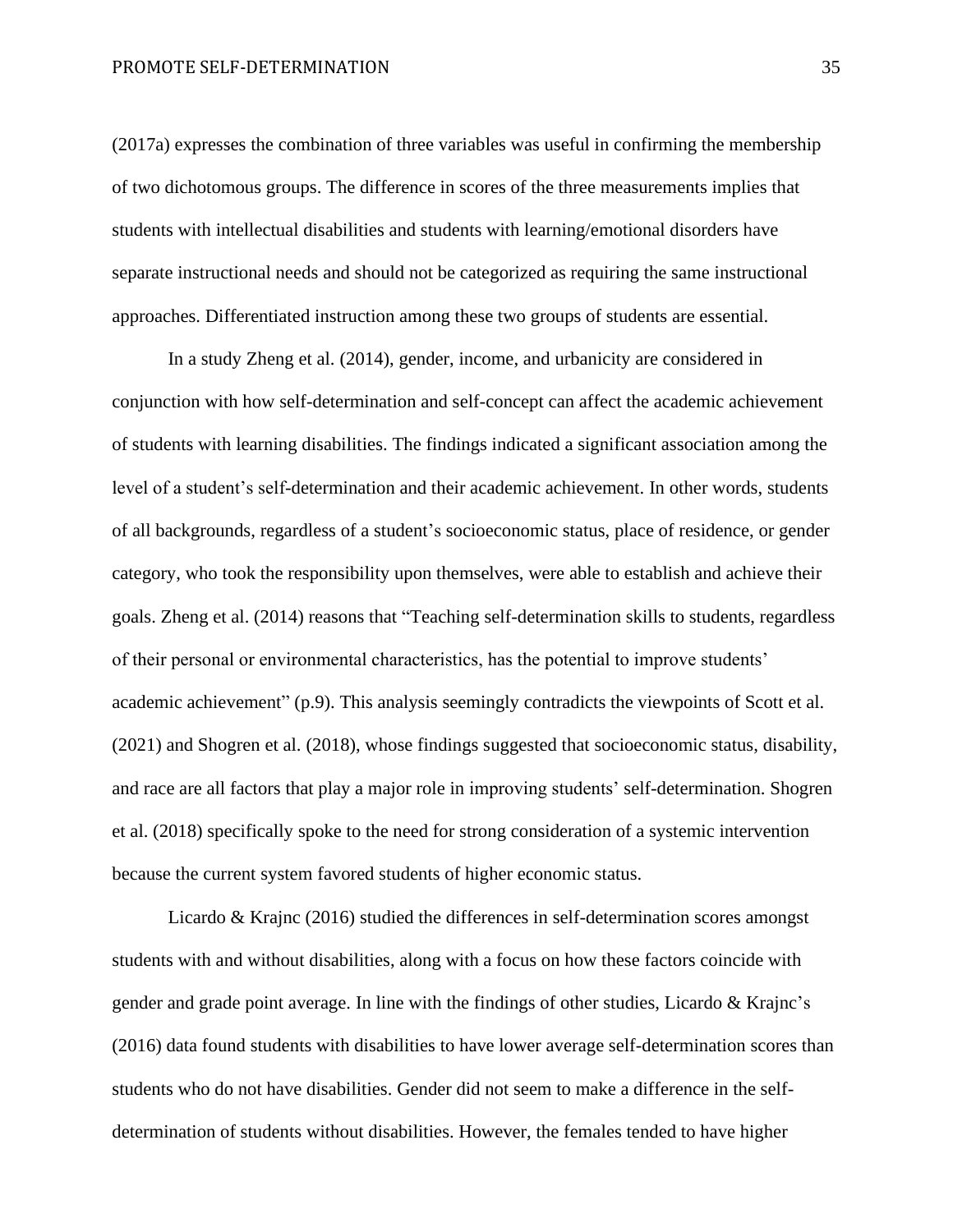average scores than males. This was the opposite case for students with disabilities, where the males had higher self-determination scores than the females. Having a high GPA indicated having higher self-determination. Disability did not seem to influence GPA. Both students with and without disabilities who had higher GPA's also had higher average self-determination scores (although it was significantly higher for those without disabilities, compared to being relatively high average scores for those with disabilities). Licardo & Krajnc (2016) express, "Academic achievement is one more reason for promoting the development of self-determination within this population of students" (p.13).

Research by Parker et al. (2020) specifically examined African American high school students and what factors accelerate and what factors hinder or are barriers to their expression of the major self-determination skills, such as self-advocacy, choice/decision making, goal setting, and attainment. Four major categories emerged: personal facilitators, personal barriers, contextual facilitators, and contextual barriers. The personal reasons why the students used multiple self-determination skills included the following: having a desire to be more independent, making an attempt to cope with low teacher support, having concern about the future and the consequences of their actions, and having desire to seek support from teachers to do well in school. The two personal barriers hindering the students use of self-determination skills were their personal choice to avoid support and having academic and social-emotional challenges. The main contextual facilitators to help promote the students' self-determination skills were support from parents, school counselors, and teachers. However, these same contextual facilitators were also seen as the contextual barriers in expressing various selfdetermination skills if the students felt they had inadequate support from their counselors and teachers. Lastly, it was also discovered that part of the students' intentions for applying or not applying self-determination skills were impacted by what they considered to be offensive,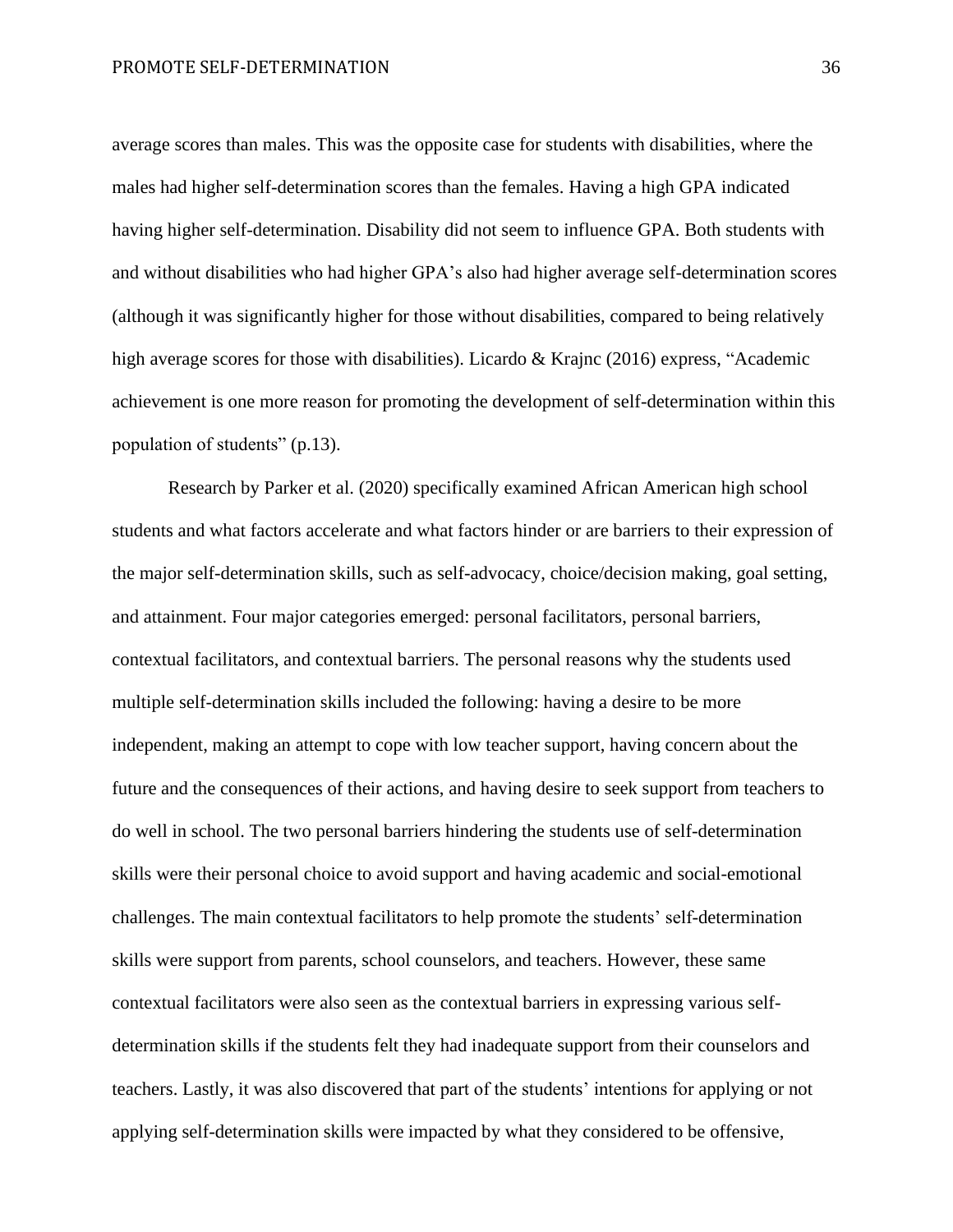vindictive, racist, or restrictive, such as school counselors not allowing the students to enroll in advanced courses, and teachers having pessimistic insights about students who are African American. Parker et al. (2020) acknowledges that "Findings from this study support ongoing calls for educators to consider students' cultural backgrounds and lived experiences when promoting their expression of self-determination skills" (p.1).

#### **Future Research**

Given that so many teachers are not competent on the concept of self-determination, an area for future research could include the impact that providing professional development opportunities to educators on the promotion of self-determination amongst their students could make. Another area for future research is turning the attention to the students on a broader scale that includes multiple disabilities, backgrounds, and races and asking what is it that we as educators and parents can do to help various student populations improve their self-determination.

#### **Conclusion**

The principal finding from this literature review is that there are multiple aspects to promoting self-determination. There is not one right approach, but rather a slew of answers that work together to help students with and without disabilities enhance their self-determination skills. It is also essential to mention that just because one strategy worked for one student, it may not work for the next due to every student having different needs. Every adult who is involved in a student's life including parents, teachers, paraprofessionals, counselors, and coaches need to be aware and supportive of differences. The students have a role in their own self-determination; however, the adults in a child's life are the foundation. Whereas many authors and researchers have tried to standardize measurement and implementation of self-determination through various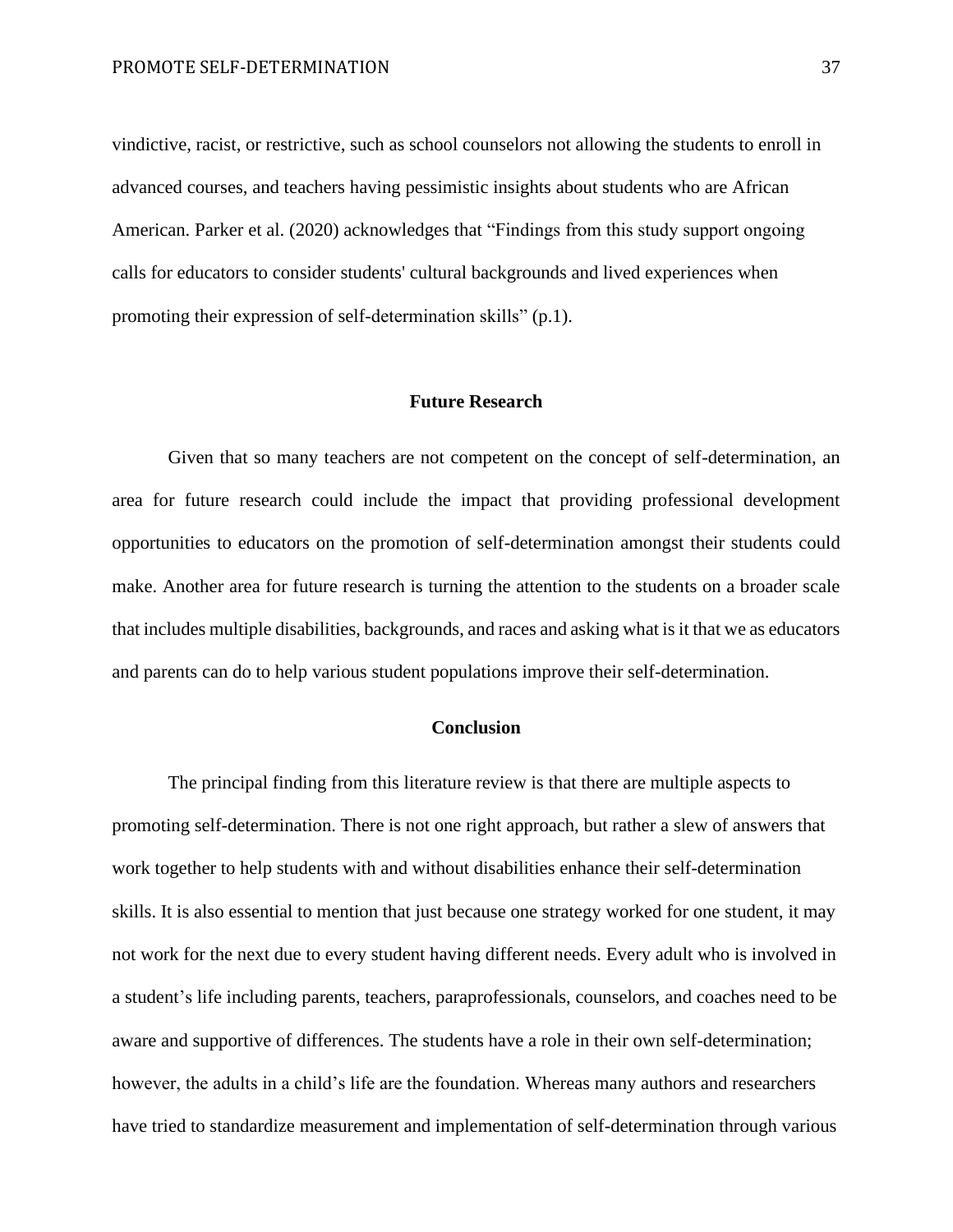## PROMOTE SELF-DETERMINATION 38

practices and perspectives including measurement tools, technology, supports of others, and through types of diversity, there is not a one-size-fits-all answer or solution. There will always be outliers. Self-determination on a broad scheme is a very complex issue that will need to be addressed systemically and individually.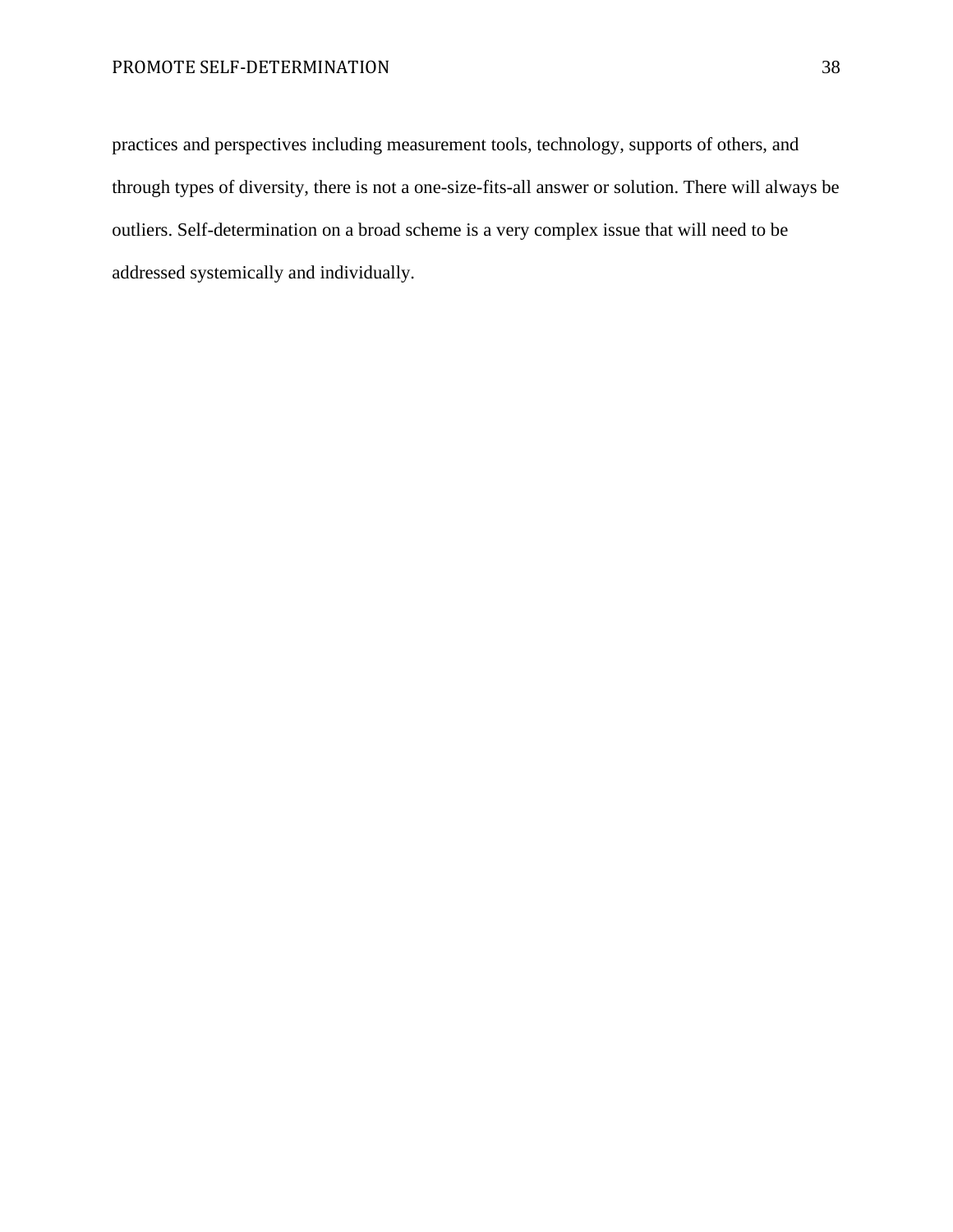#### **References**

- Carter, E. W., Lane, K. L., Cooney, M., Weir, K., Moss, C. K., & Machalicek, W. (2013*). Parent Assessments of Self-determination Importance and Performance for Students with Autism or Intellectual Disability*: AJMR. American Journal on Intellectual and Developmental Disabilities, 118(1), 16-31. [http://ezproxy.nwciowa.edu/login?url=https://www-proquest](http://ezproxy.nwciowa.edu/login?url=https://www-proquest-com.ezproxy.nwciowa.edu/scholarly-journals/parent-assessments-self-determination-importance/docview/1328332824/se-2?accountid=28306)[com.ezproxy.nwciowa.edu/scholarly-journals/parent-assessments-self-determination](http://ezproxy.nwciowa.edu/login?url=https://www-proquest-com.ezproxy.nwciowa.edu/scholarly-journals/parent-assessments-self-determination-importance/docview/1328332824/se-2?accountid=28306)[importance/docview/1328332824/se-2?accountid=28306](http://ezproxy.nwciowa.edu/login?url=https://www-proquest-com.ezproxy.nwciowa.edu/scholarly-journals/parent-assessments-self-determination-importance/docview/1328332824/se-2?accountid=28306)
- Chou, Y. ‐C., Palmer, S. B., Wehmeyer, M. L., & Skorupski, W. P. (2017a). *Comparison of selfdetermination of students with disabilities: multivariate and discriminant function analyses*. Journal of Intellectual Disability Research, 61(2), 144–154. [https://doi](https://doi-org.ezproxy.nwciowa.edu/10.1111/jir.12297)[org.ezproxy.nwciowa.edu/10.1111/jir.12297](https://doi-org.ezproxy.nwciowa.edu/10.1111/jir.12297)
- Chou, Y.-C., Wehmeyer, M. L., Shogren, K. A., Palmer, S. B., & Lee, J. (2017b*). Autism and Self-Determination: Factor Analysis of Two Measures of Self-Determination.* Focus on Autism and Other Developmental Disabilities, 32(3), 163–175.

<https://doi.org/10.1177/1088357615611391>

- Chu. (2018a). *Family voices: promoting foundation skills of self-determination for young children with disabilities in Taiwan.* Asia Pacific Education Review, 19(1), 91-101. <http://dx.doi.org.ezproxy.nwciowa.edu/10.1007/s12564F-018-9519-8>
- Chu. (2018b). *Perspectives of Taiwanese Families: A Preliminary Study on Promoting Self-Determination Skills of Young Children with Disabilities*. Early Childhood Education Journal, 46(6), 673-681. [http://dx.doi.org.ezproxy.nwciowa.edu/10.1007/s10643-018-](http://dx.doi.org.ezproxy.nwciowa.edu/10.1007/s10643-018-0909-7) [0909-7](http://dx.doi.org.ezproxy.nwciowa.edu/10.1007/s10643-018-0909-7)
- Cuenca-Carlino, Y., & Mustian, A. L. (2013). *Self-Regulated Strategy Development: Connecting Persuasive Writing to Self-Advocacy for Students with Emotional and Behavioral*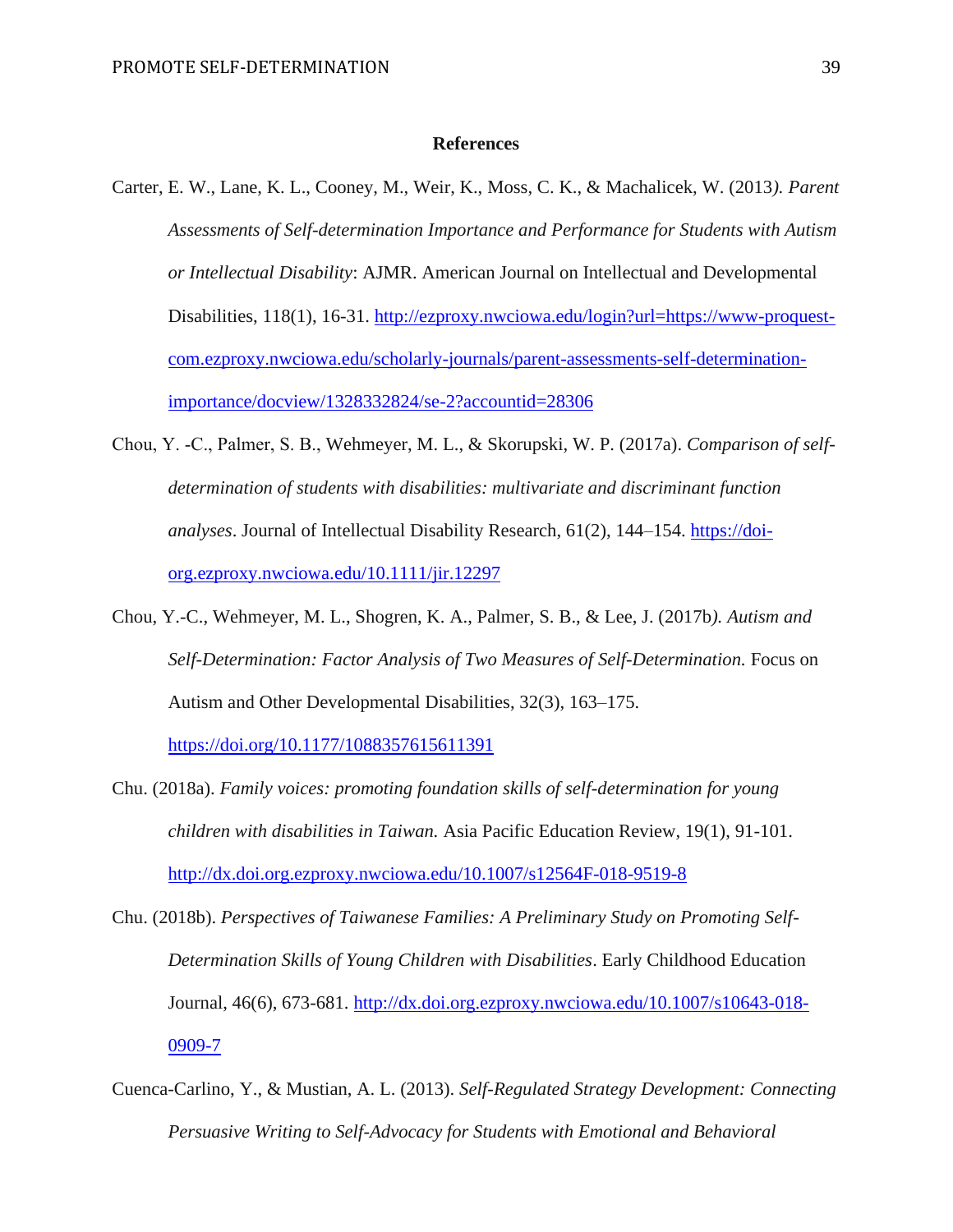*Disorders*. Behavioral Disorders, 39(1), 3-15.

[http://ezproxy.nwciowa.edu/login?url=https://www-proquest](http://ezproxy.nwciowa.edu/login?url=https://www-proquest-com.ezproxy.nwciowa.edu/scholarly-journals/self-regulated-strategy-development-connecting/docview/1518647880/se-2?accountid=28306)[com.ezproxy.nwciowa.edu/scholarly-journals/self-regulated-strategy-development](http://ezproxy.nwciowa.edu/login?url=https://www-proquest-com.ezproxy.nwciowa.edu/scholarly-journals/self-regulated-strategy-development-connecting/docview/1518647880/se-2?accountid=28306)[connecting/docview/1518647880/se-2?accountid=28306](http://ezproxy.nwciowa.edu/login?url=https://www-proquest-com.ezproxy.nwciowa.edu/scholarly-journals/self-regulated-strategy-development-connecting/docview/1518647880/se-2?accountid=28306)

- Denney, S. C., & Daviso, A. W. (2012). *Self-Determination: A Critical Component of Education. American Secondary Education*, 40(2), 43–51.<http://www.jstor.org/stable/43694129>
- Haydon, T. F., & Masthay-Bermudez, A. (2021). *Self-Determination in Elementary Students: A Conversation With Dr. Michael L. Wehmeyer*. Intervention in School and Clinic. <https://doi.org/10.1177/10534512211032905>
- Huang, Y., Backman, S. J., Backman, K. F., McGuire, F. A., & Moore, D. (2019). *An investigation of motivation and experience in virtual learning environments: A selfdetermination theory.* Education and Information Technologies, 24(1), 591. <http://dx.doi.org.ezproxy.nwciowa.edu/10.1007/s10639-018-9784-5>
- Kleinert, J. O., Harrison, E., Mills, K. R., Dueppen, B. M., & Trailor, A. M. (2014). *Selfdetermined Goal Selection and Planning by Students with Disabilities across Grade Bands and Disability Categories.* Education and Training in Autism and Developmental Disabilities, 49(3), 464–477.<http://www.jstor.org/stable/23881270>
- Lane, K. L., Carter, E. W., & Sisco, L. (2012). *Paraprofessional involvement in selfdetermination instruction for students with high-incidence disabilities*. *Exceptional Children*, *78*(2), 237–251.<https://doi.org/10.1177/001440291207800206>
- Licardo, M., & Krajnc, M. S. (2016). *Structural Differences in the Self-determination of Upper Secondary Students with and without Disabilities in Vocational Education*/Strukturalne razlike v samoodlocanju dijakov s posebnimi potrebami in brez posebnih potreb v srednjem strokovnem in poklicnem izobrazevanju. Revija Za Elementarno Izobrazevanje,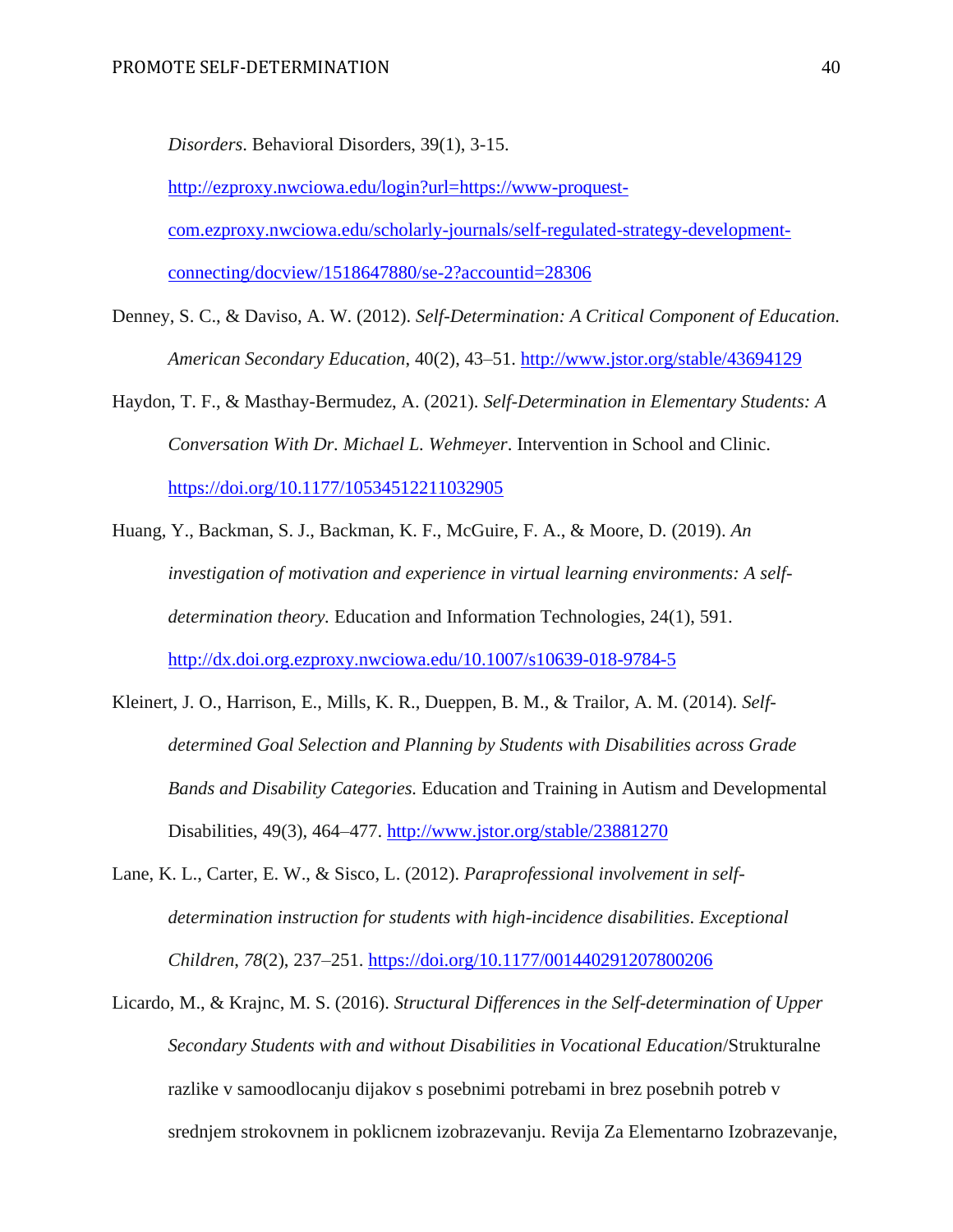9(3), 35-52. [http://ezproxy.nwciowa.edu/login?url=https://www-proquest](http://ezproxy.nwciowa.edu/login?url=https://www-proquest-com.ezproxy.nwciowa.edu/scholarly-journals/structural-differences-self-determination-upper/docview/1799383968/se-2?accountid=28306)[com.ezproxy.nwciowa.edu/scholarly-journals/structural-differences-self-determination](http://ezproxy.nwciowa.edu/login?url=https://www-proquest-com.ezproxy.nwciowa.edu/scholarly-journals/structural-differences-self-determination-upper/docview/1799383968/se-2?accountid=28306)[upper/docview/1799383968/se-2?accountid=28306](http://ezproxy.nwciowa.edu/login?url=https://www-proquest-com.ezproxy.nwciowa.edu/scholarly-journals/structural-differences-self-determination-upper/docview/1799383968/se-2?accountid=28306)

- Liu, W. C., Wang, C. K. J., Reeve, J., Kee, Y. H., & Chian, L. K. (2020). *What Determines Teachers' Use of Motivational Strategies in the Classrooms? A Self-Determination Theory Perspective.* Journal of Education, 200(3), 185–195. <https://doi.org/10.1177/0022057419881171>
- Neel, H. K., & Hussain, D. (2018). *Self- determination, nurtured heart approach, and motivation: Development and testing of an intervention strategy for students with learning disabilities: Research and Reviews*. *Current Psychology,* 1-12. <http://dx.doi.org.ezproxy.nwciowa.edu/10.1007/s12144-018-9848-0>
- Palmer, S. B., Wehmeyer, M. L., Shogren, K. A., Williams-Diehm, K. L., & Soukup, J. H. (2012). *An Evaluation of the Beyond High School Model on the Self- Determination of Students With Intellectual Disability*. Career Development and Transition for Exceptional Individuals, 35(2), 76–84.<https://doi.org/10.1177/0885728811432165>
- Parker, J. S., Amabile, A., Oliver, E., Garnes, J., & amp; Sarathy, A. (2020). *Facilitators and barriers to African American high school students' self‐determination skill expression.* Psychology in the Schools, 57(8), 1289–1308.<https://doi.org/10.1002/pits.22368>
- Raley, S. K., Shogren, K. A., Rifenbark, G. G., Anderson, M. H., & amp: Shaw, L. A. (2019). *Comparing the impact of online and paper-and-pencil administration of the selfdetermination inventory: Student report*. Journal of Special Education Technology, 35(3), 133–144.<https://doi.org/10.1177/0162643419854491>
- Roche, L., Sigafoos, J., Lancioni, G. E., O'Reilly, M. F., & Green, V. A. (2015). *Microswitch Technology for Enabling Self-Determined Responding in Children with Profound and*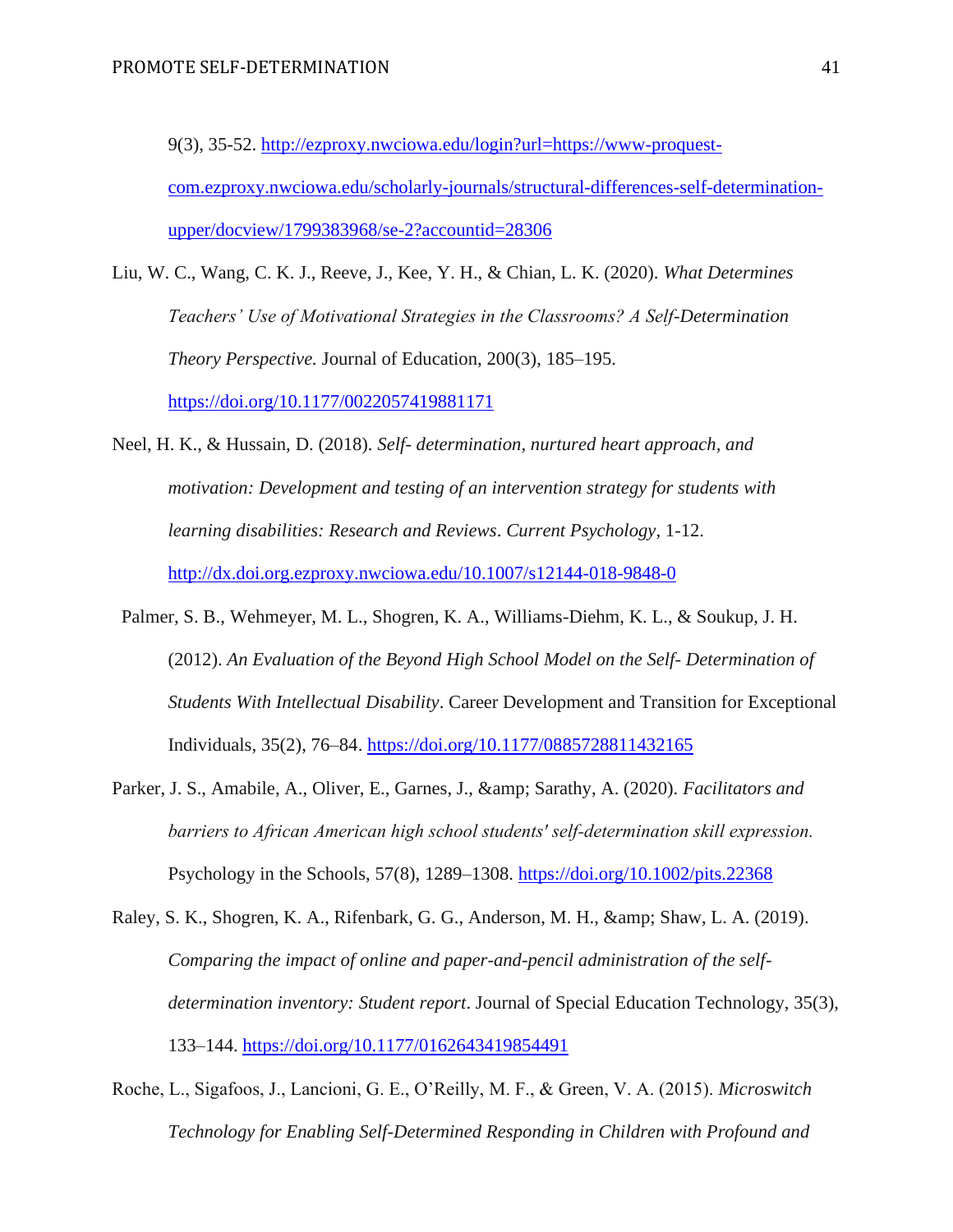*Multiple Disabilities: A Systematic Review*. AAC: Augmentative & Alternative Communication, 31(3), 246–258. [https://doi](https://doi-org.ezproxy.nwciowa.edu/10.3109/07434618.2015.1024888)[org.ezproxy.nwciowa.edu/10.3109/07434618.2015.1024888](https://doi-org.ezproxy.nwciowa.edu/10.3109/07434618.2015.1024888)

Scott, L. A., Hicks, T. A., Raley, S. K., Hagiwara, M., Pace, J. R., Gerasimova, D., Alsaeed, A., & Kiblen, J. C. (2021). *Exploring Self-Determination Outcomes of Racially and Ethnically Marginalized Students With Disabilities in Inclusive, General Education Classrooms*. Inclusion, 9(3), 189-205.

<http://dx.doi.org.ezproxy.nwciowa.edu/10.1352/2326-6988-9.3.189>

- Seo, H. (2014). *Promoting the Self-Determination of Elementary and Secondary Students with Disabilities: Perspectives of General and Special Educators in Korea*. Education and Training in Autism and Developmental Disabilities, 49(2), 277-289. [http://ezproxy.nwciowa.edu/login?url=https://www-proquest](http://ezproxy.nwciowa.edu/login?url=https://www-proquest-com.ezproxy.nwciowa.edu/scholarly-journals/promoting-self-determination-elementary-secondary/docview/1526125025/se-2?accountid=28306)[com.ezproxy.nwciowa.edu/scholarly-journals/promoting-self-determination-elementary](http://ezproxy.nwciowa.edu/login?url=https://www-proquest-com.ezproxy.nwciowa.edu/scholarly-journals/promoting-self-determination-elementary-secondary/docview/1526125025/se-2?accountid=28306)[secondary/docview/1526125025/se-2?accountid=28306](http://ezproxy.nwciowa.edu/login?url=https://www-proquest-com.ezproxy.nwciowa.edu/scholarly-journals/promoting-self-determination-elementary-secondary/docview/1526125025/se-2?accountid=28306)
- Shogren, K. A., Palmer, S. B., Wehmeyer, M. L., Williams-Diehm, K., & Little, T. D. (2012). *Effect of Intervention With the Self-Determined Learning Model of Instruction on Access and Goal Attainment.* Remedial and Special Education, 33(5), 320–330. <https://doi.org/10.1177/0741932511410072>
- Shogren, K. A., Shaw, L. A., Raley, S. K., & Wehmeyer, M. L. (2018). *Exploring the effect of disability, race-ethnicity, and socioeconomic status on scores on the self-determination inventory: student report*. Exceptional Children, 85(1), 10–27. <https://doi.org/10.1177/0014402918782150>
- Taylor, W. D., Cobigo, V., & amp; Ouellette-Kuntz, H. (2019). A family systems perspective on supporting self-determination in young adults with intellectual and developmental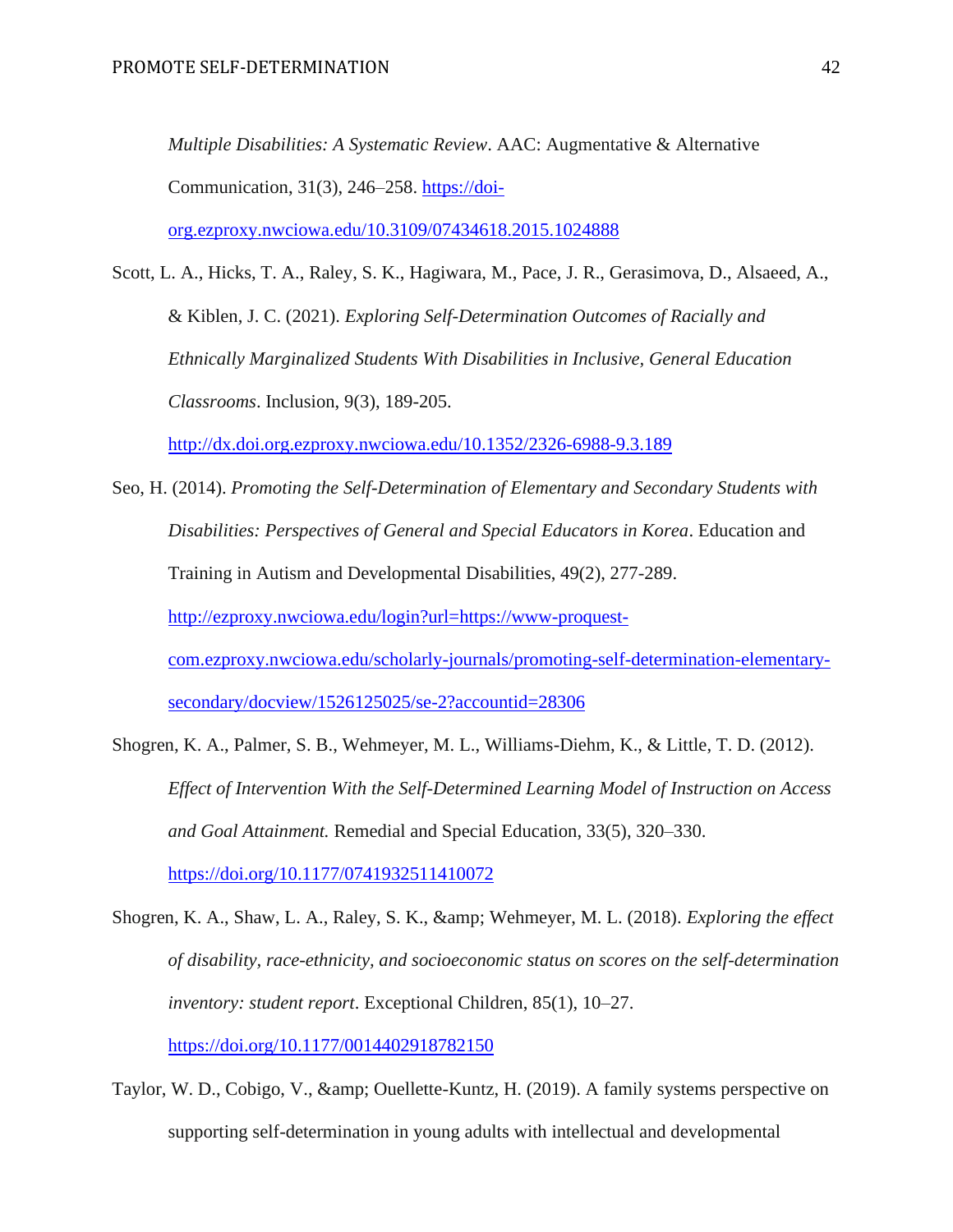disabilities. Journal of Applied Research in Intellectual Disabilities.

#### <https://doi.org/10.1111/jar.12601>

- Tomaszewski, B., Kraemer, B., Steinbrenner, J. R., Hall, L. J., Hume, K., & amp; Odom, S. (2020). Student, educator, and parent perspectives of self‐determination in high school students with autism spectrum disorder. Autism Research, 13(12), 2164–2176. <https://doi.org/10.1002/aur.2337>
- Wang, C. K. J., Liu, W. C., Kee, Y. H., & amp; Chian, L. K. (2019). Competence, autonomy, and relatedness in the classroom: Understanding students' motivational processes using the self-determination theory. Heliyon, 5(7).<https://doi.org/10.1016/j.heliyon.2019.e01983>
- Wehmeyer, M. L., Palmer, S. B., Shogren, K., Williams-Diehm, K., & amp; Soukup, J. H. (2013). Establishing a causal relationship between intervention to promote selfdetermination and enhanced student self-determination. The Journal of Special Education, 46(4), 195–195.<https://doi.org/10.1177/0022466910392377>
- Wehmeyer, M. L., Palmer, S. B., Williams-Diehm, K., Shogren, K. A., Davies, D. K., & Stock, S. (2011). Technology And Self-Determination in Transition Planning: The Impact of Technology Use in Transition Planning On Student Self-Determination. Journal of Special Education Technology, 26(1), 13-24. [http://ezproxy.nwciowa.edu/login?url=https://www-proquest-](http://ezproxy.nwciowa.edu/login?url=https://www-proquest-com.ezproxy.nwciowa.edu/scholarly-journals/technology-self-determination-transition-planning/docview/863236906/se-2?accountid=28306)

[com.ezproxy.nwciowa.edu/scholarly-journals/technology-self-determination-transition](http://ezproxy.nwciowa.edu/login?url=https://www-proquest-com.ezproxy.nwciowa.edu/scholarly-journals/technology-self-determination-transition-planning/docview/863236906/se-2?accountid=28306)[planning/docview/863236906/se-2?accountid=28306](http://ezproxy.nwciowa.edu/login?url=https://www-proquest-com.ezproxy.nwciowa.edu/scholarly-journals/technology-self-determination-transition-planning/docview/863236906/se-2?accountid=28306)

Wei, Y., Spear-Swerling, L., & Mercurio, M. (2021). Motivating Students With Learning Disabilities to Read. Intervention in School and Clinic, 56(3), 155–162. <https://doi.org/10.1177/1053451220928956>